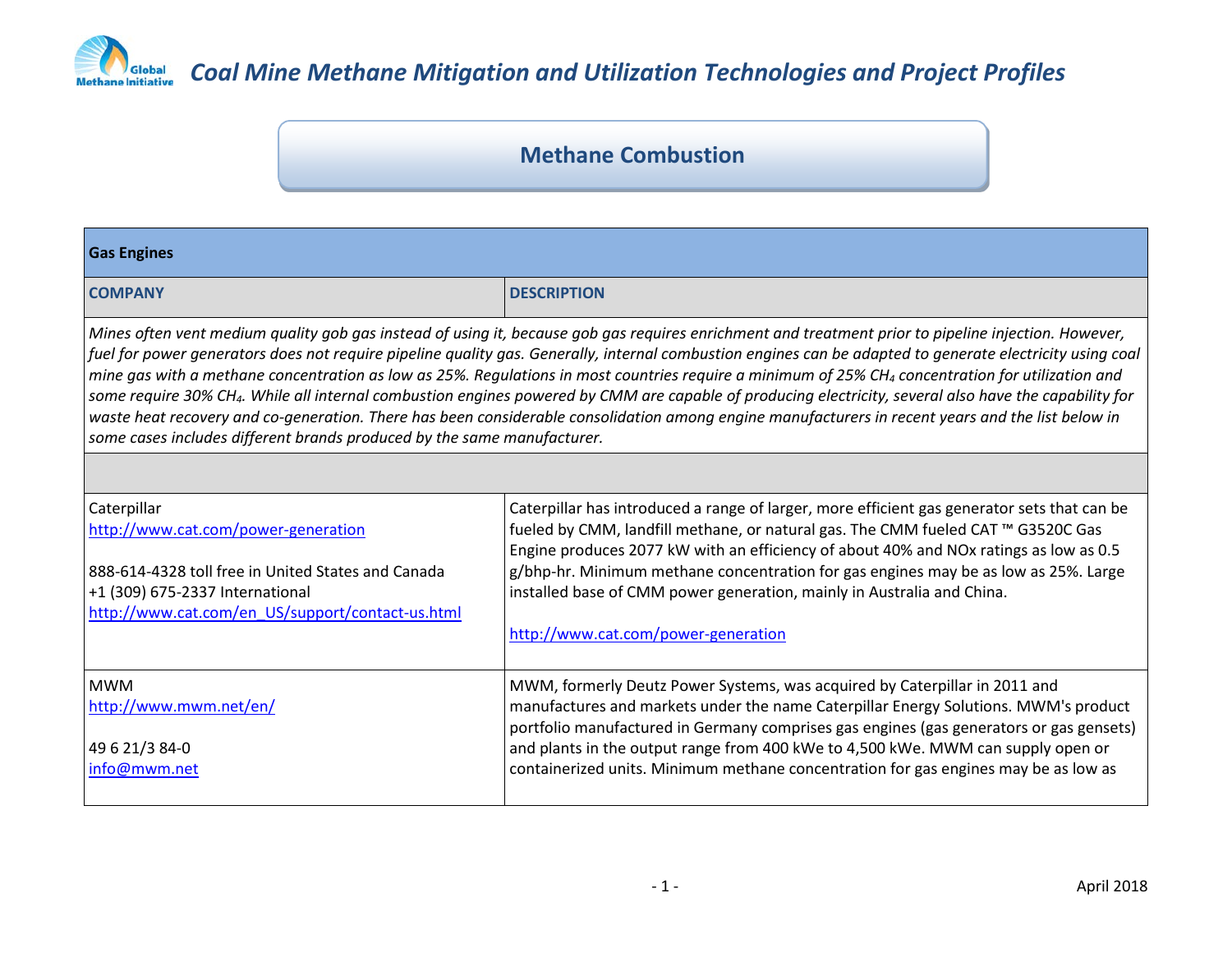

| <b>Gas Engines</b>                                                                                           |                                                                                                                                                                                                                                                                                                                                                                                                                                                                                                                     |
|--------------------------------------------------------------------------------------------------------------|---------------------------------------------------------------------------------------------------------------------------------------------------------------------------------------------------------------------------------------------------------------------------------------------------------------------------------------------------------------------------------------------------------------------------------------------------------------------------------------------------------------------|
| <b>COMPANY</b>                                                                                               | <b>DESCRIPTION</b>                                                                                                                                                                                                                                                                                                                                                                                                                                                                                                  |
| Schaefer Heribert<br>heribert.schaefer@mwm.net<br>Armin Roeseler<br>armin.roeseler@mwm.net                   | 25%. Large installed base of CMM power generation, mainly in Europe, the CIS, and in<br>China.<br>http://www.mwm.net/mwm-chp-gas-engines-gensets-cogeneration/gas-engines-power-<br>generators/                                                                                                                                                                                                                                                                                                                     |
| <b>GE Waukesha</b><br>https://www.ge-distributedpower.com/                                                   | Waukesha, a division of GE Distributed Power, manufactures two families of engines. The<br>VHP® and the VGF® include models designed to combust alternative fuels such as bio-gas,<br>landfill, digester gas or CMM in addition to natural gas. Depending upon the model, the<br>engines with attached generators (called Waukesha Enginator®) can produce from 165 to<br>1400 kW. GE also produces the Waukesha 275GL rated from 2300 to 3500 kW.<br>https://www.ge-distributedpower.com/products/power-generation |
| GE Jenbacher<br>https://www.ge-distributedpower.com/<br><b>Thomas Elsenbruch</b><br>thomas.elsenbruch@ge.com | GE's Jenbacher gas engines manufactured in Austria range in power from 300 kW to 9500<br>kW and run on either natural gas or a variety of other gases (e.g., biogas, landfill gas, coal<br>mine gas, sewage gas, industrial waste gases and other syngases). Minimum methane<br>concentration for gas engines may be as low as 25%. Jenbacher engines are used in<br>Europe, China, the CIS and Australia.                                                                                                          |
| <b>Barbara Marschik</b><br>barbara.marschik@ge.com                                                           | https://www.ge-distributedpower.com/products/power-generation                                                                                                                                                                                                                                                                                                                                                                                                                                                       |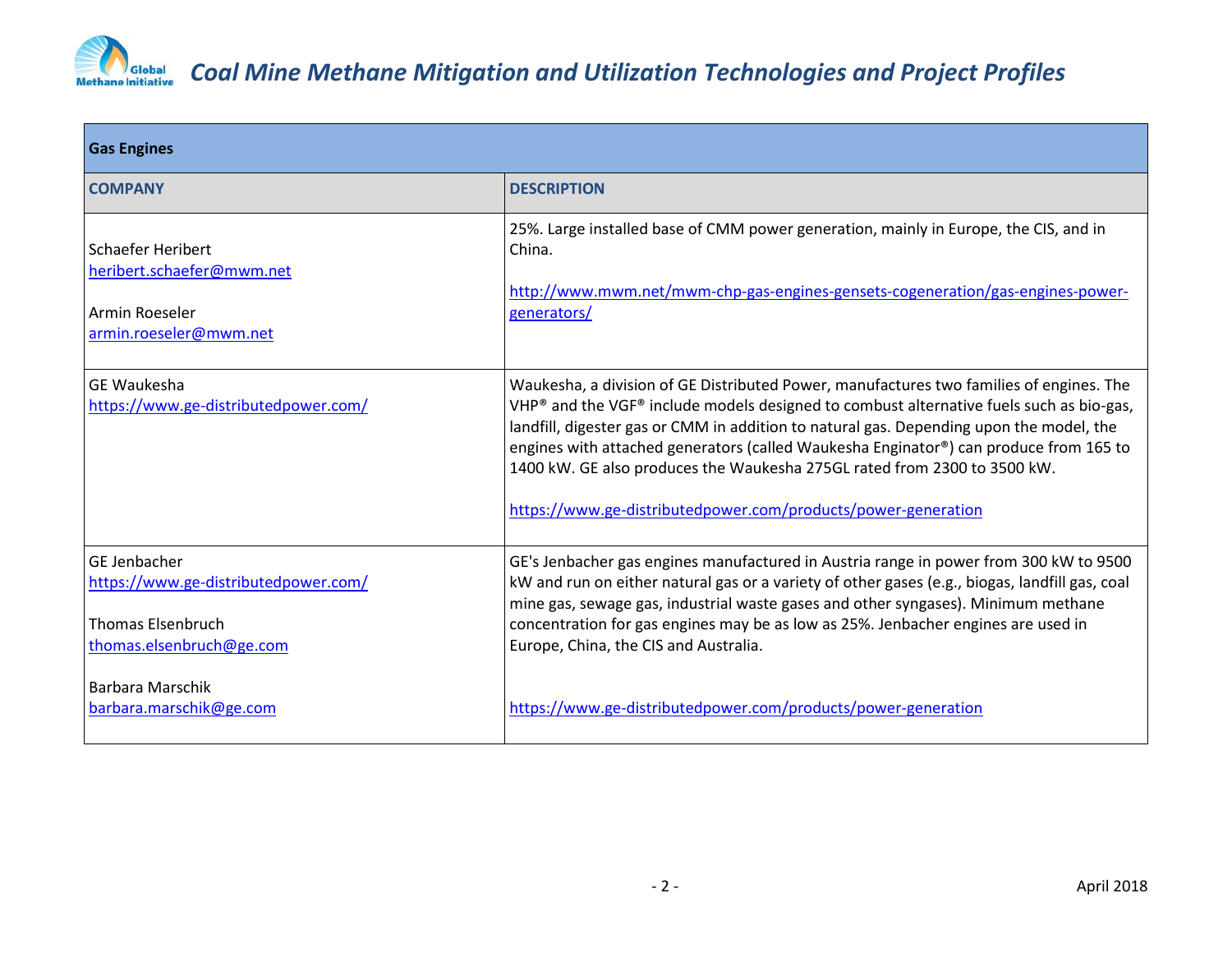

| <b>Gas Engines</b>                                                                                                |                                                                                                                                                                                                                                                                      |
|-------------------------------------------------------------------------------------------------------------------|----------------------------------------------------------------------------------------------------------------------------------------------------------------------------------------------------------------------------------------------------------------------|
| <b>COMPANY</b>                                                                                                    | <b>DESCRIPTION</b>                                                                                                                                                                                                                                                   |
| <b>IHI Corporation</b><br>www.ihi.co.jp/en/products/energy_systems/index.html                                     | The Nigata Gas Engine AG output ranges from 2,204 to 5,979 kW. This high efficiency gas<br>engine series can combust fuels with low calorific value such as CMM, digester gas and<br>landfill gas.                                                                   |
| +81-3-6204-7724<br>https://contact.ihi.co.jp/index.php/ihi eng/IHI/form 2030<br>$\overline{2}$                    | www.niigata-power.com/english/products/gasengines/index.html                                                                                                                                                                                                         |
| Mitsubishi Heavy Industries Ltd.<br>https://www.mhi-global.com/                                                   | Mitsubishi manufactures the GS16R-PTK and GS16R2-PTK gas engine/generator sets with<br>output of 1000 kW and 1500 kW, respectively. MACH gas engines are being used in CMM<br>fired power generation projects in China. Mitsubishi also produces the MACH-30G series |
| Power Systems Engine Section Sales Department<br>+81-3-6716-4771<br>https://www.mhi-global.com/inquiry/index.html | gas engines (KU30GA) that utilize minimum quantities of liquid fuel for ignition and have a<br>generation output range between 3,650 and 5,750 kW.                                                                                                                   |
|                                                                                                                   | https://www.mhi-global.com/products/detail/product explanation gas.html                                                                                                                                                                                              |
|                                                                                                                   | https://www.mhi-global.com/products/pdf/ku30ga_en.pdf                                                                                                                                                                                                                |
| Shengli Power Machinery Group Co., Ltd.<br>http://www.generatorsetscn.com/                                        | Shengli Power Machinery Group, the earliest manufacturer of gas engines in China,<br>produces gas engines that are very widely installed across mining regions in China to burn                                                                                      |
| http://www.generatorsetscn.com/contact.html                                                                       | CMM. Shengli gensets come in 500kW and 600kW configurations capable of burning<br>typical CMM gas drainage streams with concentrations above 25%. All CMM projects using                                                                                             |
| Manager Su<br>sdjtsujie@gmail.com                                                                                 | Shengli gensets are concentrated in China.                                                                                                                                                                                                                           |
| +86-15963081356                                                                                                   | http://www.generatorsetscn.com/                                                                                                                                                                                                                                      |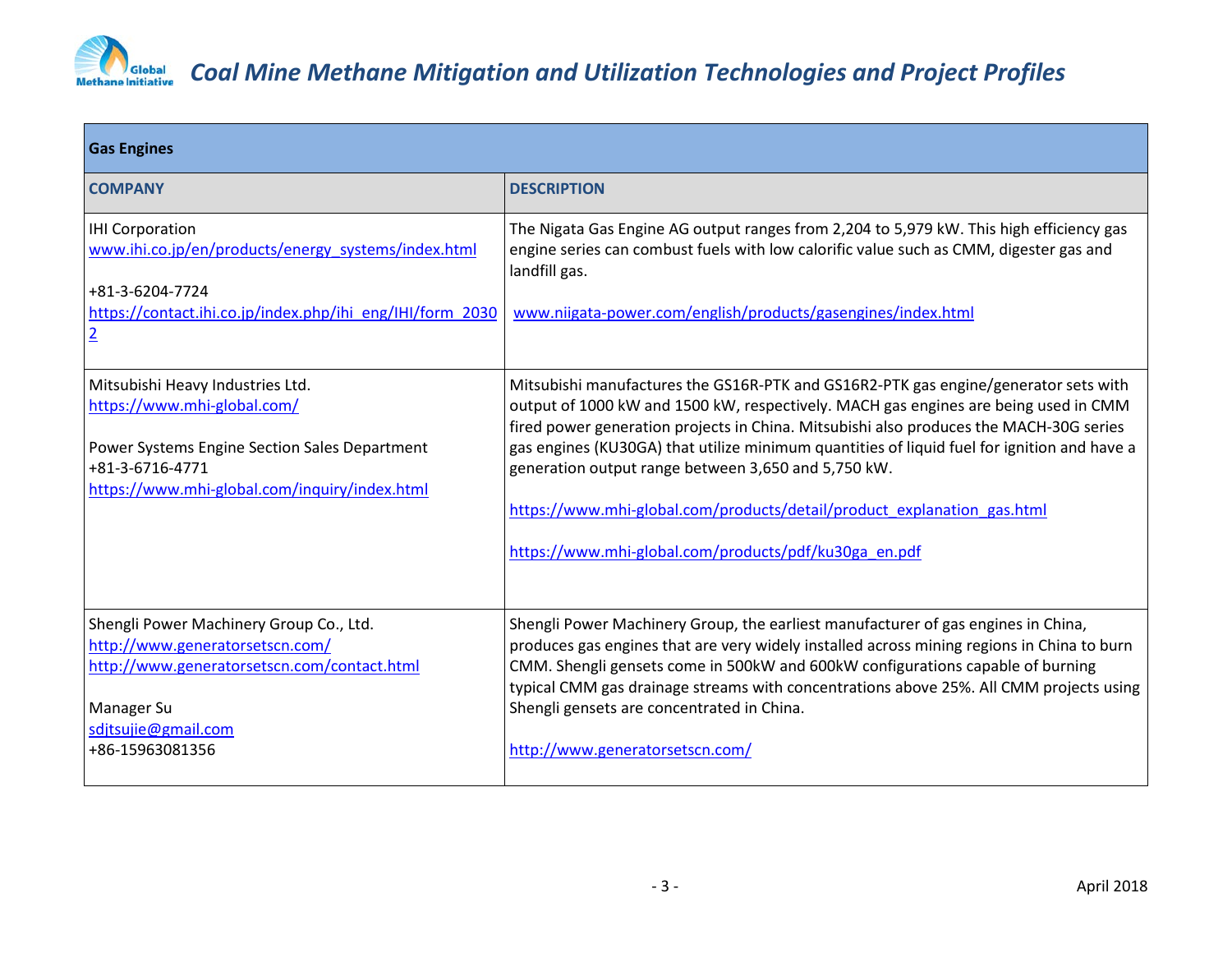

| <b>Gas Engines</b>                                                                                  |                                                                                                                                                                                                                                                                                                                                          |  |
|-----------------------------------------------------------------------------------------------------|------------------------------------------------------------------------------------------------------------------------------------------------------------------------------------------------------------------------------------------------------------------------------------------------------------------------------------------|--|
| <b>COMPANY</b>                                                                                      | <b>DESCRIPTION</b>                                                                                                                                                                                                                                                                                                                       |  |
| <b>Cummins Engine</b><br>http://www.cummins.com/cmi/<br>$(763)$ 574-5000                            | Cummins, a United States manufacturer, produces the QSV91 Series ranging from 1500 to<br>2000 kW through Cummins Power Generation, Inc. The series is designed specifically for<br>lower BTU gas with target industries of landfill gas, CMM and biogas.<br>http://cumminspower.com/www/literature/brochures/F-1523-LowBTUGensets-en.pdf |  |
| (800) 888-6626 USA Toll Free<br>ask.powergen@cummins.com<br>http://power.cummins.com/contact-us     |                                                                                                                                                                                                                                                                                                                                          |  |
| <b>Dresser Rand Guascor</b><br>http://www.dresser-rand.com/<br>$(713)$ 354-6100<br>+33-156 26 71 71 | Guascor <sup>®</sup> Low Quality Fuel Engines manufactured in Spain operate on a wide range of<br>waste gases including landfill gas, biogas and coal mine methane. Power output ranges<br>from 315 to 985 kW. Guascor engines are operating at a CMM project in the United States.                                                      |  |
| http://www.dresser-rand.com/company/contact-finder/                                                 | http://www.dresser-rand.com/products/engines/                                                                                                                                                                                                                                                                                            |  |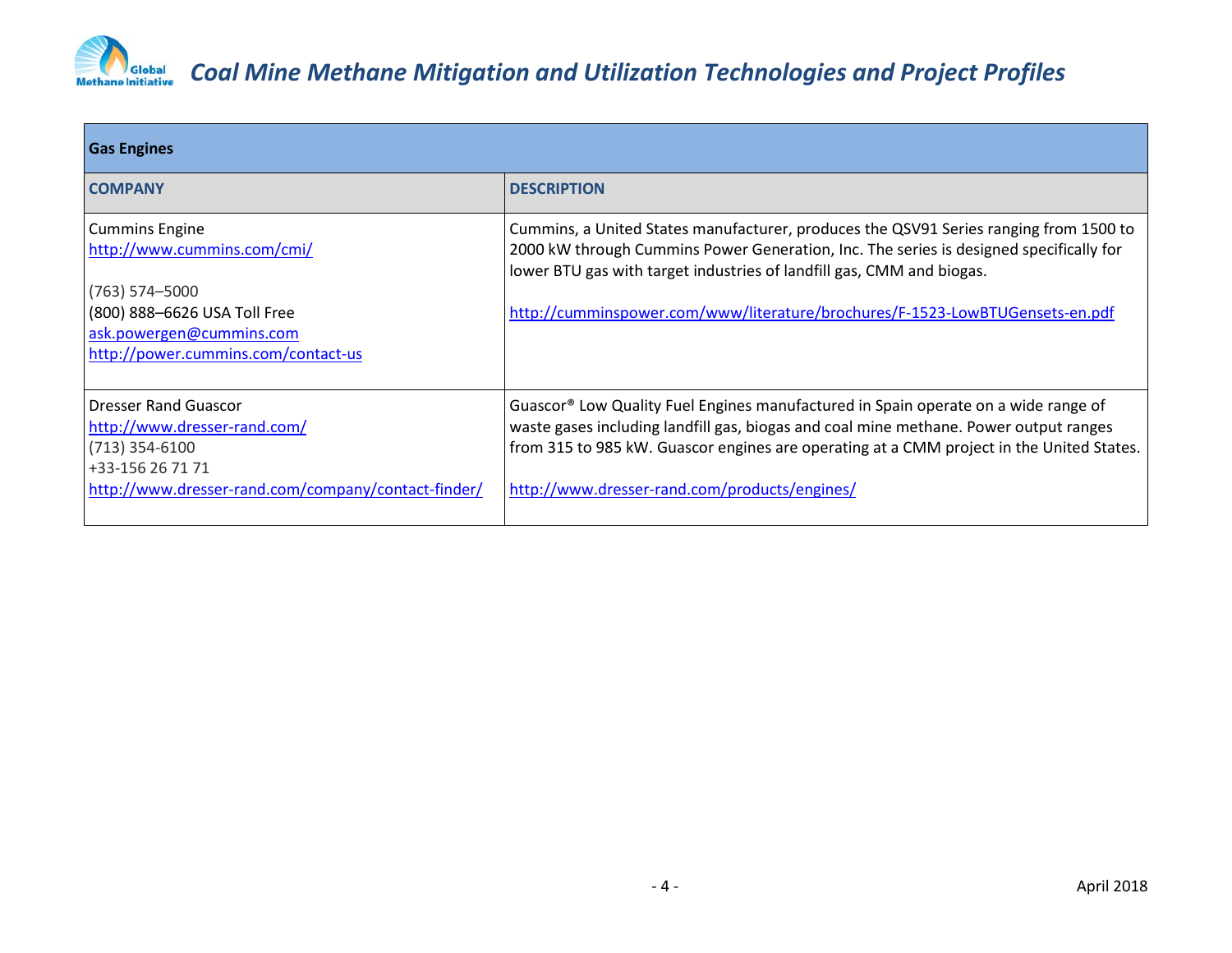

| <b>Gas Engines</b>                                                                                                                                                                                                                                                                                                                                                                                                                                                                                                                                                                                                                                                                                                                                                                                                                                                                                      |                                                                                                                                                                                                                                                                                                                                                |  |
|---------------------------------------------------------------------------------------------------------------------------------------------------------------------------------------------------------------------------------------------------------------------------------------------------------------------------------------------------------------------------------------------------------------------------------------------------------------------------------------------------------------------------------------------------------------------------------------------------------------------------------------------------------------------------------------------------------------------------------------------------------------------------------------------------------------------------------------------------------------------------------------------------------|------------------------------------------------------------------------------------------------------------------------------------------------------------------------------------------------------------------------------------------------------------------------------------------------------------------------------------------------|--|
| <b>COMPANY</b>                                                                                                                                                                                                                                                                                                                                                                                                                                                                                                                                                                                                                                                                                                                                                                                                                                                                                          | <b>DESCRIPTION</b>                                                                                                                                                                                                                                                                                                                             |  |
| <b>Gas Turbines</b>                                                                                                                                                                                                                                                                                                                                                                                                                                                                                                                                                                                                                                                                                                                                                                                                                                                                                     |                                                                                                                                                                                                                                                                                                                                                |  |
| <b>COMPANY</b>                                                                                                                                                                                                                                                                                                                                                                                                                                                                                                                                                                                                                                                                                                                                                                                                                                                                                          | <b>DESCRIPTION</b>                                                                                                                                                                                                                                                                                                                             |  |
| A wide variety of gas turbines may be fueled with CMM or AMM. Normally turbines operate over a range of methane concentrations, but best results<br>are achieved with a concentration above 35 % with minimal concentration variability. Large industrial gas turbines can have a generation capacity of<br>1,000 kW to 50,000 kW. Gas turbines operate by compressing and cooling air drawn into the unit. The compressed air is preheated through an exhaust<br>heat recuperator and then mixed with fuel and combusted. The resulting hot gas expands through the turbine, producing the mechanical energy<br>required to generate electricity and operate the compressor stage of the turbine. Most gas turbines require high inlet pressures, which raise methane's<br>upper explosive limit; therefore, to ensure safe operation, methane concentration should generally be maintained above 40%. |                                                                                                                                                                                                                                                                                                                                                |  |
|                                                                                                                                                                                                                                                                                                                                                                                                                                                                                                                                                                                                                                                                                                                                                                                                                                                                                                         |                                                                                                                                                                                                                                                                                                                                                |  |
| General Electric (GE)                                                                                                                                                                                                                                                                                                                                                                                                                                                                                                                                                                                                                                                                                                                                                                                                                                                                                   | GE manufactures a wide range of heavy duty, small heavy duty, and aeroderivative gas                                                                                                                                                                                                                                                           |  |
| www.gepower.com<br>https://www.gepower.com/contact.html                                                                                                                                                                                                                                                                                                                                                                                                                                                                                                                                                                                                                                                                                                                                                                                                                                                 | turbines. Power output ranges from 43 MW to 470 MW. An 88-MW power plant (2 x 44-<br>MW gas turbines) fueled by a mixed stream of coal mine methane and virgin coalbed<br>methane operates in the United States as a peaking plant.                                                                                                            |  |
|                                                                                                                                                                                                                                                                                                                                                                                                                                                                                                                                                                                                                                                                                                                                                                                                                                                                                                         | https://powergen.gepower.com/plan-build/products/gas-turbines/index.html                                                                                                                                                                                                                                                                       |  |
| Mitsubishi Hitachi Power Systems<br>http://www.mhps.com/en/<br>https://www.mhps.com/cgi-<br>bin/en/inquiry/index.cgi?code=10001&product=Technology                                                                                                                                                                                                                                                                                                                                                                                                                                                                                                                                                                                                                                                                                                                                                      | Mitsubishi Hitachi Power Systems, formerly Hitachi, manufactures the H-25 gas turbine<br>(30 MW class) and the H-15 gas turbine (17MW class), which is a scaled-down model of<br>the H-25 gas turbine. MHPS also offers small to large capacity combined cycle<br>generators that use heavy duty gas turbines, from 6MW class to 300 MW class. |  |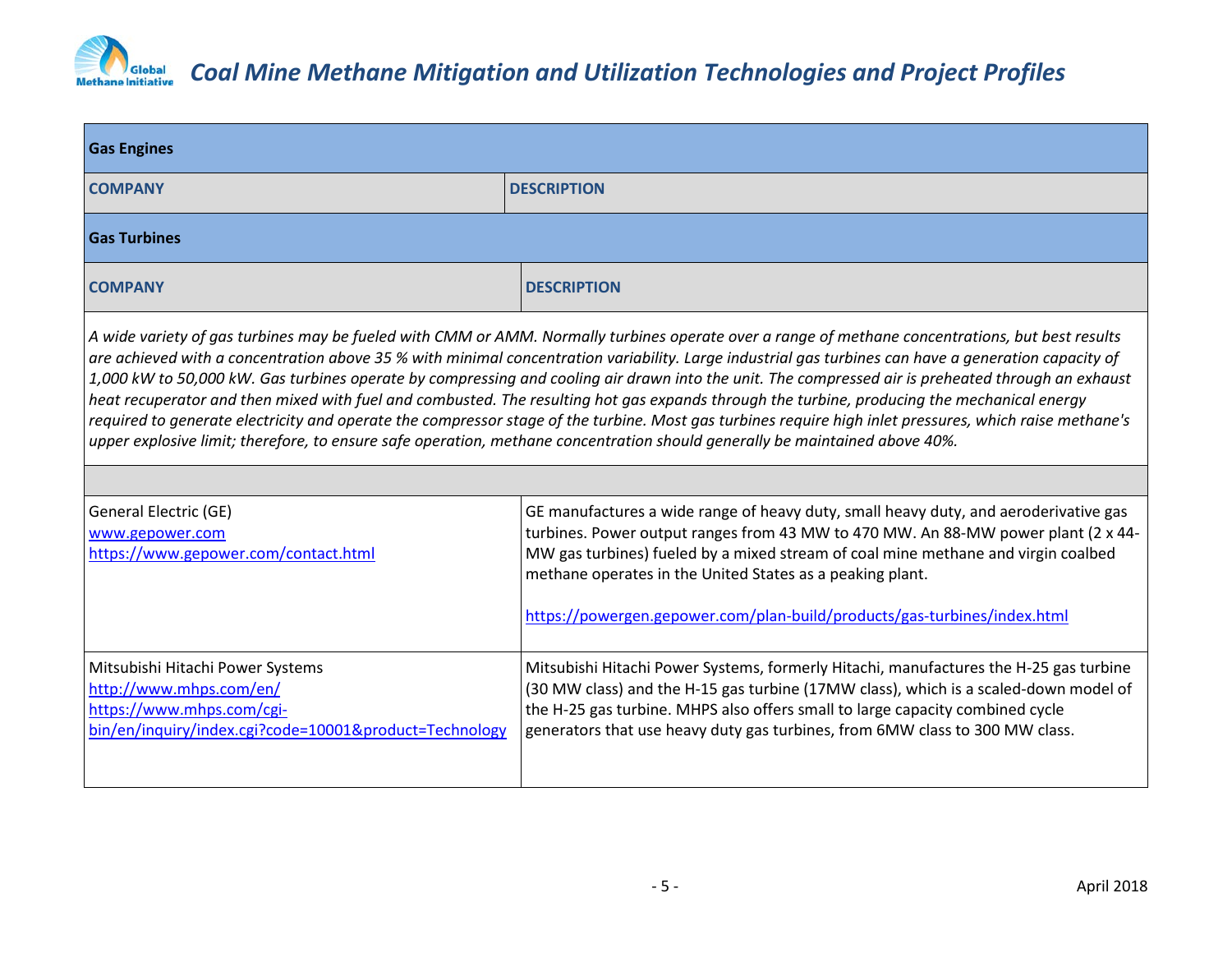

| <b>Gas Engines</b>                                                                                                   |                                                                                                                                                                                                                                                                                                                 |  |
|----------------------------------------------------------------------------------------------------------------------|-----------------------------------------------------------------------------------------------------------------------------------------------------------------------------------------------------------------------------------------------------------------------------------------------------------------|--|
| <b>COMPANY</b>                                                                                                       | <b>DESCRIPTION</b>                                                                                                                                                                                                                                                                                              |  |
| Kawasaki<br>www.kawasakigasturbines.com<br>http://www.kawasakigasturbines.com/index.php/contact_us<br>1-281-970-3255 | Kawasaki manufactures a large variety of base load and stand-by gas turbines. The base<br>load models range from 600 kW to 18 MW class while the stand-by turbines range from<br>600 kW to 4,800 kW class.                                                                                                      |  |
| Koguchi<br>1-281-970-3255 ext 25<br>koguchi k@khi.co.jp                                                              |                                                                                                                                                                                                                                                                                                                 |  |
| Rolls Royce<br>www.rolls-royce.com                                                                                   | Rolls Royce manufactures a wide variety of gas turbine engines ranging from 4 to 64 MW<br>in capacity.                                                                                                                                                                                                          |  |
| James Loebig<br>(317) 230-3079<br>jim.loebig@liberty.rolls-royce.com                                                 | http://www.rolls-royce.com/about/technology/gas_turbine_tech/index.jsp                                                                                                                                                                                                                                          |  |
| <b>Solar Turbines</b><br>mysolar.cat.com/<br>(619) 544-5352<br>https://solarmc.cat.com/ecom/showContactUs.do         | Solar Turbines, a Caterpillar company, offers gas turbine engines (rated from 1,590 to<br>30,000 horsepower), gas compressors, and gas turbine-powered compressor sets,<br>mechanical-drive packages and generator sets (ranging from 1.1 to 22.4 megawatts).<br>https://mysolar.cat.com/cda/layout?m=41100&x=7 |  |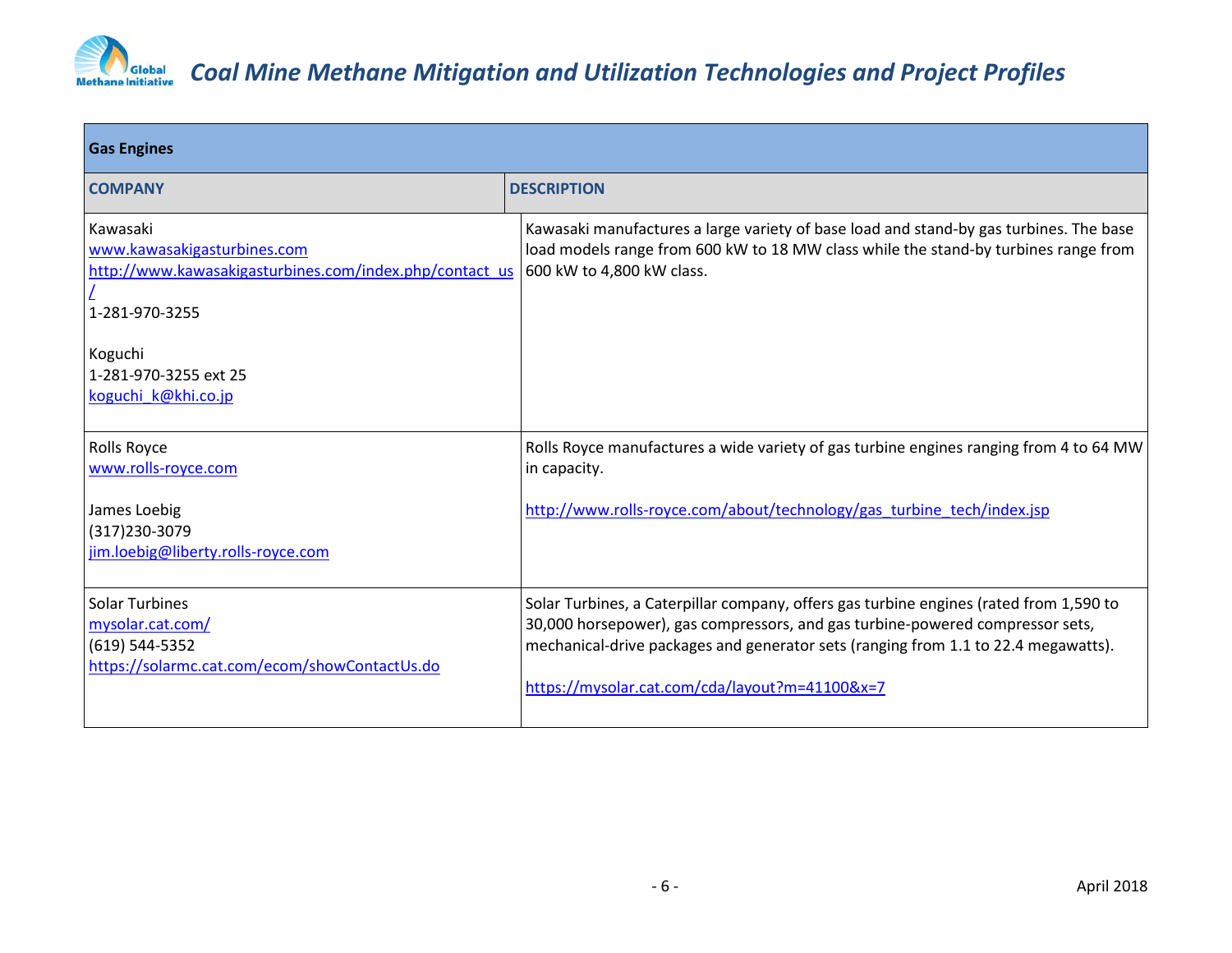

| <b>Microturbines</b>                                                                                                                                                                                                                                                                                                                                                                                                                                                                                                                                                                                                        |                                                                                                                                                                                                                               |  |
|-----------------------------------------------------------------------------------------------------------------------------------------------------------------------------------------------------------------------------------------------------------------------------------------------------------------------------------------------------------------------------------------------------------------------------------------------------------------------------------------------------------------------------------------------------------------------------------------------------------------------------|-------------------------------------------------------------------------------------------------------------------------------------------------------------------------------------------------------------------------------|--|
| <b>COMPANY/TECHNOLOGY</b>                                                                                                                                                                                                                                                                                                                                                                                                                                                                                                                                                                                                   | <b>DESCRIPTION</b>                                                                                                                                                                                                            |  |
| A microturbine consists of a small, air-cooled gas turbine connected to a high- speed generator and compressor on a single shaft. This simple design<br>results in a system with a high power output, minimal noise generation, and efficient operation. Diesel, gasoline or kerosene can be used as alternate<br>fuels to insure continuous electricity production in the event that the methane supply is disrupted. The generation capacity of microturbines can range<br>30 kW to 2,000 kW and the microturbine's 22-30% efficiency rating improves with the use of exhaust heat for preheating and adsorptive cooling. |                                                                                                                                                                                                                               |  |
|                                                                                                                                                                                                                                                                                                                                                                                                                                                                                                                                                                                                                             |                                                                                                                                                                                                                               |  |
| Capstone Turbine Corp.<br>www.capstoneturbine.com                                                                                                                                                                                                                                                                                                                                                                                                                                                                                                                                                                           | Capstone manufactures various sizes of microturbines (i.e., 30kW, 65kW, and 200kW) that are<br>scalable from 30kW to 10MW. Products based on the 200kW turbine are also available in<br>600kW, 800kW, and 1MW configurations. |  |
| 18664 CAPSTONE                                                                                                                                                                                                                                                                                                                                                                                                                                                                                                                                                                                                              |                                                                                                                                                                                                                               |  |
| (818) 734-5300                                                                                                                                                                                                                                                                                                                                                                                                                                                                                                                                                                                                              | http://www.capstoneturbine.com/prodsol/products/                                                                                                                                                                              |  |
| Marc Rouse                                                                                                                                                                                                                                                                                                                                                                                                                                                                                                                                                                                                                  |                                                                                                                                                                                                                               |  |
| mrouse@capstoneturbine.com                                                                                                                                                                                                                                                                                                                                                                                                                                                                                                                                                                                                  |                                                                                                                                                                                                                               |  |
| <b>Flex Energy</b>                                                                                                                                                                                                                                                                                                                                                                                                                                                                                                                                                                                                          | Flex Energy's 250 kW Flex Turbine™ MT250 can operate efficiently on a broad range of gaseous                                                                                                                                  |  |
| www.flexenergy.com                                                                                                                                                                                                                                                                                                                                                                                                                                                                                                                                                                                                          | fuels. Its newest 250SV Flex Turbine model will run with very low caloric value fuels such as                                                                                                                                 |  |
| http://www.flexenergy.com/flexenergy contact.htm                                                                                                                                                                                                                                                                                                                                                                                                                                                                                                                                                                            | methane/inert gas mixtures with as little as 30% methane by volume.                                                                                                                                                           |  |
| info@flexenergy.com                                                                                                                                                                                                                                                                                                                                                                                                                                                                                                                                                                                                         | http://www.flexenergy.com/flexenergy flex turbine.html                                                                                                                                                                        |  |
| (877) 477-6937                                                                                                                                                                                                                                                                                                                                                                                                                                                                                                                                                                                                              |                                                                                                                                                                                                                               |  |
|                                                                                                                                                                                                                                                                                                                                                                                                                                                                                                                                                                                                                             |                                                                                                                                                                                                                               |  |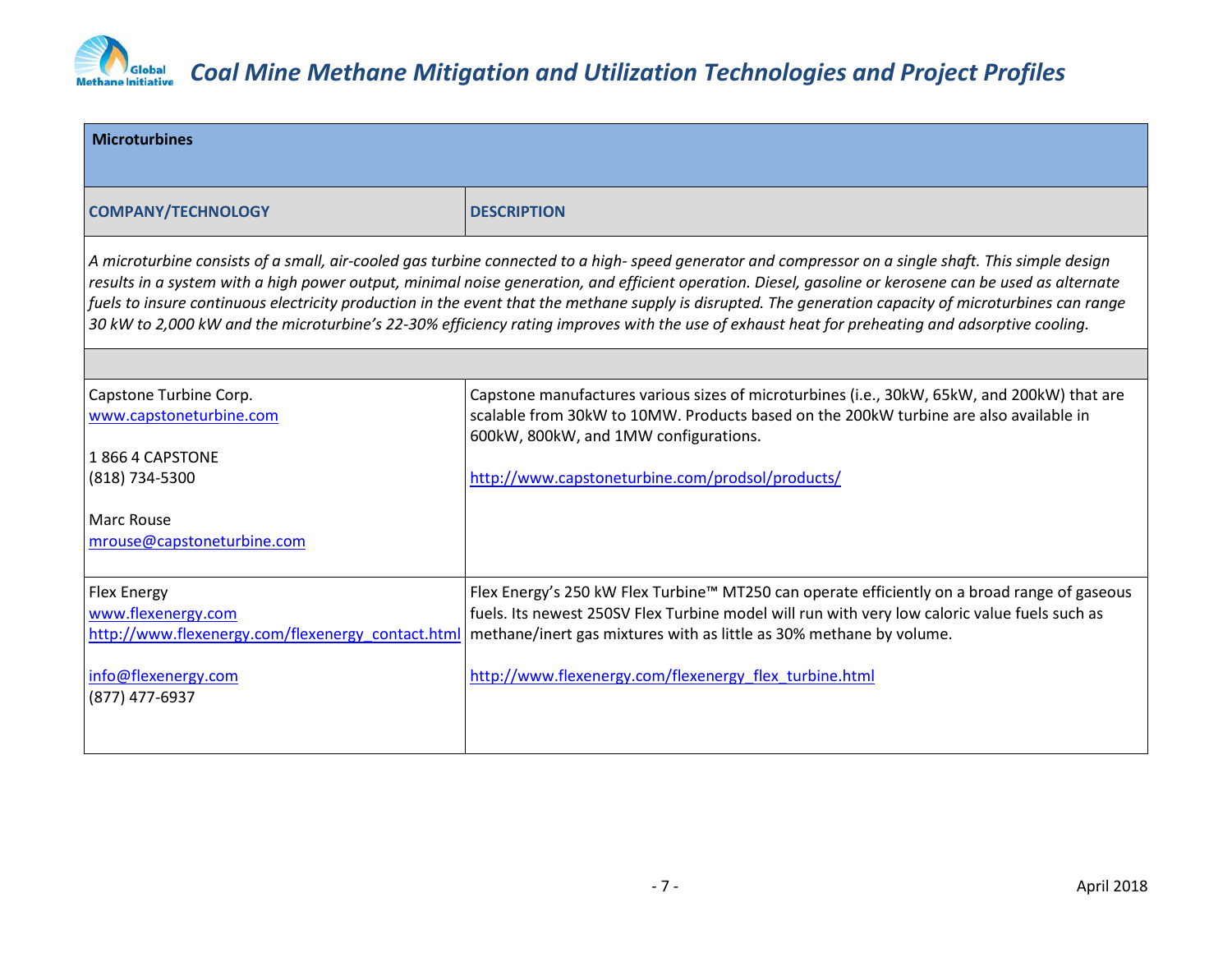

| <b>Microturbines</b>                                               |                                                                                                                                                                                                                                                                                                                                                                                    |
|--------------------------------------------------------------------|------------------------------------------------------------------------------------------------------------------------------------------------------------------------------------------------------------------------------------------------------------------------------------------------------------------------------------------------------------------------------------|
| <b>COMPANY/TECHNOLOGY</b>                                          | <b>DESCRIPTION</b>                                                                                                                                                                                                                                                                                                                                                                 |
| l Ener-Core<br>www.ener-core.com/                                  | Ener-Core has developed the 250kW Ener-Core Powerstation EC250 ("EC250"), and its larger<br>counterpart, the 2MW Ener-Core Powerstation KG2-3GEF/PO, to economically abate emissions<br>of Ventilation Air Methane (VAM) by enriching it with Coal Mine Methane (CMM) to generate<br>electricity with near-zero emissions. The Power stations are specifically engineered for fuel |
| http://ener-core.com/contact-2/<br>(949) 616-3300                  | flexibility ( $\geq$ 2.5% Methane Content) and modularity so that low-Btu gas sources can be used as<br>an energy resource instead of wasted through venting and/or flaring. Ener-Core has successfully<br>field tested the FP 250 on landfill gas in the U.S. and is actively targeting the CMM sector.                                                                           |
| l Paul Fukumoto<br> +1 949 636 9746<br>paul.fukumoto@ener-core.com |                                                                                                                                                                                                                                                                                                                                                                                    |

| <b>Co-firing Boilers for CMM and Coal</b>                                                                                                                                                                                                                                                                             |                    |
|-----------------------------------------------------------------------------------------------------------------------------------------------------------------------------------------------------------------------------------------------------------------------------------------------------------------------|--------------------|
| <b>COMPANY</b>                                                                                                                                                                                                                                                                                                        | <b>DESCRIPTION</b> |
| $ $ Co-firing boilers for CMM and coal / low grade coal can be found at mines where coal-fired boilers are partially or completely retrofitted to burn mine<br>$ $ methane. There are numerous CMM boiler installations located at mines around the world including in the UK, China, Ukraine, Russia and Kazakhstan. |                    |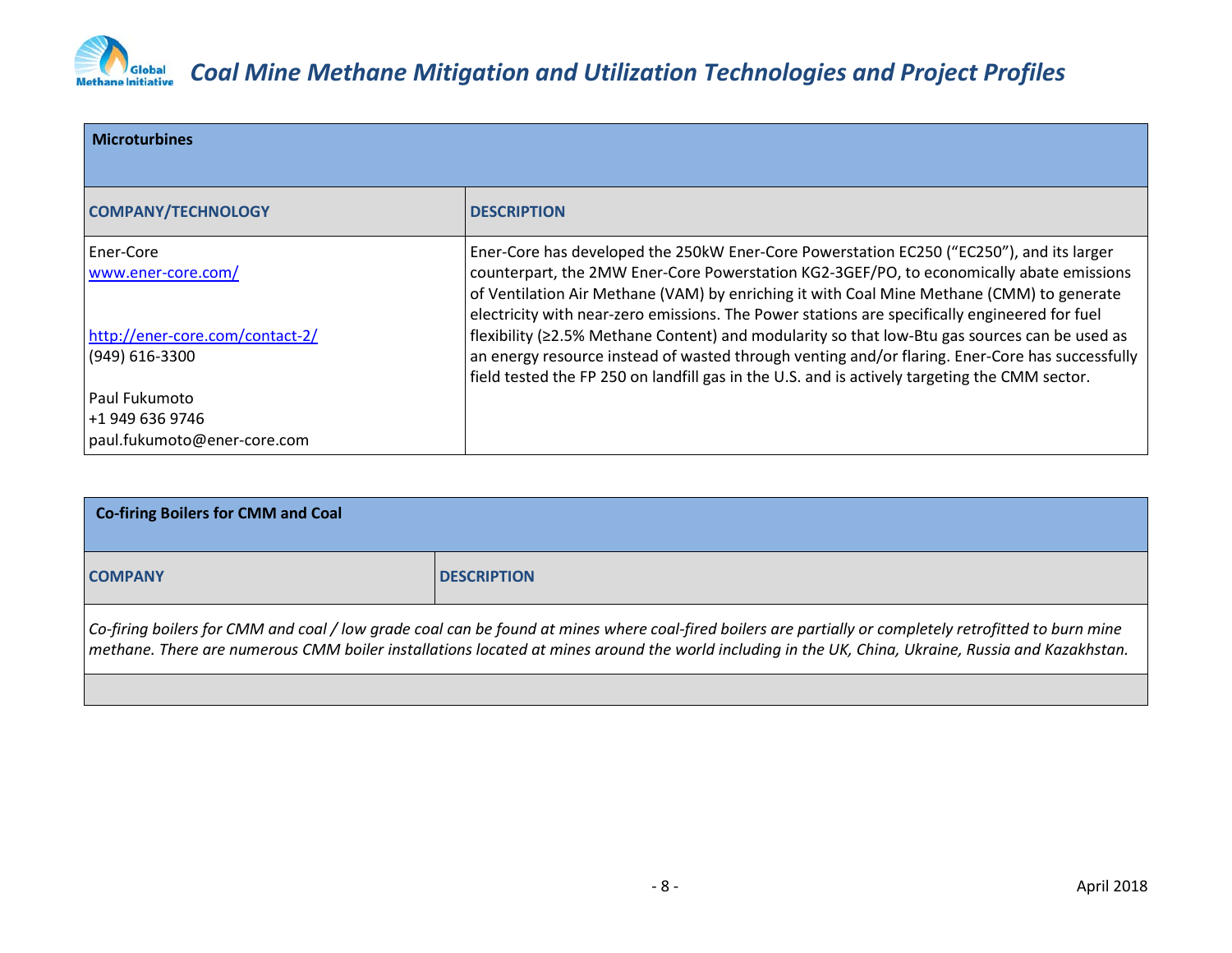

| <b>Co-firing Boilers for CMM and Coal</b>                                                 |                                                                                                                                                                                                                                                                                                           |
|-------------------------------------------------------------------------------------------|-----------------------------------------------------------------------------------------------------------------------------------------------------------------------------------------------------------------------------------------------------------------------------------------------------------|
| <b>COMPANY</b>                                                                            | <b>DESCRIPTION</b>                                                                                                                                                                                                                                                                                        |
| <b>IHI Corporation</b><br>(Energy & Plant Operations)<br>www.ihi.co.jp<br>+81-3-6204-7419 | IHI boilers are capable of using a wide variety of fuels, including fuel produced from waste materials,<br>such as petroleum coke, residual oil and organic residues, and biomass in addition to coal, petroleum<br>and natural gas.<br>http://www.ihi.co.jp/en/products/energy_systems/boiler/index.html |

| <b>Flaring</b>                                                                               |                                                                                                                                                                                                                                                                                                                                                                                                                                                                                                                                                                                                                                                  |
|----------------------------------------------------------------------------------------------|--------------------------------------------------------------------------------------------------------------------------------------------------------------------------------------------------------------------------------------------------------------------------------------------------------------------------------------------------------------------------------------------------------------------------------------------------------------------------------------------------------------------------------------------------------------------------------------------------------------------------------------------------|
| <b>COMPANY</b>                                                                               | <b>DESCRIPTION</b>                                                                                                                                                                                                                                                                                                                                                                                                                                                                                                                                                                                                                               |
| addition, for some in the coal industry an enclosed flare also addresses aesthetic concerns. | CMM flaring projects may employ open (a.k.a. "candlestick") or enclosed (a.k.a. "ground") designs. Both open and enclosed flares are designed with<br>$\vert$ multiple redundant safety features such as flame and detonation arrestors to mitigate explosion risk. Open flares are simpler to design, install and<br>maintain, reducing life-cycle costs. Enclosed flares consist of a vertical, refractory lined, combustion chamber which obscures the flame from public view.<br>$ $ Enclosing the flame reduces thermal radiation from the flare at ground level, making it safe to work around, while increasing combustion efficiency. In |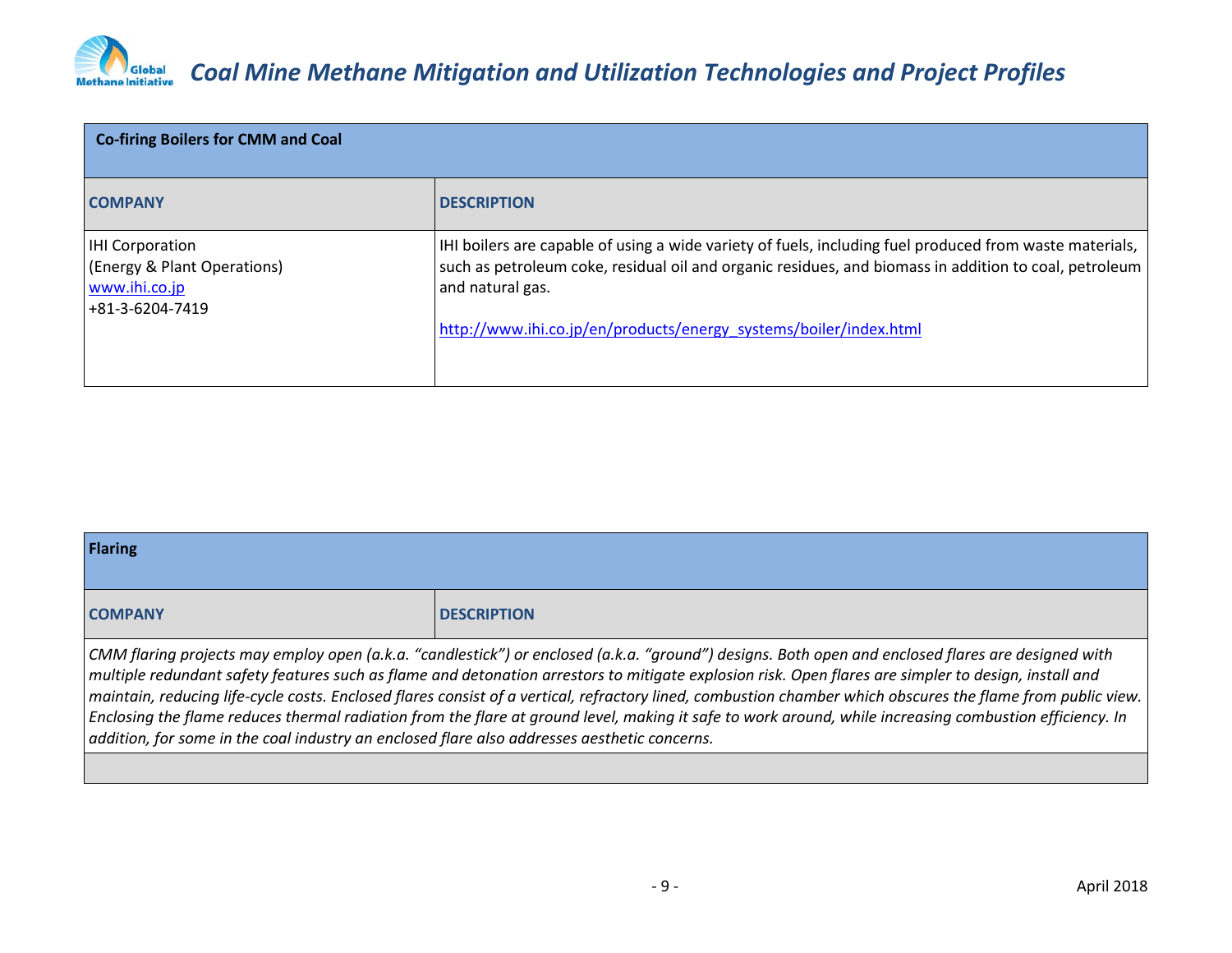

| <b>Flaring</b>                                                                                                                                         |                                                                                                                                                                                                                                                                                                                                                                                                                                                                                                                                  |
|--------------------------------------------------------------------------------------------------------------------------------------------------------|----------------------------------------------------------------------------------------------------------------------------------------------------------------------------------------------------------------------------------------------------------------------------------------------------------------------------------------------------------------------------------------------------------------------------------------------------------------------------------------------------------------------------------|
| <b>COMPANY</b>                                                                                                                                         | <b>DESCRIPTION</b>                                                                                                                                                                                                                                                                                                                                                                                                                                                                                                               |
| A-TEC Anlagentechnik GmbH<br>http://www.atec.de<br>info@atec.de                                                                                        | A-TEC has decades of experience designing and constructing high temperature flares for CMM and<br>lean gas. A-TEC has installed their flaring systems in both Russia and Ukraine, and these plants have<br>successfully operated as UNFCCC emission reduction projects.                                                                                                                                                                                                                                                          |
| Abutec<br>abutec.com/<br>(512) 836-9473<br>sales@aereon.com                                                                                            | ABUTEC manufactures and services Low Emission, Low NOx, Mine Gas Incinerators (i.e. Enclosed<br>Flares) for the mine gas industry. ABUTEC specifically sizes and designs its flares to meet each site's<br>unique mine gas needs with flares ranging in size from 10 scfm up to 6000 scfm. All ABUTEC mine gas<br>flares meet United States EPA regulation 40 CFR 60.18 and are BACT approved. ABUTEC installed the<br>first Mine Gas Incinerator in the United States.<br>http://abutec.com/products/other-industries/mine-gas/ |
| Beijing Fairyland Environmental Technology Co.,<br>Ltd.<br>http://www.fairyland.com.cn/en/profile.asp<br>+86-10-62975118<br>fairyland@fairyland.com.cn | Beijing Fairyland Environmental Technology (FET) focuses on the recovery and utilization of low-<br>thermal-value-gas (LTVG) including CMM. FET's flaring systems have been utilized for CMM projects<br>in China.<br>http://www.fairyland.com.cn/en/s low calorific gas.asp?id=39                                                                                                                                                                                                                                               |
| Biogas Technology Ltd.<br>www.biogas.co.uk<br>+44 (0) 1487 831 701<br>info@biogas.co.uk                                                                | Biogas Technology's Mine Gas Flare system builds upon the company's extensive landfill gas flare<br>expertise. This enclosed flare can safely flare mine gas with 27-50% methane concentrations and is<br>designed for total destruction of methane and associated hydrocarbons. Biogas flares have been<br>used at CMM projects in Mexico and the United Kingdom.<br>www.biogas.co.uk/flare.htm                                                                                                                                 |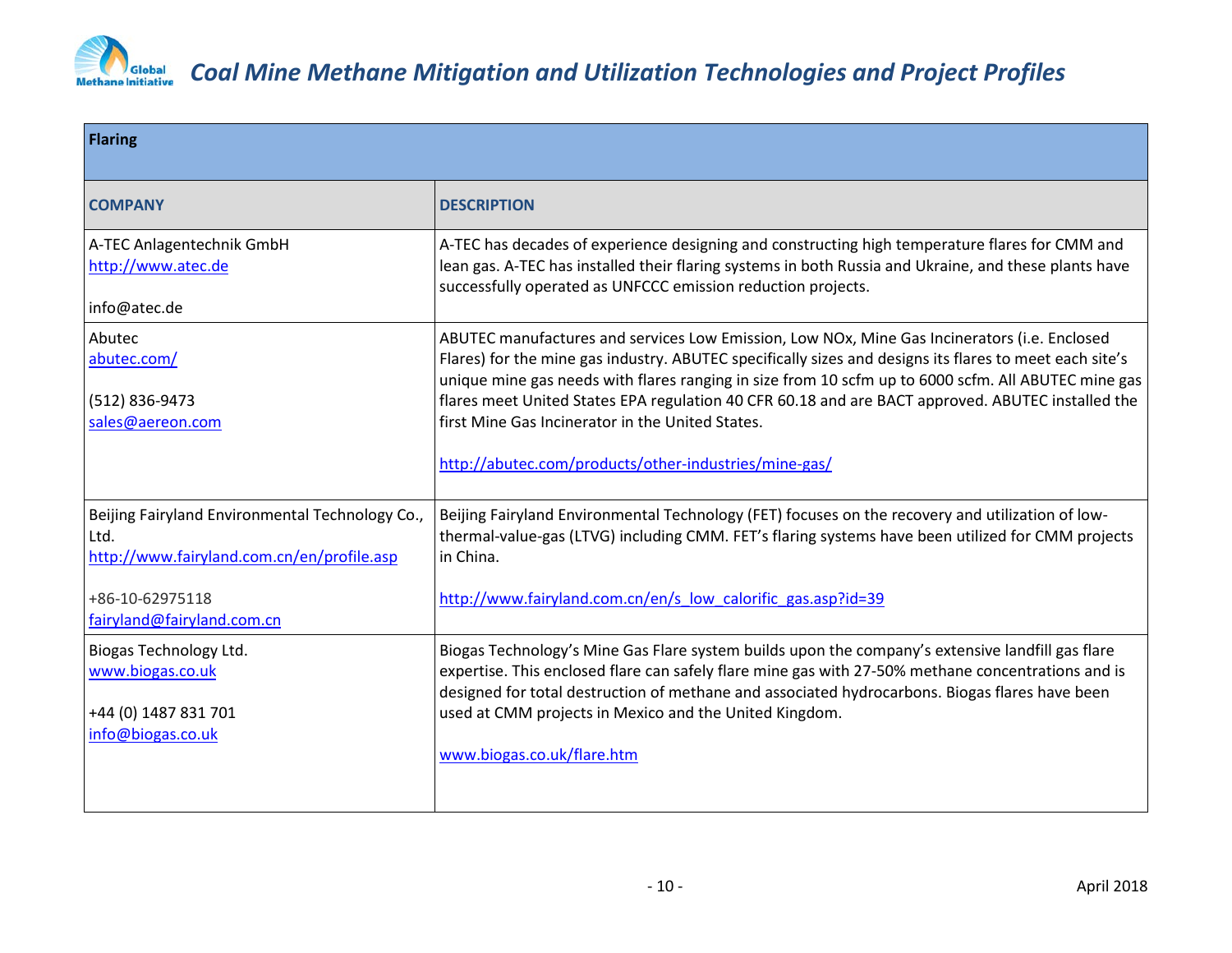

| <b>Flaring</b>                                                                                                                                |                                                                                                                                                                                                                                                                                                                                                                                                                                                                                                                                                                                                                             |
|-----------------------------------------------------------------------------------------------------------------------------------------------|-----------------------------------------------------------------------------------------------------------------------------------------------------------------------------------------------------------------------------------------------------------------------------------------------------------------------------------------------------------------------------------------------------------------------------------------------------------------------------------------------------------------------------------------------------------------------------------------------------------------------------|
| <b>COMPANY</b>                                                                                                                                | <b>DESCRIPTION</b>                                                                                                                                                                                                                                                                                                                                                                                                                                                                                                                                                                                                          |
| BMF HAASE Energy Technology, Ltd.<br>www.bmf-haase.de/en/                                                                                     | BMF HAASE Energy Technology, Ltd., formerly Hasse Engineering, manufactures several low-<br>temperature and high-temperature flare stacks suitable for CMM flaring.                                                                                                                                                                                                                                                                                                                                                                                                                                                         |
| +49 4321 / 878-0<br>info@bmf-haase.de                                                                                                         | http://www.bmf-haase.de/en/products/gas-engineering/flare-stacks/                                                                                                                                                                                                                                                                                                                                                                                                                                                                                                                                                           |
| Hofstetter Umwelttechnik AG<br>http://www.hofstetter-uwt.com/index.php/en/<br>+31 20 740 09 99<br>+41 32 580 05 00<br>info@hofstetter-uwt.com | Hoffstetter's HOFGAS-CFM4c flare is able to burn methane concentrations ranging from 20 vol. % to<br>95 vol. %. For each specific project, the HOFGAS- CFM4c flare is designed for the defined gas mixture<br>and the burner portion of the flare can be redesigned and modified in short time and at low costs if<br>operating conditions change. The HOFGAS-CFM4c has a destruction efficiency > 99.95% in relation to<br>methane gas achieved with combustion temperatures between 1,000 - 1,200°C and a defined<br>residence time of > 0.3s.<br>http://www.hofstetter-uwt.com/index.php/en/products/coal-mine-gas/cfm4c |
|                                                                                                                                               |                                                                                                                                                                                                                                                                                                                                                                                                                                                                                                                                                                                                                             |
| MRW Technologies, Inc.<br>www.mrw-tech.com/                                                                                                   | MRW Designs and manufactures a wide variety of elevated/open and enclosed flare systems for all<br>sizes and compositions of waste gas. MRW open flare systems have a destruction-removal efficiency<br>(DRE) of 98%. If higher destruction is required, an enclosed flare system may be utilized if it is                                                                                                                                                                                                                                                                                                                  |
| Mike Dearinger<br>918.827.6030                                                                                                                | economically practical. The VOC Destruction Efficiency for MRW Enclosed Flares is guaranteed up to<br>99.99%+.                                                                                                                                                                                                                                                                                                                                                                                                                                                                                                              |
| mdearinger@mrw-tech.com                                                                                                                       | http://www.mrw-tech.com/pia_elevated_flares.html                                                                                                                                                                                                                                                                                                                                                                                                                                                                                                                                                                            |
|                                                                                                                                               | http://www.mrw-tech.com/pia enclosed flares.html                                                                                                                                                                                                                                                                                                                                                                                                                                                                                                                                                                            |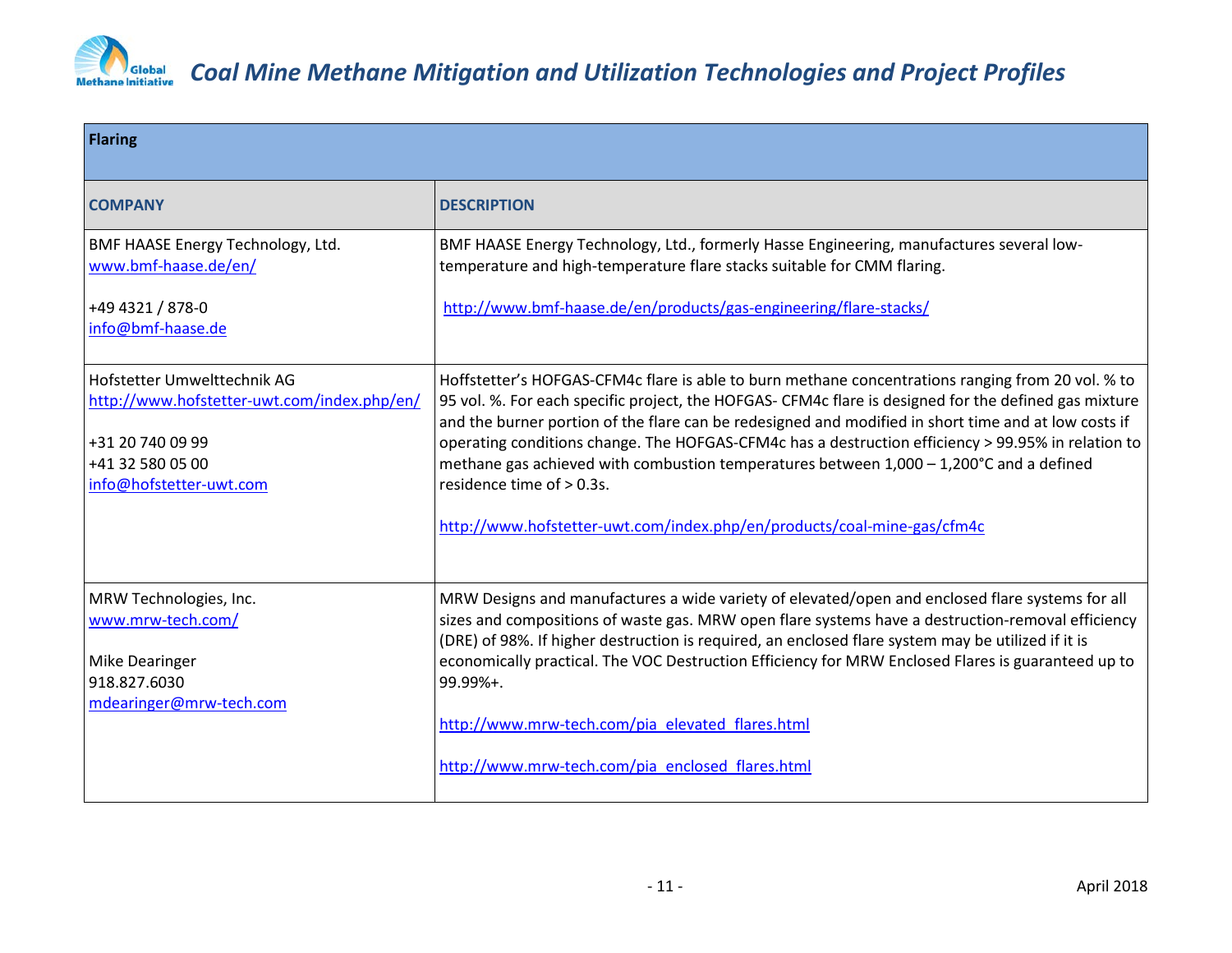

| <b>Flaring</b>                                                                                                                                                                                                |                                                                                                                                                                                                                                                                                                                                                                                                                                                                                                                                                                                                                            |  |
|---------------------------------------------------------------------------------------------------------------------------------------------------------------------------------------------------------------|----------------------------------------------------------------------------------------------------------------------------------------------------------------------------------------------------------------------------------------------------------------------------------------------------------------------------------------------------------------------------------------------------------------------------------------------------------------------------------------------------------------------------------------------------------------------------------------------------------------------------|--|
| <b>COMPANY</b>                                                                                                                                                                                                | <b>DESCRIPTION</b>                                                                                                                                                                                                                                                                                                                                                                                                                                                                                                                                                                                                         |  |
| Nanjing Carbon Recycle Biomass Technology Co.,<br>Ltd.<br>http://www.rectec.com.cn/html/en/<br>http://www.rectec.com.cn/html/en/index.php?a<br>c=article&at=list&tid=100<br>(86-25)84414484<br>rectec@126.com | Nanjing Carbon Recycle Biomass Technology Co. Ltd. manufactures 3 types of flares—mobile, open,<br>and ground enclosed. The ground enclosed flare has been developed according to UNFCC technical<br>requirements and is mainly used for CDM projects in which methane is destroyed by combustion.<br>The highest capacity ground enclosed flare can process about 5000 $Nm^3/h$ . Nanjing Carbon flares are<br>used at mines in China.<br>http://www.rectec.com.cn/html/en/index.php?ac=article&at=list&tid=91                                                                                                            |  |
| Perennial Energy, Inc.<br>http://www.perennialenergy.com/<br>Contact:<br>Scott Cressman<br>+1 417 293 8017<br>scressman@pernnialenergy.com                                                                    | Perennial Energy (PEI) designs and manufactures Enclosed Ground Flares which meet current air<br>quality regulatory management agency requirements for maximum by-product of combustion<br>emissions and minimum reduction and destruction efficiencies. PEI also designs and manufactures<br>open Utility Flares with up to 100:1 turndown for optimum utilization with landfill or digester biogas<br>destruction requirements. PEI Utility flares provide excellence in high efficiency combustion and<br>odor control applications. Historically PEI focused on the biogas market but is now targeting CMM<br>projects |  |
| Pro2 Anlagentechnik GmbH<br>http://www.pro2-service.com/?page_id=44<br>Contacts:<br>http://www.pro2-service.com/?page_id=47                                                                                   | Pro2 has decades of experience in the design and construction of high-temperature flares and<br>emergency flares for landfill gas, biogas, sewage gas, and lean gas. Pro2 flares have been deployed in<br>Russia, Ukraine, and Eastern Europe.                                                                                                                                                                                                                                                                                                                                                                             |  |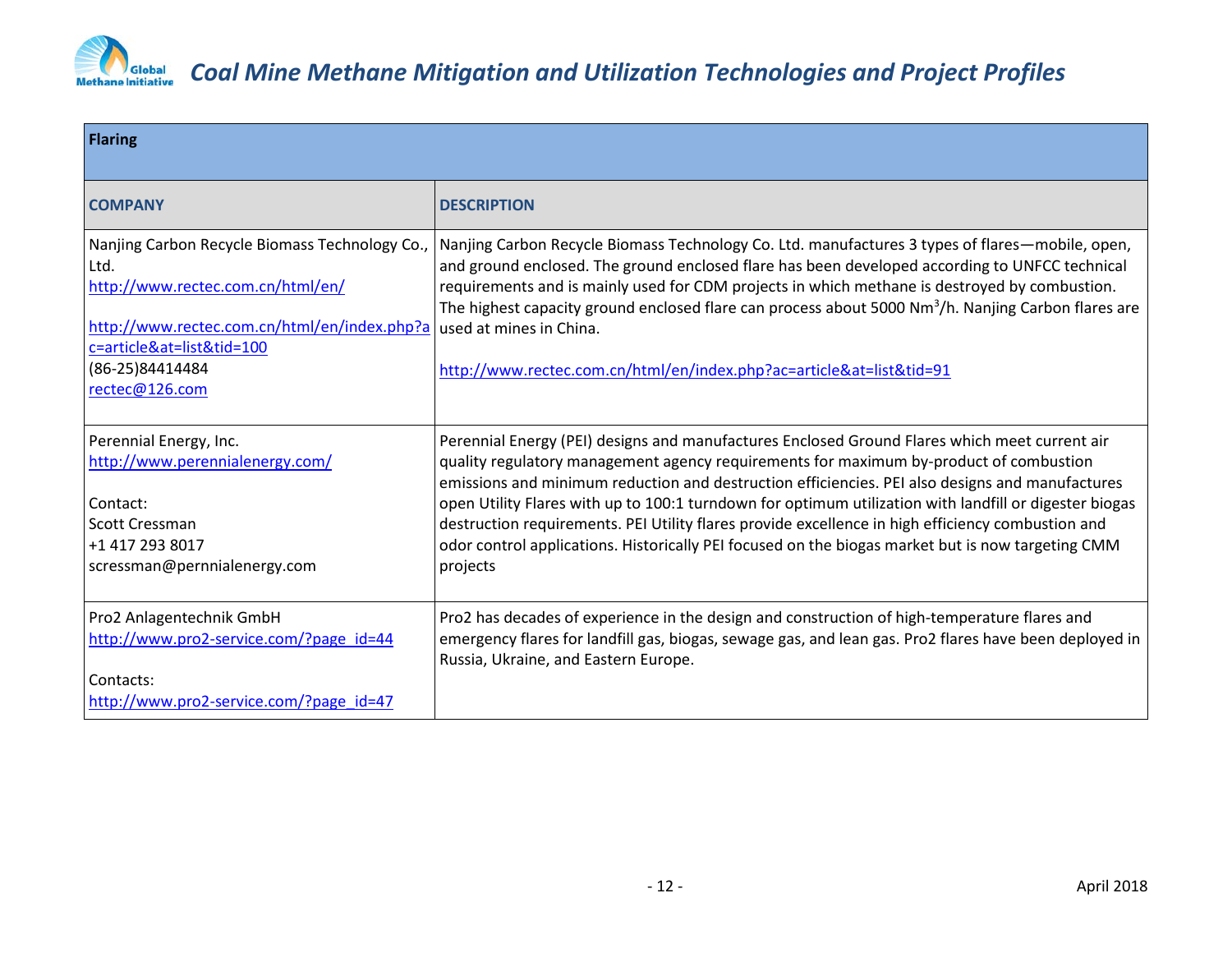

| <b>Flaring</b>                                  |                                                                                                                                                                                                                                                                                               |  |
|-------------------------------------------------|-----------------------------------------------------------------------------------------------------------------------------------------------------------------------------------------------------------------------------------------------------------------------------------------------|--|
| <b>COMPANY</b>                                  | <b>DESCRIPTION</b>                                                                                                                                                                                                                                                                            |  |
| Questor Technology Inc.<br>www.questortech.com/ | Questor Technology engineers every incinerator to fit its specific application, based on gas<br>composition and flow rates. Common configuration capacities range from 5 to 5,000 MSCF/D.<br>Questor Incinerators have a combustion efficiency in excess of 99.99%. Questor has traditionally |  |
| http://www.questortech.com/contact/             | focused on oil field services and is now targeting the CMM and CBM sectors.                                                                                                                                                                                                                   |  |
| <b>Ritchie Stagg</b><br>+1 (780)-978-1608       | http://www.questortech.com/wp-content/uploads/2016/04/Questor-Incinerator-Rental-<br>Brochure.pdf                                                                                                                                                                                             |  |

| <b>Gas Conditioning Systems</b>                                                                                                                                                                                                                                                                                                                                                                                                                                                                                                                                            |                                                                                                                                                                                                                                       |  |
|----------------------------------------------------------------------------------------------------------------------------------------------------------------------------------------------------------------------------------------------------------------------------------------------------------------------------------------------------------------------------------------------------------------------------------------------------------------------------------------------------------------------------------------------------------------------------|---------------------------------------------------------------------------------------------------------------------------------------------------------------------------------------------------------------------------------------|--|
| <b>COMPANY</b>                                                                                                                                                                                                                                                                                                                                                                                                                                                                                                                                                             | <b>DESCRIPTION</b>                                                                                                                                                                                                                    |  |
| Drained CMM may contain large quantities of water and dust entrained within the gas. Combusting CMM without initial gas clean-up could lead to the<br>combustion process equipment suffering from rapid degradation of the gas train, resulting in poor operational availability. Therefore, gas conditioning<br>systems are sometimes used on the front end of a CMM use or destruction project to remove dirt, water, and control delivery pressure of the CMM. This<br>significantly enhances the availability and reduces the maintenance of the CMM combustion plant. |                                                                                                                                                                                                                                       |  |
|                                                                                                                                                                                                                                                                                                                                                                                                                                                                                                                                                                            |                                                                                                                                                                                                                                       |  |
| A-TEC Anlagentechnik GmbH<br>http://www.atec.de                                                                                                                                                                                                                                                                                                                                                                                                                                                                                                                            | A-TEC has developed dust removal systems for CMM extraction stations, utilizing low-pressure loss<br>and ease-of-cleaning technologies. In one containerized system, water drops are removed and all<br>other liquids are pumped out. |  |
| info@atec.de                                                                                                                                                                                                                                                                                                                                                                                                                                                                                                                                                               |                                                                                                                                                                                                                                       |  |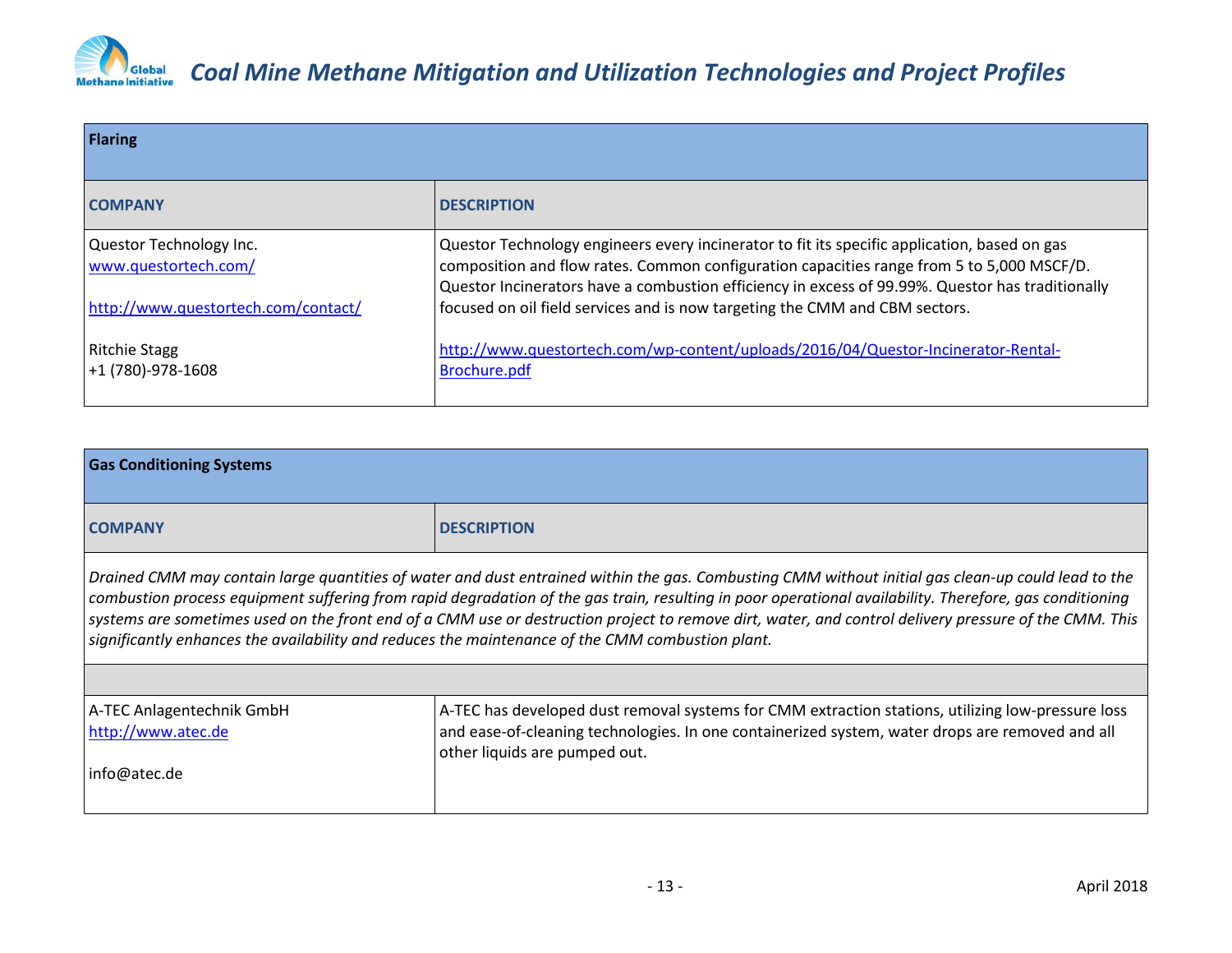

| <b>Gas Conditioning Systems</b>                                                                                                                                      |                                                                                                                                                                                                                                                                                                                                                                                                  |  |
|----------------------------------------------------------------------------------------------------------------------------------------------------------------------|--------------------------------------------------------------------------------------------------------------------------------------------------------------------------------------------------------------------------------------------------------------------------------------------------------------------------------------------------------------------------------------------------|--|
| <b>COMPANY</b>                                                                                                                                                       | <b>DESCRIPTION</b>                                                                                                                                                                                                                                                                                                                                                                               |  |
| Beijing Fairyland Environmental Technology Co.,<br>Ltd.<br>http://www.fairyland.com.cn/en/profile.asp                                                                | Beijing Fairyland Environmental Technology (FET) focuses on the recovery and utilization of low-<br>thermal-value-gas (LTVG) including CMM. In particular, its gas pretreatment systems remove<br>impurities such as vapor, particles, and H2S, regulate the gas temperature, pressure, and flow and<br>ensure stable and safety operation.                                                      |  |
| +86-10-62975118                                                                                                                                                      | http://www.fairyland.com.cn/en/s low calorific gas.asp?id=42                                                                                                                                                                                                                                                                                                                                     |  |
| fairyland@fairyland.com.cn                                                                                                                                           |                                                                                                                                                                                                                                                                                                                                                                                                  |  |
| Hofstetter Umwelttechnik AG<br>http://www.hofstetter-uwt.com/index.php/en/                                                                                           | The HOFGAS-CPM is designed for degasification of coal mines with reliable processing of the<br>methane gas for electricity or heat generation. The system is comprised of one or several blower<br>stations and the necessary components for reliable degassing. Hofstetter gas treatment technology                                                                                             |  |
| +31 20 740 09 99<br>+41 32 580 05 00                                                                                                                                 | includes gas cooling and drying, filters, and gas compression.                                                                                                                                                                                                                                                                                                                                   |  |
| info@hofstetter-uwt.com                                                                                                                                              | http://www.hofstetter-uwt.com/index.php/en/products/coal-mine-gas/cpm                                                                                                                                                                                                                                                                                                                            |  |
| Nanjing Carbon Recycle Biomass Technology Co.,<br>Ltd.<br>http://www.sxprice.org.cn/suppliers/nanjing ca<br>rbon recycle biomass technology co Itd-<br>hzb21853.html | The Dehydrator and Dryer for CMM designed by Biomass Energy & Low Carbon Technology Research<br>Center, Jiangsu and manufactured by Nanjing Carbon Recycle Biomass Technology, removes liquids,<br>moisture, and other contaminants (e.g., sulfur) from CMM using refrigeration and adsorption<br>methods. The Dehydrator and Dryer can achieve lower relative humidity and pressure dew points. |  |
| <b>Perennial Energy</b><br>http://www.perennialenergy.com                                                                                                            | Perennial Energy (PEI) designs and manufactures Biogas Processing Systems (Compressor Skids,<br>Blower Skids, Chiller Skids) to extract / receive waste gases from landfills, digesters, and coal mines.<br>Systems provide maintainable inlet and discharge pressures to satisfy process requirements as well                                                                                   |  |
| Scott Cressman                                                                                                                                                       | as gas stream moisture removal and temperature conditioning. Systems range from basic waste gas                                                                                                                                                                                                                                                                                                  |  |
| +1 417 256 2002<br>scressman@perennialenergy.com                                                                                                                     | extraction and combustion to multi-pipeline gas-to-energy projects.                                                                                                                                                                                                                                                                                                                              |  |
|                                                                                                                                                                      |                                                                                                                                                                                                                                                                                                                                                                                                  |  |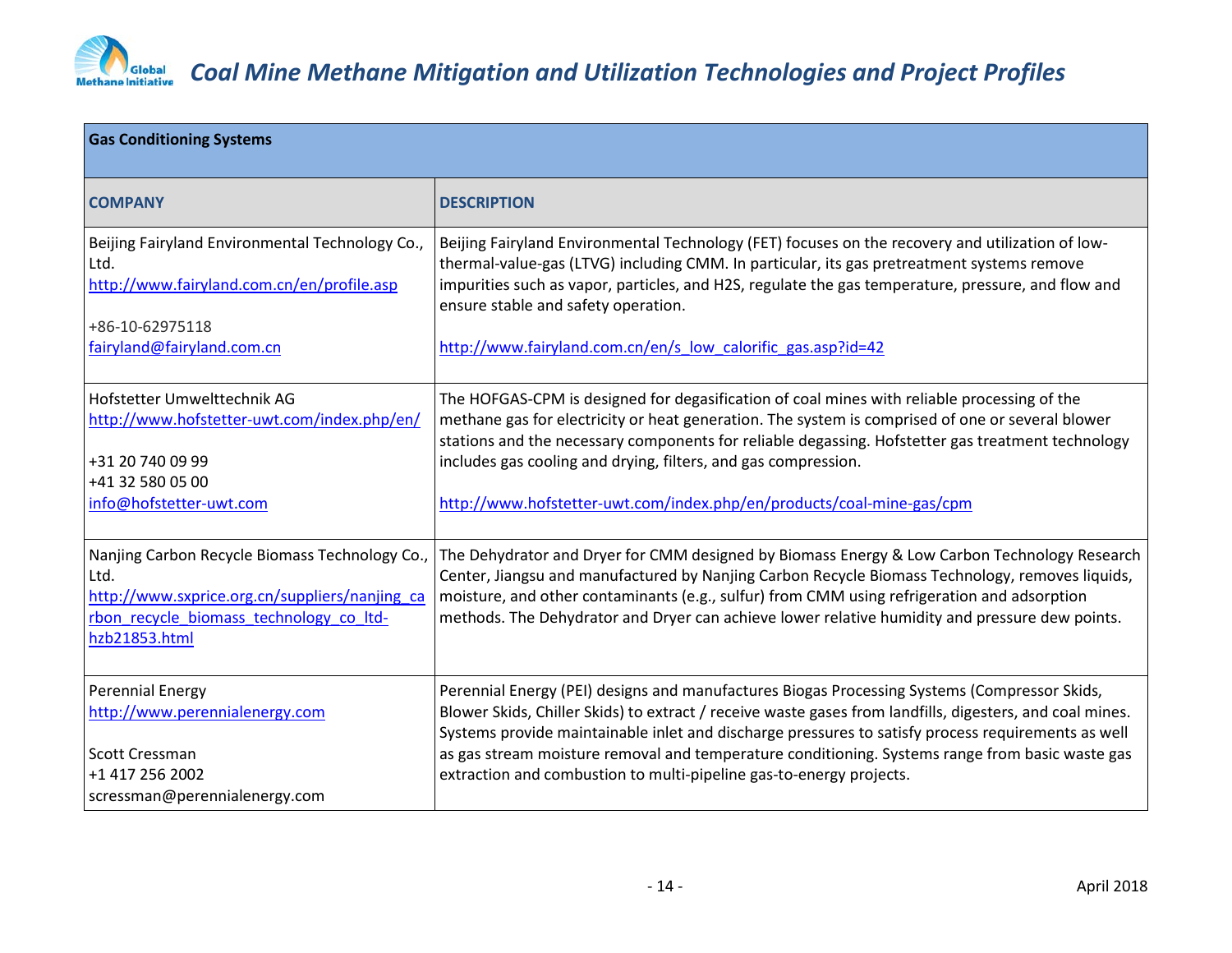

### *Coal Mine Methane Mitigation and Utilization Technologies and Project Profiles*

| <b>Gas Conditioning Systems</b>                                                                                             |                                                                                                                                                                                                                                                                                                                                                                                                                                                                                                                                                  |  |
|-----------------------------------------------------------------------------------------------------------------------------|--------------------------------------------------------------------------------------------------------------------------------------------------------------------------------------------------------------------------------------------------------------------------------------------------------------------------------------------------------------------------------------------------------------------------------------------------------------------------------------------------------------------------------------------------|--|
| <b>COMPANY</b>                                                                                                              | <b>DESCRIPTION</b>                                                                                                                                                                                                                                                                                                                                                                                                                                                                                                                               |  |
| Pro2 Anlagentechnik GmbH<br>http://www.pro2-service.com/<br>http://www.pro2.com/s/22 123/page/modules/<br>contact/index.php | Pro2 compressor plants and disposal units with energy-saving rotary piston blowers are optimally<br>adapted to disposal conditions and downstream gas utilization and gas disposal plants. Any required<br>gas treatment $-e$ . g. condensate separation, gas cooling/drying or gas purification $-$ is designed for<br>the required gas quality. Containerized plants also provide flexible adaptation capabilities. Pro2 gas<br>conditioning systems are used for biogas treatment in Europe and could be used for conditioning of<br>gob gas. |  |

| <b>Fuel Cells</b>                                                                                                                                                                                                             |                    |
|-------------------------------------------------------------------------------------------------------------------------------------------------------------------------------------------------------------------------------|--------------------|
| <b>COMPANY</b>                                                                                                                                                                                                                | <b>DESCRIPTION</b> |
| LA CALCHE CONTRACTE CHARGE EXPLORATION IN THE COLLECTION OF CHARGE CONTRACT CONTRACT CONTRACT CONTRACT CONTRACT CONTRACT CONTRACT CONTRACT CONTRACT CONTRACT CONTRACT CONTRACT CONTRACT CONTRACT CONTRACT CONTRACT CONTRACT C |                    |

*A fuel cell is an electrochemical device that combines hydrogen fuel (can be CMM) and oxygen from the air to produce electricity, useable heat and water. Fuel cells produce Direct Current (DC) electricity without the conventional combustion reaction. A fuel cell is made up of an electrolyte member sandwiched between fuel and oxidant electrodes. A fossil fuel or biogas from which hydrogen is extracted is used for most common applications. The oxidant is typically plain air. The fuel is oxidized at the "anode electrode", releasing electrons that move to the "cathode electrode" via the external circuit. These electrons meet the hydrogen and push charged ions across the electrolyte. The charged ions (positively or negatively charged) move across the ion conducting electrolyte member, completing the electrical circuit. This electrochemical process requires very few moving parts, typically limited to air blowers and fuel/water pumps. Generation capacity is typically 100 kW to 300 kW.*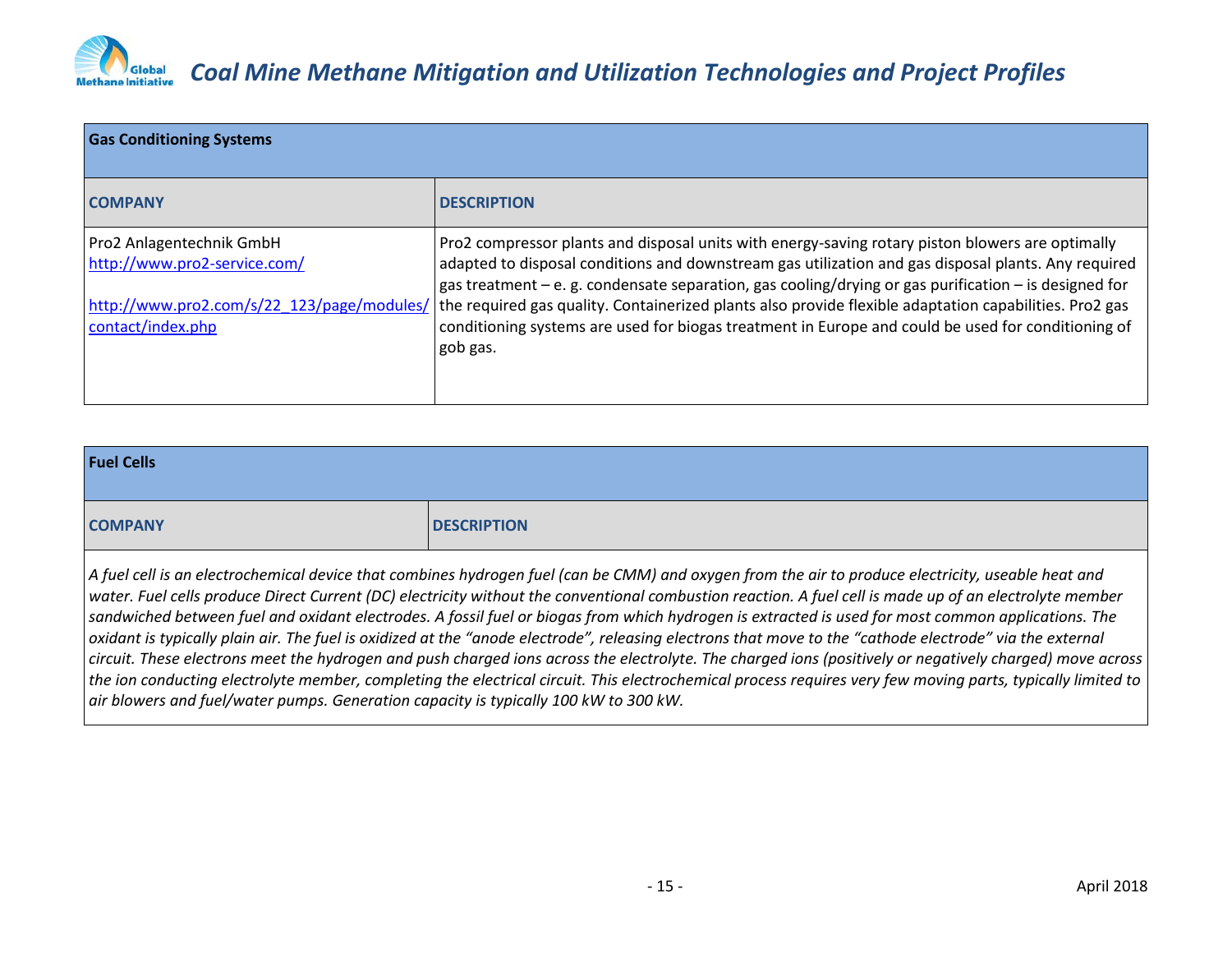

| <b>Fuel Cells</b>       |                                                                                                                                                                                                              |
|-------------------------|--------------------------------------------------------------------------------------------------------------------------------------------------------------------------------------------------------------|
| <b>COMPANY</b>          | <b>DESCRIPTION</b>                                                                                                                                                                                           |
|                         |                                                                                                                                                                                                              |
| <b>Fuel Cell Energy</b> | Fuel Cell Energy Inc. manufactures the Direct FuelCell® (DFC). DFCs can run on coal mine methane. In                                                                                                         |
| www.fuelcellenergy.com  | addition, DFCs run on biofuels—gases from wastewater treatment, food processing, and landfills.<br>DFCs emit virtually zero nitrogen oxide (NOx), sulfur oxide (SOx) or particulate matter and significantly |
| $(203)$ 825-6000        | reduce carbon dioxide $(CO_2)$ emissions. Developed exclusively for use in stationary applications, there                                                                                                    |
| info@fce.com            | are three main Fuel Cell Energy products designed to meet a variety of applications. All are self-<br>contained electrical power generation system capable of providing high-quality baseload power with     |
| Ben Toby                | a range from 300kW to 2.8 MW. Standard efficiency is 47%. Fuel Cell Energy also manufactures a                                                                                                               |
| $(203) - 825 - 6114$    | hybrid, multi-megawatt DFC-ERG™ (Direct FuelCell Energy Recovery Generation™) system that                                                                                                                    |
| btoby@fce.com           | combines a Direct FuelCell® power plant with an unfired gas expansion turbine and achieves electrical<br>efficiencies of up to 60%. A 200kW fuel cell plant has previously operated at an abandoned mine in  |
| Fuel Cells (general)    | Ohio, U.S.A.                                                                                                                                                                                                 |
| www.fuelcells.org       |                                                                                                                                                                                                              |
|                         | http://www.fuelcellenergy.com/products-services/products/                                                                                                                                                    |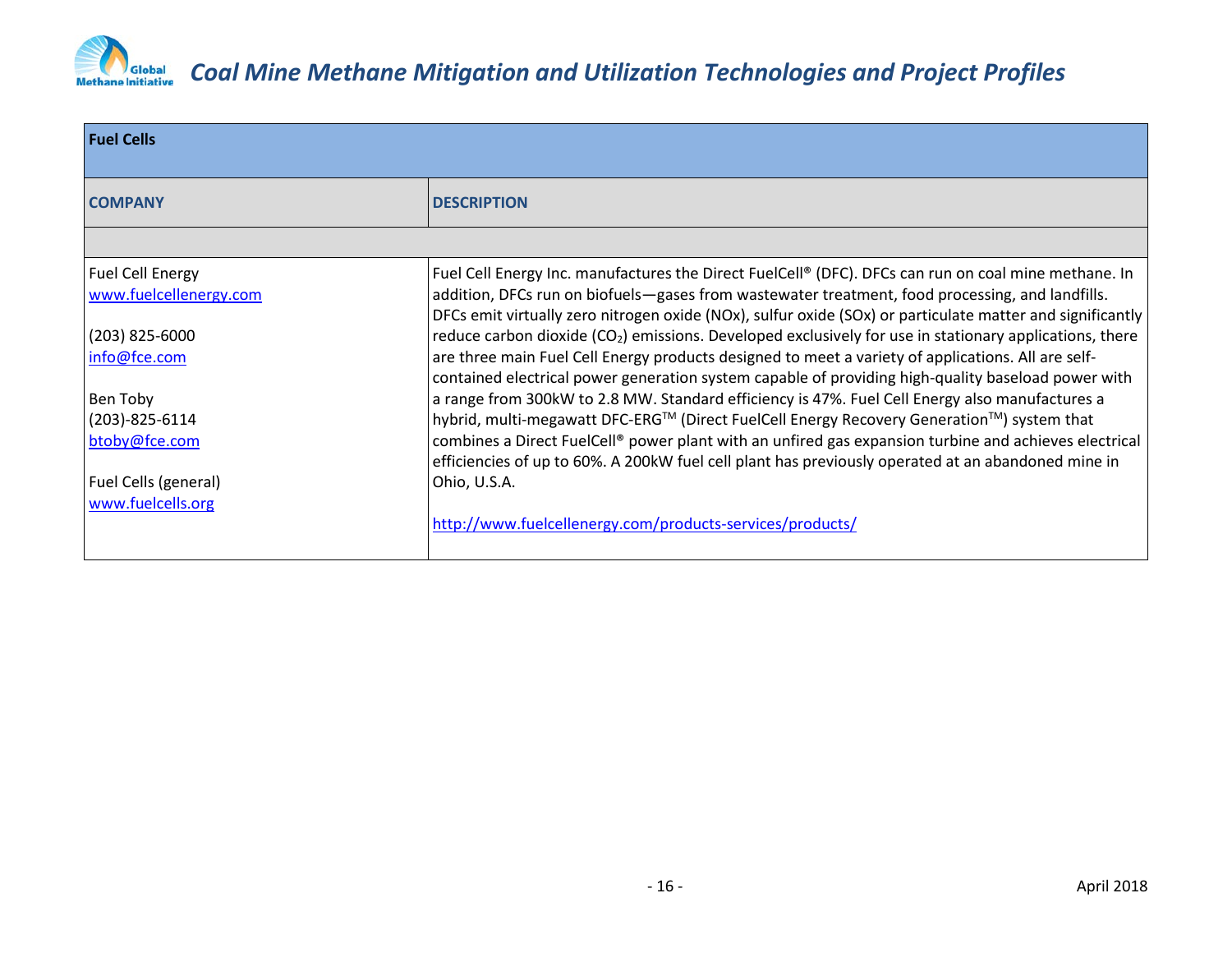

### **Drainage Gas Purification for Pipeline/Town Gas**

| <b>Nitrogen Rejection</b>                                                                                                                                                                                                                                                                                                                                                                                                                                                                                                                                       |                                                                                                                                                                                                                                                                                                                                                                                                                                                |
|-----------------------------------------------------------------------------------------------------------------------------------------------------------------------------------------------------------------------------------------------------------------------------------------------------------------------------------------------------------------------------------------------------------------------------------------------------------------------------------------------------------------------------------------------------------------|------------------------------------------------------------------------------------------------------------------------------------------------------------------------------------------------------------------------------------------------------------------------------------------------------------------------------------------------------------------------------------------------------------------------------------------------|
| <b>TECHNOLOGY/COMPANY</b>                                                                                                                                                                                                                                                                                                                                                                                                                                                                                                                                       | <b>DESCRIPTION</b>                                                                                                                                                                                                                                                                                                                                                                                                                             |
| There are six basic processes that may be used to reject nitrogen, the major contaminant removed to upgrade CMM to pipeline quality. The technology<br>chosen for removing nitrogen depends largely on a number of variables, including the volume of gas to be processed, the quantity of natural gas liquids<br>present in the methane mix, and the nitrogen level in the gas. For more information, see EPA Publication EPA-430-R08-004 "Upgrading Drained Coal<br>Mine Methane to Pipeline Quality: A Report on the Commercial Status of System Suppliers". |                                                                                                                                                                                                                                                                                                                                                                                                                                                |
|                                                                                                                                                                                                                                                                                                                                                                                                                                                                                                                                                                 |                                                                                                                                                                                                                                                                                                                                                                                                                                                |
| <b>Solvent Absorption</b><br><b>Advanced Extraction Technology</b><br>http://www.aet.com/home.htm<br>(281) 447-0571<br>seekinfo@aet.com                                                                                                                                                                                                                                                                                                                                                                                                                         | The AET nitrogen rejection technology utilizes non-cryogenic absorption to separate<br>methane and heavier hydrocarbons from nitrogen containing natural gases. For CMM,<br>a solvent selectively absorbs methane while rejecting a nitrogen-rich stream in a<br>refrigerated environment. The petroleum industry commonly uses selective absorption<br>to enrich gas streams.<br>http://www.aet.com/nreject.htm                               |
| <b>Pressure Swing Adsorption (PSA)</b><br><b>CMM Energy LLC</b><br>http://www.cmmenergy.com/                                                                                                                                                                                                                                                                                                                                                                                                                                                                    | In most PSA nitrogen rejection systems, wide-pore carbon molecular sieves selectively<br>adsorb nitrogen and methane at different rates in an equilibrium condition. For CMM,<br>nitrogen is removed from low-quality gas by passing the gas mixture under pressure<br>through a vessel containing an adsorbent bed that preferentially adsorbs nitrogen.<br>Therefore, the gas coming out of the vessel is rich in methane. Since nitrogen is |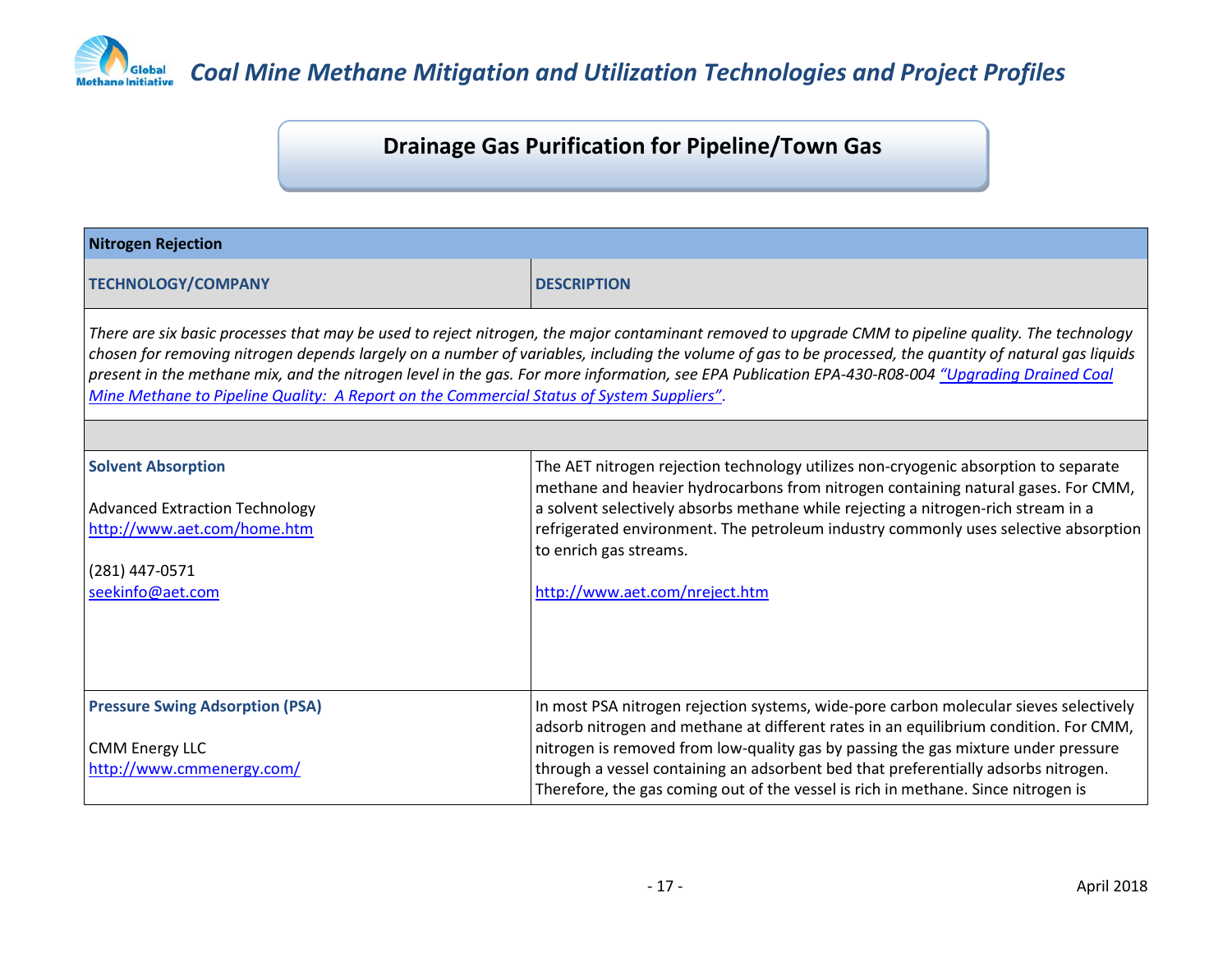

| <b>Nitrogen Rejection</b>                                                                                                                                              |                                                                                                                                                                                                                                                                                                                                                                                                                                                                                                                                                                                                                                                                                                                                                                                                                                                                                                                                                                                                                                                                                                                                                                |
|------------------------------------------------------------------------------------------------------------------------------------------------------------------------|----------------------------------------------------------------------------------------------------------------------------------------------------------------------------------------------------------------------------------------------------------------------------------------------------------------------------------------------------------------------------------------------------------------------------------------------------------------------------------------------------------------------------------------------------------------------------------------------------------------------------------------------------------------------------------------------------------------------------------------------------------------------------------------------------------------------------------------------------------------------------------------------------------------------------------------------------------------------------------------------------------------------------------------------------------------------------------------------------------------------------------------------------------------|
| <b>TECHNOLOGY/COMPANY</b>                                                                                                                                              | <b>DESCRIPTION</b>                                                                                                                                                                                                                                                                                                                                                                                                                                                                                                                                                                                                                                                                                                                                                                                                                                                                                                                                                                                                                                                                                                                                             |
| Peet Soot, PhD, PE<br>President<br>(503) 699-9836<br>cmm@cmmenergy.com<br>TGPE Inc.<br>www.tuckergas.com/nrupg03.htm<br>$(217)$ 225-3258<br>tucker@adams.net           | preferentially adsorbed during each pressurization cycle, the process recycles<br>methane-rich gas so that methane proportions increase with each cycle. PSA recovers<br>up to 95 percent of available methane and may operate on a continuous basis with<br>minimal on-site attention. PSA systems have excellent turndown capability so they are<br>able to operate effectively with gas flowing at a fraction of rated capacity.                                                                                                                                                                                                                                                                                                                                                                                                                                                                                                                                                                                                                                                                                                                            |
| <b>Molecular Sieve</b><br><b>Guild Associates</b><br>www.moleculargate.com<br>http://www.moleculargate.com/contactus.html<br>(908) 752-6420<br>sales@moleculargate.com | This process removes nitrogen, carbon dioxide, and part of the oxygen from the<br>methane, whereas other processes remove the methane from the nitrogen. The<br>process uses a type of molecular sieve that has the ability to adjust pore size openings<br>within an accuracy of 0.1 angstrom. For CMM, the sieve pore size is set smaller than<br>the molecular diameter of methane and larger than the molecular diameters or<br>nitrogen, oxygen, carbon dioxide, and water. This permits the nitrogen and other<br>contaminants to enter the pore and be adsorbed while excluding the methane, which<br>passes through the fixed bed of adsorbent at essentially the same pressure as the feed.<br>The molecular gate process employs a PSA operation. Guild Associates has installed<br>twelve full-scale plants operating on methane from abandoned mines and gob gas,<br>primarily in the Illinois, Central Appalachian and Northern Appalachian basins of the<br>United States. Guild also has units operating at oil and gas operations, landfills, waste<br>water and agriculture facilities in the United States, UK, Brazil, and the Philippines. |
| <b>Cryogenic Separation</b><br><b>BCCK Engineering, Inc.</b><br>www.bcck.com                                                                                           | The cryogenic process uses a series of heat exchangers to liquefy the high-pressure<br>feed gas stream. The mixture is then flashed and a nitrogen-rich stream vents from a<br>distillation separator, leaving the methane-rich stream. To avoid the danger of<br>explosion within the plant, designers locate a deoxygenation system at the plant inlet.                                                                                                                                                                                                                                                                                                                                                                                                                                                                                                                                                                                                                                                                                                                                                                                                      |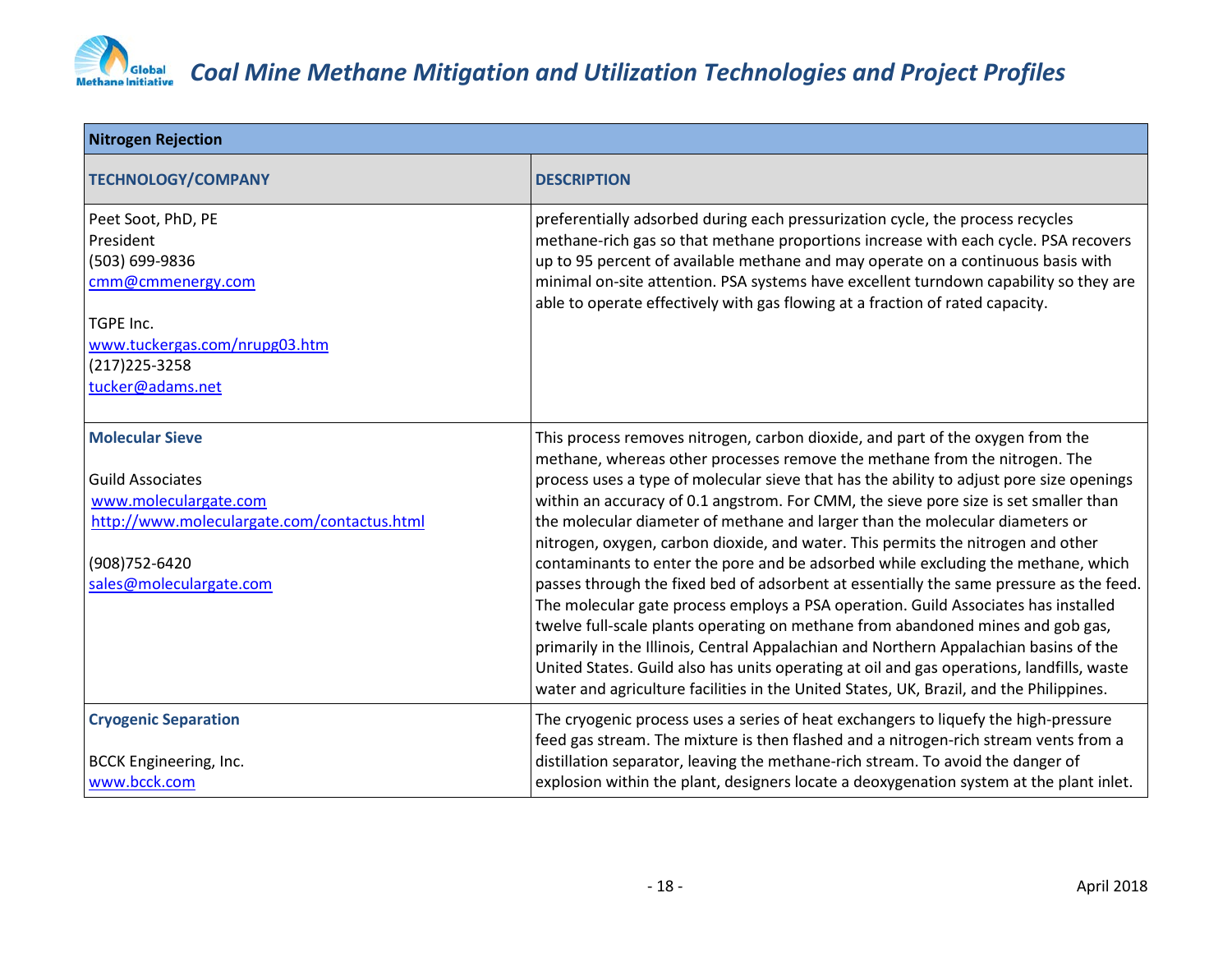

| <b>Nitrogen Rejection</b>                                                                                                                             |                                                                                                                                                                                                                                                                                                                                                                                                                                                                                                                                                              |
|-------------------------------------------------------------------------------------------------------------------------------------------------------|--------------------------------------------------------------------------------------------------------------------------------------------------------------------------------------------------------------------------------------------------------------------------------------------------------------------------------------------------------------------------------------------------------------------------------------------------------------------------------------------------------------------------------------------------------------|
| <b>TECHNOLOGY/COMPANY</b>                                                                                                                             | <b>DESCRIPTION</b>                                                                                                                                                                                                                                                                                                                                                                                                                                                                                                                                           |
| 1-800-922-2599<br>(432)685-6095<br>http://bcck.com/contactus                                                                                          | Cryogenic plants have the highest methane recovery rate (i.e., about 98 percent) of<br>any of the nitrogen rejection technologies. Large-scale cryogenic plants have become a<br>standard and economic solution for upgrading below-specification gas from natural gas<br>fields, but they tend to be much less cost-effective at sizes below 5 mmscfd (142,000<br>$m^3/d$ ).                                                                                                                                                                                |
| <b>Global Industrial Dynamics</b><br>http://www.gidynamics.nl/<br>http://www.gidynamics.nl/#!contact/c3kh<br>+31 (0)174 820 180<br>info@gidynamics.nl | BCCK Engineering is focused on the Americas and has installed three full-sized plants<br>that upgrade CMM to pipeline quality gas in the United States. G.I. Dynamics (GID), a<br>business partner of BCCK Engineering, and represents its cryogenic Nitech™ NRU<br>technology as an integrated part of GID's Gas Processing Group in other areas of the<br>world (Europe, Russia, Asia and Austria).<br>http://bcck.com/nitrogenrejection                                                                                                                   |
| <b>Membrane Separation</b><br>Membrane Technology and Research, Inc.<br>www.mtrinc.com/nitrogen removal.html<br>Kaaeid Lokhandwala<br>(650) 543 3360  | The process uses membranes, which are significantly more permeable to methane,<br>ethane and other hydrocarbons than to nitrogen, to selectively pass the hydrocarbons<br>while retaining nitrogen. A simple one-stage membrane unit would be appropriate for<br>feed gas containing about 6 to 8 percent nitrogen, but more commonly (where<br>nitrogen concentrations are higher) a two-stage membrane system is required. Inlet<br>flow rates of between 0.1-20 MMscfd can be processed by MTR's NitroSep™ system<br>with a product BTU recovery of 90%+. |
| Gas@mtrinc.com<br>ProSep<br>www.prosep.com<br>http://prosep.com/contact-us/<br>(281) 504 2040<br>info@prosep.com                                      | ProSep's sweetening membrane skids are modular in design and construction, lending<br>themselves to easy scalability as production volumes and CO <sub>2</sub> concentrations vary. As<br>the produced gas passes across the membrane surface, there is little pressure drop<br>from the inlet to the sales gas stream.                                                                                                                                                                                                                                      |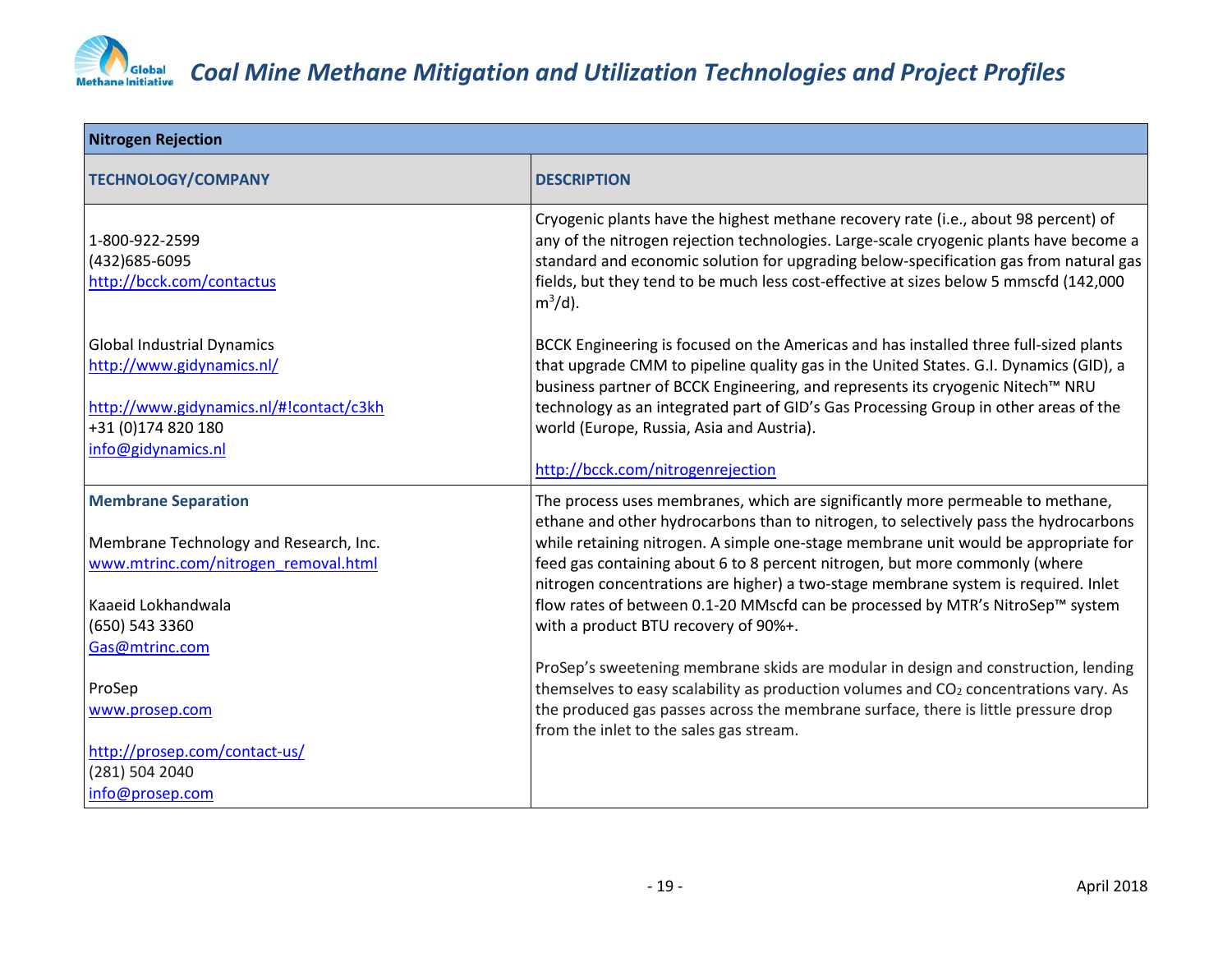

| <b>Nitrogen Rejection</b>                                                                                                                            |                                                                                                                                                                                                                                                                                                                                                                                                                                                                                                                                                                                                                                                                                                                                                                              |
|------------------------------------------------------------------------------------------------------------------------------------------------------|------------------------------------------------------------------------------------------------------------------------------------------------------------------------------------------------------------------------------------------------------------------------------------------------------------------------------------------------------------------------------------------------------------------------------------------------------------------------------------------------------------------------------------------------------------------------------------------------------------------------------------------------------------------------------------------------------------------------------------------------------------------------------|
| <b>TECHNOLOGY/COMPANY</b>                                                                                                                            | <b>DESCRIPTION</b>                                                                                                                                                                                                                                                                                                                                                                                                                                                                                                                                                                                                                                                                                                                                                           |
| <b>CMM Concentration Technology</b><br>Osaka Gas Co., Ltd.<br>(Engineering Department)<br>http://www.osakagas.co.jp/en/rd/technical/environment.html | Osaka Gas has two CMM concentration technologies: VPSA process using activated<br>carbon (AC) and PSA process using Carbon Molecular Sieves (CMS). The VPSA process<br>uses AC as adsorbent and can concentrate CMM (20-40% CH <sub>4</sub> ) to about 50% CH <sub>4</sub> . The<br>concentrated CMM can be used as the fuel for the gas engine. The PSA process uses<br>CMS, which can concentrate CMM (50-80% CH <sub>4</sub> ) to over 90% CH <sub>4</sub> . The concentrated<br>CMM can be used as city gas or vehicle fuel. Off-gas can be also available as fuel for gas<br>engine. VPSA using AC as adsorbent is commercially available while PSA using CMS as<br>adsorbent is under development; the field test has been completed and the pilot test is<br>planned. |
|                                                                                                                                                      | http://www.osakagas.co.jp/en/rd/technical/1198911_6995.html#anchor4                                                                                                                                                                                                                                                                                                                                                                                                                                                                                                                                                                                                                                                                                                          |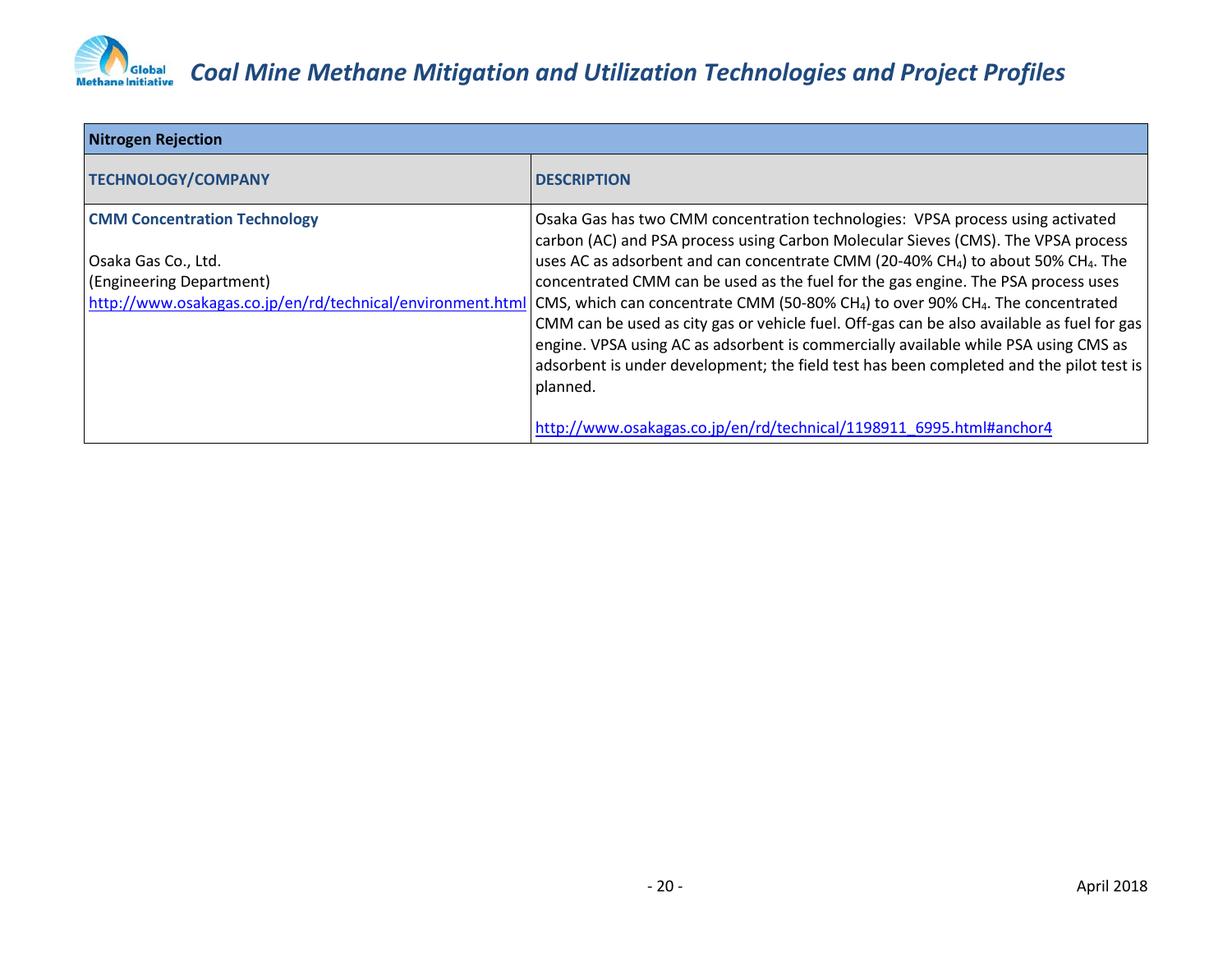

#### **Ventilation Air Methane (VAM) Mitigation and Utilization**

#### **Ventilation Air Methane (VAM) Destruction**

#### **COMPANY DESCRIPTION/PROJECT INFORMATION**

*Ventilation air methane (VAM) refers to the very dilute (<1% methane) ventilation air that is released from underground mine ventilation shafts. To ensure miners' health and safety, large volumes of fresh air are circulated through underground coal mines using ventilation systems to dilute in-mine concentrations of methane to levels well below explosive levels. This ventilation air is commonly vented to the atmosphere. Despite this low methane concentration, VAM is the single largest source of CMM emissions, representing more than half of all coal mining emissions worldwide. The priority for recovered coal mine methane is utilization; however, the very dilute methane concentration in VAM can make utilization very challenging. Absent a costeffective use, destruction of methane still presents significant environmental benefit due to the reduction of greenhouse gases. The technologies listed below are regenerative thermal oxidizers (RTOs) and regenerative catalytic oxidizers (RCOs). These technologies were developed for use in the pollution control industry to destroy volatile organic compounds, odors, and other pollutants. Today there are thousands of RTOs and RCOs operating around the world in these applications. RTO and RCO technology have now been adapted successfully to the coal industry to destroy VAM emissions. The heat can be recovered for use in mine heating, district heating, power generation and desiccant cooling. However, most current applications at coal mines are destruction only.*

| Biothermica<br>www.biothermica.com | Biothermica manufactures the VAMOX® RTO. The VAMOX® RTO converts VAM into carbon dioxide and<br>water vapor. VAMOX® systems are tailored to meet site's specific needs. VAMOX® specifications |
|------------------------------------|-----------------------------------------------------------------------------------------------------------------------------------------------------------------------------------------------|
|                                    |                                                                                                                                                                                               |
|                                    | linclude:                                                                                                                                                                                     |
| +1.514.488.3881                    | Unit capacity up to 140 000 scfm (238 000 $Nm^3/h$ )                                                                                                                                          |
| biothermica@biothermica.com        | Methane concentration ranging from 0.2% to 1.2%                                                                                                                                               |
|                                    | Up to 98% destruction efficiency                                                                                                                                                              |
| Dominique Kay                      |                                                                                                                                                                                               |
| 514 488-3881 x228                  | http://www.biothermica.com/content/coal-mine-methane                                                                                                                                          |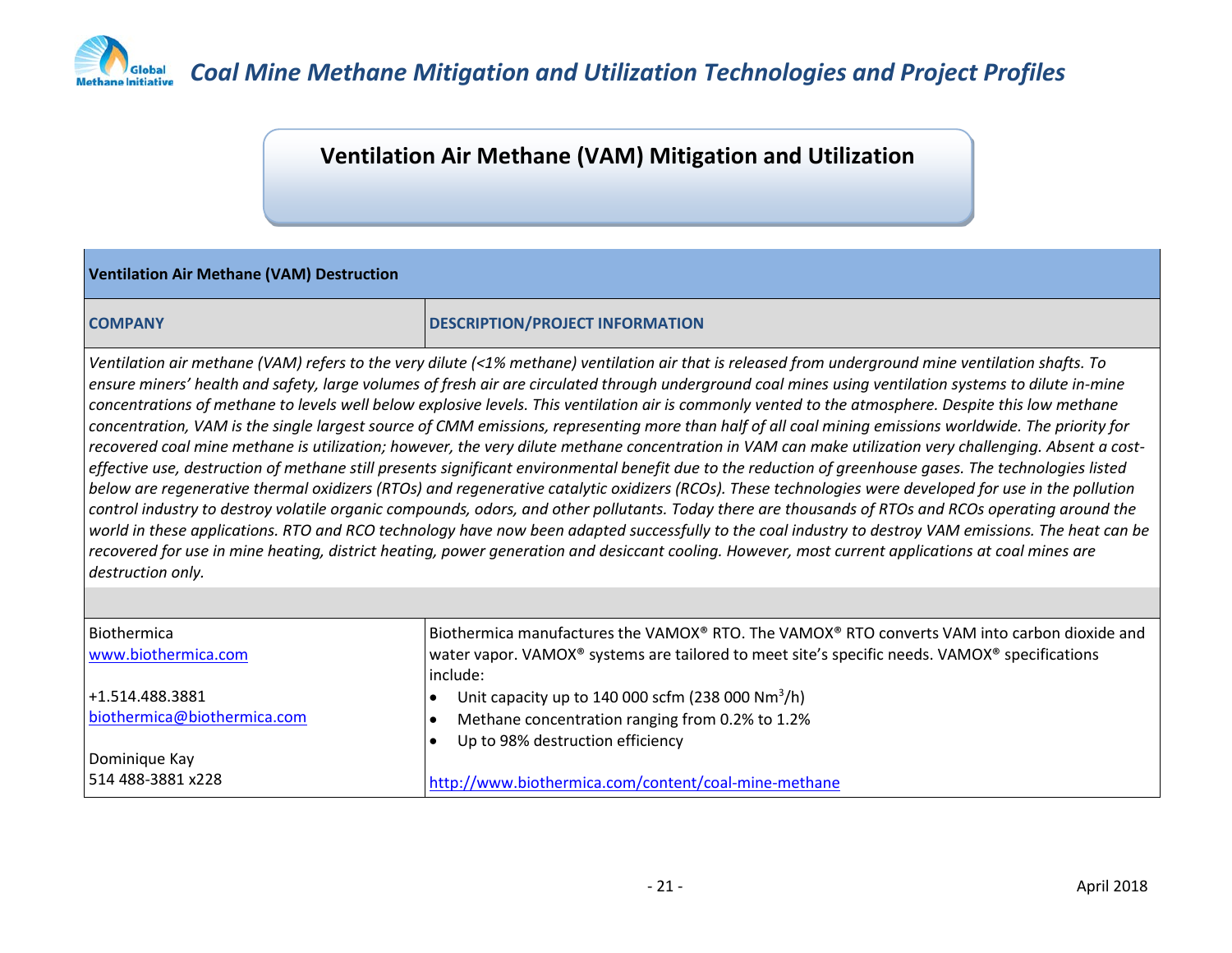

| <b>Ventilation Air Methane (VAM) Destruction</b>                                                    |                                                                                                                                                                                                                                                                                                                                                                                                                                                                                                                                                                                                                                                                                                                                                                                                                                                                                                                                                                                                                                                                                        |
|-----------------------------------------------------------------------------------------------------|----------------------------------------------------------------------------------------------------------------------------------------------------------------------------------------------------------------------------------------------------------------------------------------------------------------------------------------------------------------------------------------------------------------------------------------------------------------------------------------------------------------------------------------------------------------------------------------------------------------------------------------------------------------------------------------------------------------------------------------------------------------------------------------------------------------------------------------------------------------------------------------------------------------------------------------------------------------------------------------------------------------------------------------------------------------------------------------|
| <b>COMPANY</b>                                                                                      | <b>DESCRIPTION/PROJECT INFORMATION</b>                                                                                                                                                                                                                                                                                                                                                                                                                                                                                                                                                                                                                                                                                                                                                                                                                                                                                                                                                                                                                                                 |
| dominique.kay@biothermica.com                                                                       |                                                                                                                                                                                                                                                                                                                                                                                                                                                                                                                                                                                                                                                                                                                                                                                                                                                                                                                                                                                                                                                                                        |
| <b>CSIRO Energy</b><br>www.csiro.au<br>Dr. Shi Su<br>+61 7 3327 4679<br>Shi.su@csiro.au             | CSIRO has developed the VAMMIT <sup>™</sup> , a novel VAM mitigator that is a compact flow reversal reactor with<br>a newly-structured honeycomb regenerative bed, resulting in less pressure drop/energy consumption<br>and a smaller footprint. Moreover, it incorporates an innovative flow diverting section located at the<br>bed center with connections to gas burners for easy start-up, as well as bursting discs for safety<br>management. Dust deposition and sintering issues which occur in conventional packed beds are also<br>avoided. It can be operated with VAM concentrations of ≥0.3 vol %CH <sub>4</sub> .                                                                                                                                                                                                                                                                                                                                                                                                                                                       |
|                                                                                                     | Through the Australian Coal Association Research Program (ACARP) project c19055, a VAMMIT<br>prototype unit was designed, constructed, commissioned and tested at CSIRO laboratories in 2013. Site<br>trial results with VAM obtained in 2017 at a mine site in Australia show that the VAMMIT unit operation<br>is self-sustainable, with a range of VAM concentrations between 0.3 and 1.0 vol. %CH4. The pressure<br>drop across the regenerative bed is 300-1,000 Pa, much lower than that (3,000-6,000 Pa) for existing<br>packed bed mitigators, demonstrating much lower power consumption. On average, over 96% of<br>methane can be oxidized through the novel regenerative bed with <0.02% CH <sub>4</sub> residual present in the<br>flue gas. Through a continuous two-week site trial using only VAM, the presence of dust in the<br>ventilation air was found to have a negligible effect on the VAMMIT's performance. To date, all<br>necessary operational data, engineering and safety management experience have been obtained for<br>scaling the VAMMIT technology. |
| <b>CSIRO Energy</b><br>www.csiro.au<br>Dr. Yonggang Jin<br>+61 7 3327 4146<br>Yonggang.jin@csiro.au | CSIRO has been developing emerging technologies for ultra-low concentration VAM abatement, e.g.<br>photocatalytic oxidation destruction under ambient temperature and pressure conditions. The<br>photocatalytic oxidation is very promising in destructing ventilation air flows with a very low<br>concentrations of methane (e.g. less than 0.3 vol %CH <sub>4</sub> and even at hundreds ppm levels). Another<br>advantage of photocatalytic oxidation over thermal oxidation is that photocatalytic oxidation occurs at<br>ambient temperature, thereby imposing fewer risks to mining operations. Through the ACARP project<br>c24061, photocatalytic tests have demonstrated that almost 100% of CH <sub>4</sub> can be eliminated in the                                                                                                                                                                                                                                                                                                                                       |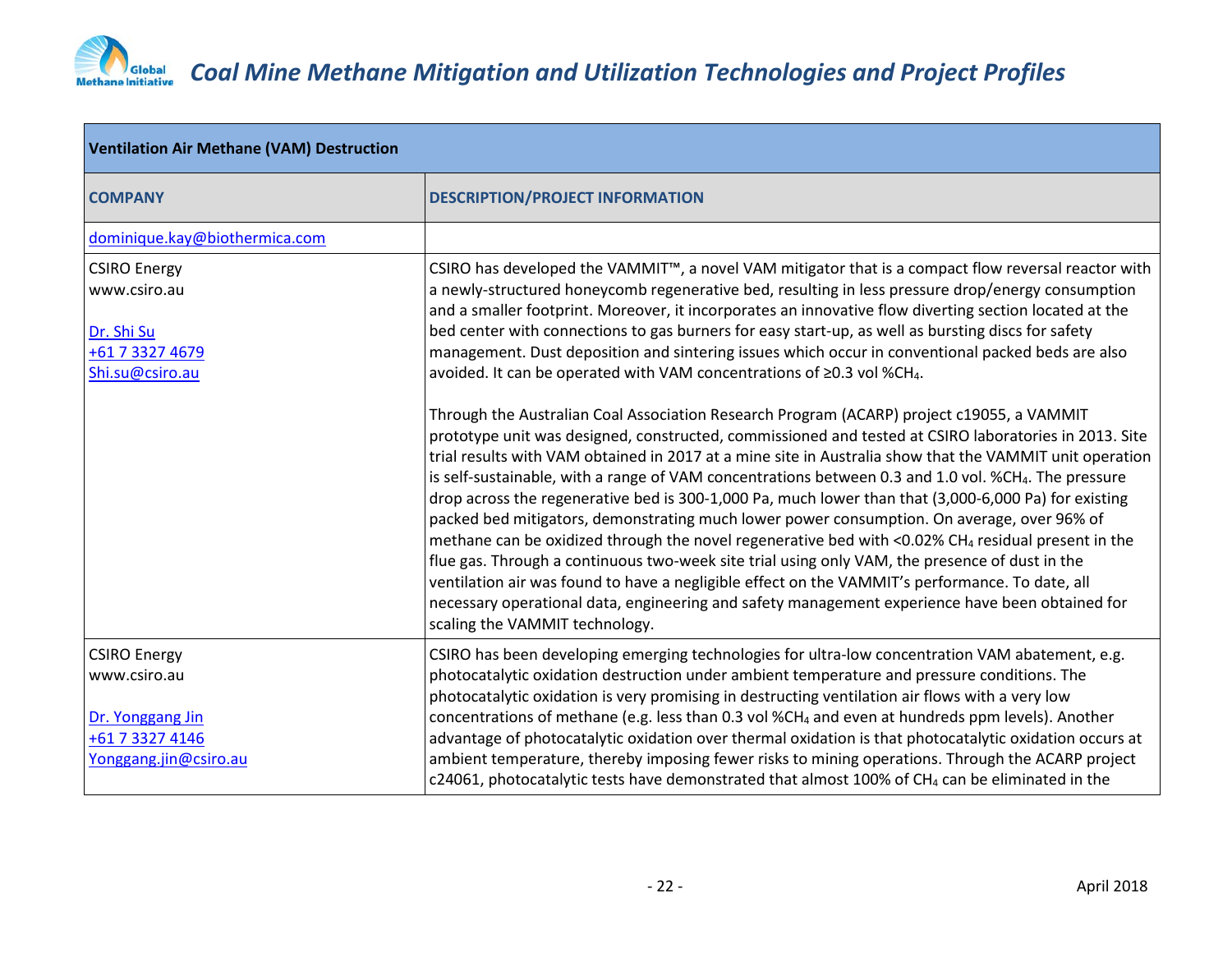

| <b>Ventilation Air Methane (VAM) Destruction</b>                                                                              |                                                                                                                                                                                                                                                                                                                                                                                                                                                                                                                                 |
|-------------------------------------------------------------------------------------------------------------------------------|---------------------------------------------------------------------------------------------------------------------------------------------------------------------------------------------------------------------------------------------------------------------------------------------------------------------------------------------------------------------------------------------------------------------------------------------------------------------------------------------------------------------------------|
| <b>COMPANY</b>                                                                                                                | <b>DESCRIPTION/PROJECT INFORMATION</b>                                                                                                                                                                                                                                                                                                                                                                                                                                                                                          |
|                                                                                                                               | simulated VAM containing hundreds of $ppm CH_4$ under ambient conditions. In particular, this<br>technology has the potential to be applied for open cut fugitive methane abatement for which no<br>technology is currently available and for destruction of atmospheric methane to offset fugitive<br>emissions from coal mining.                                                                                                                                                                                              |
| Dürr<br>http://www.durr.com/<br>Jason Schroeder<br>jason.schroeder@durrusa.com                                                | Dürr manufactures several thermal oxidation (regenerative thermal, compact thermal, thermal exhaust)<br>and catalytic oxidation (high-pressure, low-pressure, regenerative, and selective) air/exhaust purifier<br>systems, as well as energy generation and combined heat/power systems (micro gas turbines and ORC<br>units). For VAM destruction, Dürr has developed the Ecopure® RTO. Installed Ecopure® RTOs are<br>treating roughly 1,000,000 scfm (470 $m^3/s$ ) of mine ventilation air in the United States and China. |
| Dürr Clean Technology Systems<br>http://www.durr-<br>northamerica.com/products/environmental-<br>and-energy-systems-products/ | http://www.durr-cleantechnology.com/environmental-and-energy-systems-products/exhaust-air-<br>purification/thermal-exhaust-air-purification/ecopurer-rto/                                                                                                                                                                                                                                                                                                                                                                       |
| Greg Thompson<br>+1 248 450-2314<br>greg.thompson@durrusa.com                                                                 |                                                                                                                                                                                                                                                                                                                                                                                                                                                                                                                                 |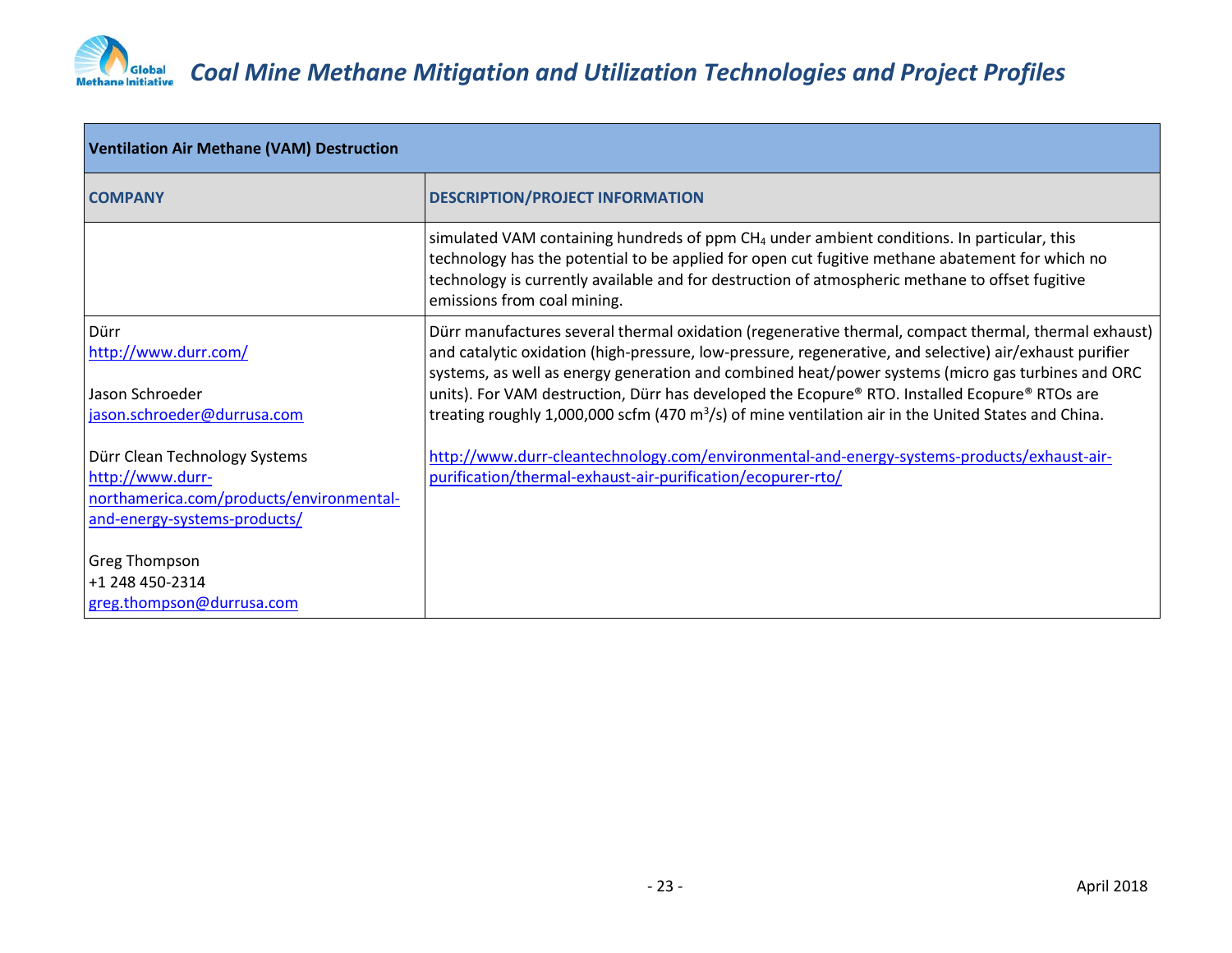

| <b>Ventilation Air Methane (VAM) Destruction</b>                                                      |                                                                                                                                                                                                                                                                                                        |
|-------------------------------------------------------------------------------------------------------|--------------------------------------------------------------------------------------------------------------------------------------------------------------------------------------------------------------------------------------------------------------------------------------------------------|
| <b>COMPANY</b>                                                                                        | <b>DESCRIPTION/PROJECT INFORMATION</b>                                                                                                                                                                                                                                                                 |
| <b>Gulf Coast Environmental (GCE)</b><br>www.gcesystems.com                                           | Gulf Coast Environmental manufactures the VAM CH <sub>4</sub> RTO. GCE uses a shipping container as the oxidizer<br>shell, thereby reducing manufacturing costs.                                                                                                                                       |
| <b>Chad Clark, Technical Director</b><br>+ 1 773 572 5992<br>Email: cclark@gcesystems.com             | http://www.gcesystems.com/thermal-oxidizers.html                                                                                                                                                                                                                                                       |
| +1 (832) 476-9024<br>sales@gcesystems.com                                                             |                                                                                                                                                                                                                                                                                                        |
| <b>Babcock &amp; Wilcox MEGTEC</b><br>www.megtec.com                                                  | MEGTEC is a manufacturer of pollution control equipment including RTOs and RCOs. The MEGTEC<br>VOCSIDIZER® is a compact and flameless regenerative single chamber thermal oxidizer (RTO) that<br>generates high grade, super-heated steam from ventilation air with less than 1% methane. The unit has |
| http://www.megtec.com/rfqform                                                                         | a flow capacity of 1,000 to 70,000 Nm3/h and destruction efficiency of 95 to 98%. MEGTEC equipment is<br>in use at active mines in China and Australia and, previously, at an abandoned mine in the United States.                                                                                     |
| Ken Zak<br>+1 920 337 1479<br>kzak@megtec.com                                                         | Most VAM projects with MEGTEC equipment use the Vocsidizer®; however, MEGTEC also<br>manufacturers a "2-can" RTO for VAM using a gas burner to pre-heat the oxidation chamber.                                                                                                                         |
|                                                                                                       | http://www.megtec.com/oxidizers                                                                                                                                                                                                                                                                        |
| Shengdong New Energy Group Co., Ltd.<br>http://shengdong-new-energy-technology-co-<br>ltd.imexbb.com/ | Shengdong New Energy Group Co., Ltd. offers a VAM oxidizer that has been field tested for energy<br>recovery (i.e., steam production) at several Chinese mines.                                                                                                                                        |
| +86-769-86728867                                                                                      |                                                                                                                                                                                                                                                                                                        |
| Canada's Centre for Mineral and Energy<br><b>Technology (CANMET)</b>                                  | CANMET has designed the CH <sub>4</sub> MIN ®, a regenerative catalytic oxidation (RCO) unit, specifically for VAM<br>applications. The RCO (or Catalytic Flow Reversal Reactor (CFRR)) has the same basic design and                                                                                  |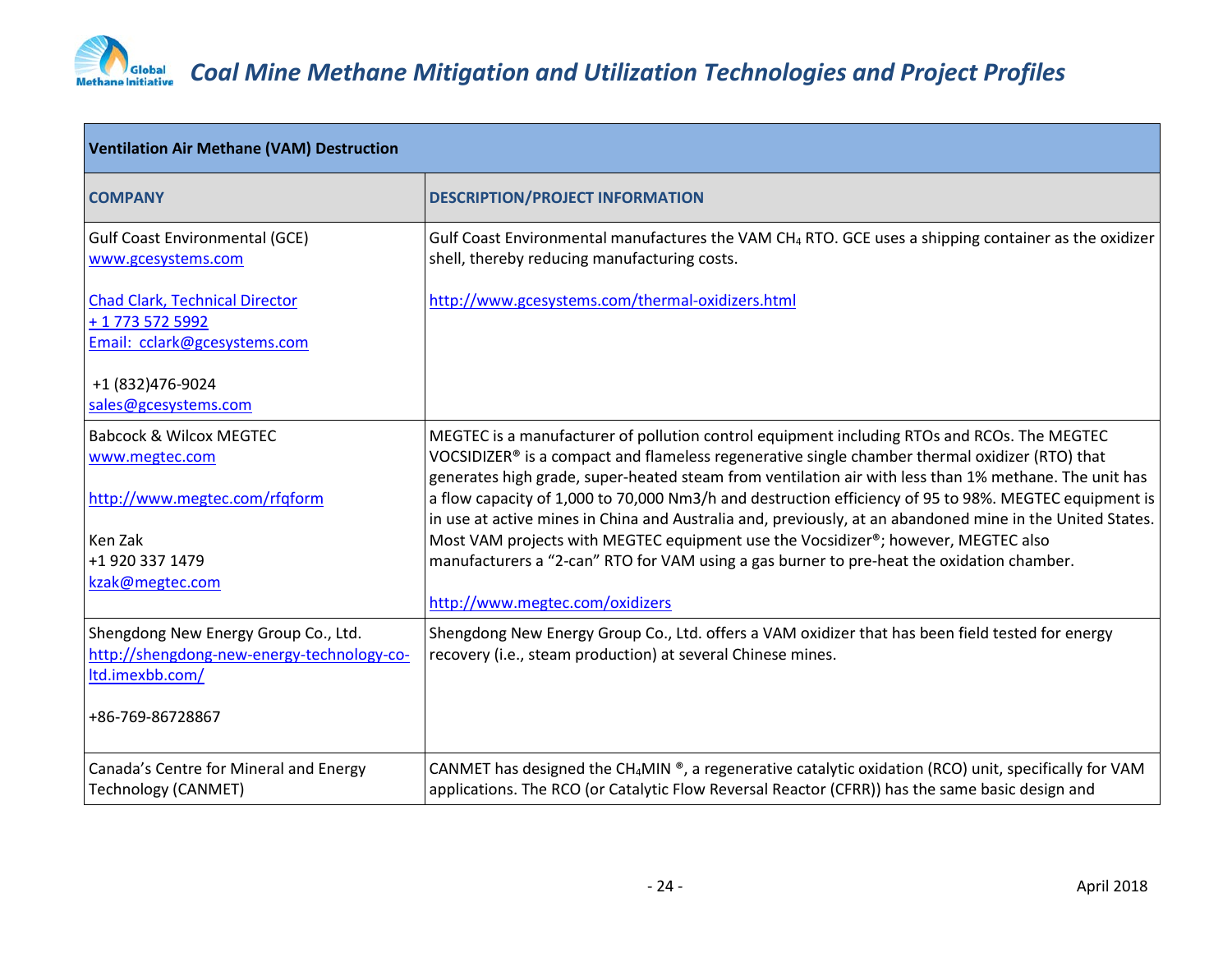

| <b>Ventilation Air Methane (VAM) Destruction</b>                                                                                                                                                                                                   |  |
|----------------------------------------------------------------------------------------------------------------------------------------------------------------------------------------------------------------------------------------------------|--|
| <b>DESCRIPTION/PROJECT INFORMATION</b>                                                                                                                                                                                                             |  |
| operation as the RTO except that oxidation takes place in the presence of a catalyst at temperatures<br>below the 1000°C needed for an RTO. Currently the design is destruction-only. CANMET pilot-tested a                                        |  |
| small-scale CH <sub>4</sub> MIN reactor. Sindicatum Sustainable Resources (SSR) holds the global license through<br>2019 for the CH <sub>4</sub> MIN technology (except in Japan), and SSR built and laboratory tested a 54,000 Nm <sup>3</sup> /h |  |
| test unit from 2008 to 2009.                                                                                                                                                                                                                       |  |
| http://www.sindicatum.com/technology/                                                                                                                                                                                                              |  |
|                                                                                                                                                                                                                                                    |  |
|                                                                                                                                                                                                                                                    |  |
|                                                                                                                                                                                                                                                    |  |
|                                                                                                                                                                                                                                                    |  |
|                                                                                                                                                                                                                                                    |  |
|                                                                                                                                                                                                                                                    |  |
| HEL-East has developed a Regenerative Thermal Oxidiser (RTO) that was designed in-house specifically                                                                                                                                               |  |
| for the abatement of coal mine VAM emissions. HEL-East designed, constructed, installed, and operated                                                                                                                                              |  |
| a commercial-scale RTO demonstration unit (90,000 Nm3/hr) for a period of time at a UK Colliery.                                                                                                                                                   |  |
|                                                                                                                                                                                                                                                    |  |
|                                                                                                                                                                                                                                                    |  |
|                                                                                                                                                                                                                                                    |  |
|                                                                                                                                                                                                                                                    |  |
|                                                                                                                                                                                                                                                    |  |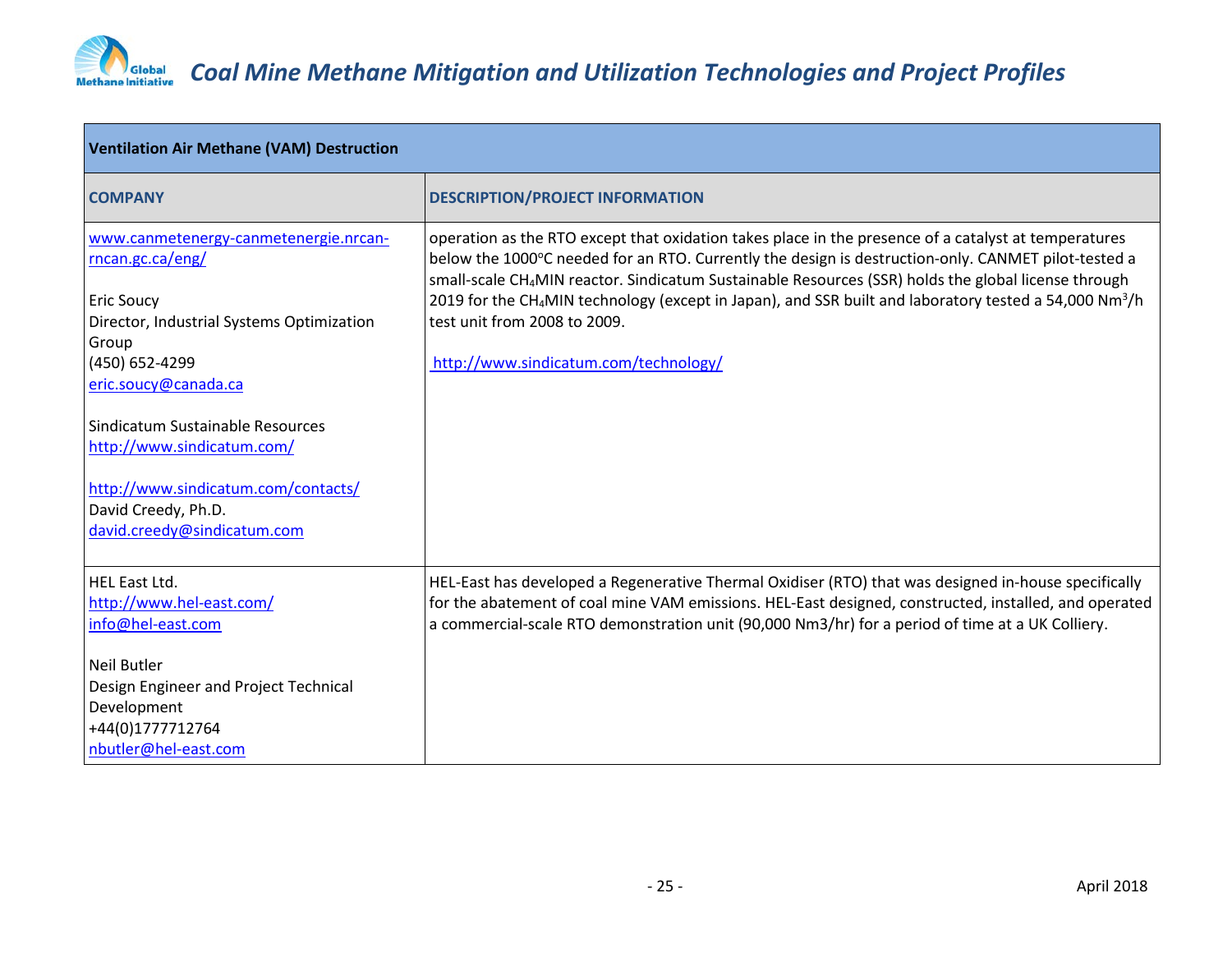

| <b>VAM Mitigation and Utilization as Combustion Air in Power Equipment</b>                                                                                                                                                                                              |  |
|-------------------------------------------------------------------------------------------------------------------------------------------------------------------------------------------------------------------------------------------------------------------------|--|
| <b>DESCRIPTION/PROJECT INFORMATION</b>                                                                                                                                                                                                                                  |  |
| Fluidized beds suspend solid fuels on upward blowing jets of air during the combustion process. The<br>result is a turbulent mixing of gas and solids. The tumbling action, much like a bubbling fluid, provides<br>for high chemical reaction rates and heat transfer. |  |
|                                                                                                                                                                                                                                                                         |  |
|                                                                                                                                                                                                                                                                         |  |
|                                                                                                                                                                                                                                                                         |  |
| Corky's VAM RAB® (Regenerative After Burner) unit treats VAM by a process of oxidation. The VAM                                                                                                                                                                         |  |
| RAB® is a patented Regenerative Thermal Oxidiser (RTO) coupled to the mine ventilation system via a<br>safe connection duct. This system safely converts methane to carbon dioxide, which reduces the                                                                   |  |
| greenhouse gas impact of the fugitive methane emissions from an underground coal mine. A                                                                                                                                                                                |  |
| demonstration scale VAM RAB® with a full function safety duct has been constructed at an operating                                                                                                                                                                      |  |
| mine in Australia. The demonstration unit has a capacity of 12 $\text{m}^3\text{/s}$ of VAM processing.                                                                                                                                                                 |  |
|                                                                                                                                                                                                                                                                         |  |

| <b>VAM Mitigation and Utilization in Turbines</b> |                                                                                                                                                                                                                                                                                                                                         |
|---------------------------------------------------|-----------------------------------------------------------------------------------------------------------------------------------------------------------------------------------------------------------------------------------------------------------------------------------------------------------------------------------------|
| <b>COMPANY</b>                                    | <b>DESCRIPTION/PROJECT INFORMATION</b>                                                                                                                                                                                                                                                                                                  |
| <b>CSIRO Energy</b><br>www.csiro.au               | CSIRO developed the VAMCAT™, a lean-fuel gas turbine system that employs a catalytic combustor to run<br>on VAM concentrations around 0.8 vol % methane (CH <sub>4</sub> ). Depending on mine site specifications,<br>supplemental fuel (e.g., drained coal mine methane, or enriched VAM by the VAMCAP <sup>TM</sup> ) may be required |
| Dr. Shi Su                                        | to increase the concentration of methane entering the turbine to approximately 0.8 vol %CH <sub>4</sub> . Under the                                                                                                                                                                                                                     |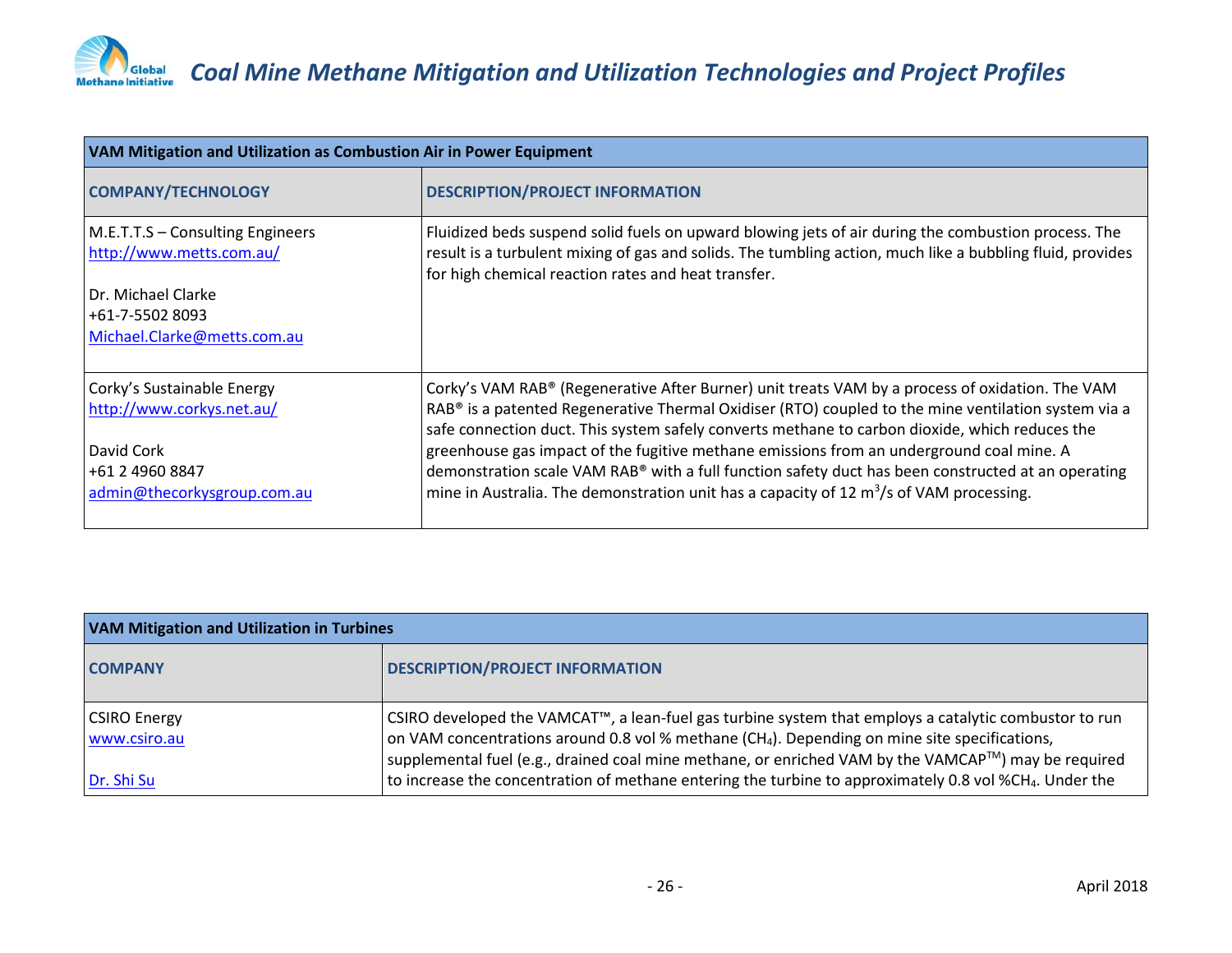

| <b>VAM Mitigation and Utilization in Turbines</b>                                                                      |                                                                                                                                                                                                                                                                                                                                                                                                                                                                                                                                                                                                                                                                                                                                                                                                                                                                                                                                                                                                                                                                                                                                                                                                                             |
|------------------------------------------------------------------------------------------------------------------------|-----------------------------------------------------------------------------------------------------------------------------------------------------------------------------------------------------------------------------------------------------------------------------------------------------------------------------------------------------------------------------------------------------------------------------------------------------------------------------------------------------------------------------------------------------------------------------------------------------------------------------------------------------------------------------------------------------------------------------------------------------------------------------------------------------------------------------------------------------------------------------------------------------------------------------------------------------------------------------------------------------------------------------------------------------------------------------------------------------------------------------------------------------------------------------------------------------------------------------|
| <b>COMPANY</b>                                                                                                         | <b>DESCRIPTION/PROJECT INFORMATION</b>                                                                                                                                                                                                                                                                                                                                                                                                                                                                                                                                                                                                                                                                                                                                                                                                                                                                                                                                                                                                                                                                                                                                                                                      |
| +61 7 3327 4679<br>Shi.su@csiro.au                                                                                     | Australian Government's Bilateral Climate Change Partnerships Program with the site support from the<br>Huainan Coal Mining Group, and in collaboration with various research institutions and manufacturers,<br>CSIRO developed a 25kWe VAMCAT prototype unit at CSIRO's laboratories. The VAMCAT prototype unit was<br>then trialled at a mine operated by the Huainan Coal Mining Group in China in November 2011. The<br>experimental data confirmed that the unit can operate with 0.8% CH <sub>4</sub> in air (or a heating value of 0.288<br>$MJ/m3$ ) and 19-21 kWe power output. In November 2017, CSIRO successfully trialled the prototype VAMCAT<br>unit at a coal mine in Australia using ventilation air methane fed through a safe ducting system, which<br>connected the unit to the mine ventilation air shaft. To date, with all necessary operational data both for the<br>ducting system and VAMCAT unit, site construction, engineering and safety management experience, as well<br>as the mechanical and electrical design skills and knowledge, the VAMCAT technology is ready for scale up<br>to 1MWe.<br>http://www.csiro.au/en/Research/EF/Areas/Coal-mining/Mining-safety-and-automation/VAMCAT |
| Ener-Core<br>www.ener-core.com/<br>(949)616-3300<br>info@ener-core.com<br>Michael Leone<br>michael.leone@ener-core.com | Ener-Core has developed the 250kW Ener-Core Powerstation FP250 ("FP250"), and its larger counterpart,<br>the 2MW Ener-Core Powerstation KG2-3G/GO, to transform methane gas, especially "ultra-low Btu gas"<br>from landfills, coal mines, oil fields and other low quality methane sources into continuous clean electricity<br>with near-zero emissions. The Powerstations are specifically engineered for fuel flexibility and modularity, so<br>that these low-Btu gas sources can be used as an energy resource instead of wasted through venting and/or<br>flaring. The FP250 has been field tested on landfill gas.<br>http://ener-core.com/technology/powerstation-kg2-3ggo/                                                                                                                                                                                                                                                                                                                                                                                                                                                                                                                                        |
| EESTech<br>www.eestechinc.com<br>http://www.eestechinc.com/contact/<br>+61 (0) 7 3832 9883                             | The Hybrid Coal Gas Turbine, HCGT, a rotary kiln system that burns waste coal with VAM or drained CMM,<br>was jointly developed by Australia's CSIRO and Liquatech Turbine Company Pty in 2002 and was later<br>purchased by EESTech in 2007. In this application, VAM is a supplemental fuel. The mixed fuel is combusted<br>in a rotating kiln and the exhaust gases pass through a specially designed air-to-air heat exchanger. The<br>heated clean air then powers a turbine to produce electricity. The waste coal feed can be adjusted as                                                                                                                                                                                                                                                                                                                                                                                                                                                                                                                                                                                                                                                                            |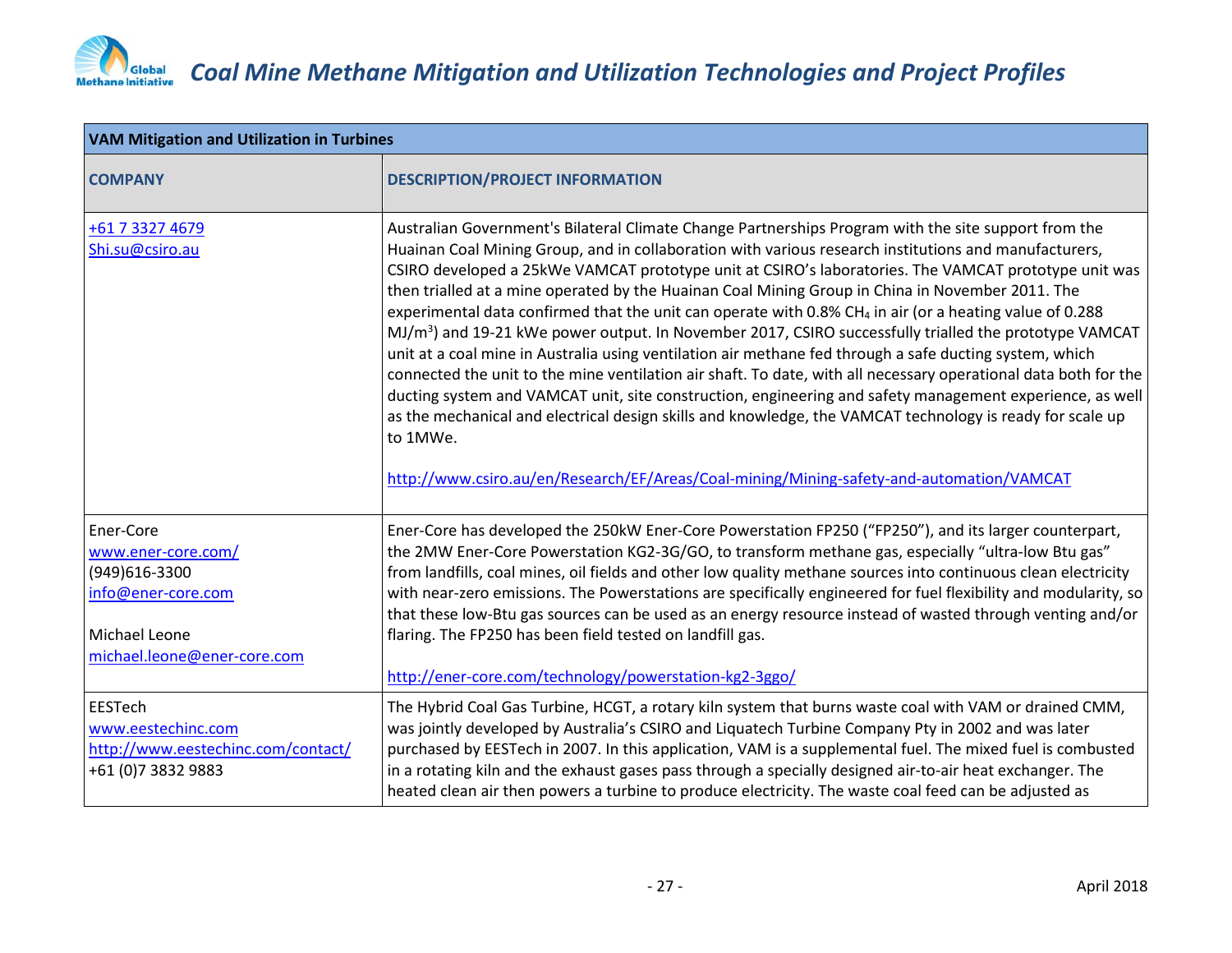| <b>VAM Mitigation and Utilization in Turbines</b>                 |                                                                                                                                                                                                                                                                                                                                                                                                                              |
|-------------------------------------------------------------------|------------------------------------------------------------------------------------------------------------------------------------------------------------------------------------------------------------------------------------------------------------------------------------------------------------------------------------------------------------------------------------------------------------------------------|
| <b>COMPANY</b>                                                    | <b>DESCRIPTION/PROJECT INFORMATION</b>                                                                                                                                                                                                                                                                                                                                                                                       |
| Ian Hutcheson, CFO<br>61 7 3832 9883<br>ihutcheson@eestechinc.com | necessary in response to variations in VAM flow or concentration, thereby allowing for a constant energy<br>feed to the turbine to power electricity generation. A 1.2MW gas turbine pilot plant was constructed at<br>CSIRO's laboratory in 2002. The technology rights have now been acquired by EESTech, who is standardizing<br>10MW and 30MW systems and is seeking to commercialize the technology in China and India. |

| <b>VAM Enrichment</b>                                                                                                              |                                                                                                                                                                                                                                                                                                                                                                                                                                                                                                                                                                                                                                                                                                                   |
|------------------------------------------------------------------------------------------------------------------------------------|-------------------------------------------------------------------------------------------------------------------------------------------------------------------------------------------------------------------------------------------------------------------------------------------------------------------------------------------------------------------------------------------------------------------------------------------------------------------------------------------------------------------------------------------------------------------------------------------------------------------------------------------------------------------------------------------------------------------|
| <b>COMPANY</b>                                                                                                                     | <b>DESCRIPTION/PROJECT INFORMATION</b>                                                                                                                                                                                                                                                                                                                                                                                                                                                                                                                                                                                                                                                                            |
| <b>Australian Coal Association Research</b><br>Program (ACARP)<br>www.acarp.com.au<br>07 3225 3600                                 | Australian Coal Association Research Program (ACARP) and CSIRO have developed the VAMCAP™, an<br>enrichment technology that uses CSIRO-developed carbon composite adsorbents to capture and<br>concentrate VAM into higher concentration levels. This has important implications for the use of ventilation<br>air methane (VAM), because the methane in VAM can be increased to higher concentrations increasing the<br>range of technologies capable of using VAM and thus allowing for a wider range of uses. Various nano-                                                                                                                                                                                    |
| Mark Bennets, Executive Director<br>markb@acarp.com.au<br><b>CSIRO Energy</b><br>www.csiro.com.au<br>Dr. Shi Su<br>+61 7 3327 4679 | structured carbon composites with a honeycomb monolithic structure have been successfully fabricated<br>from different raw carbon materials including carbon fibres, carbon nanotubes, Macadamia nut shells, and<br>brown coals. These adsorbents exhibit more than four times the maximum methane adsorption capacity of<br>commercial activated carbons at atmospheric pressure and room temperature. Through the ACARP project<br>c19054, the VAMCAP prototype unit test results showed that 0.30%, 0.60% and 0.98% VAM can be enriched<br>up to an average of 3.49%, 6.09% and 9.46% respectively by one-step adsorption, and up to 19.28%, 24.24%<br>and 36.92% methane respectively by two-step adsorption. |
| Shi.Su@csiro.au                                                                                                                    | The VAMCAP unit has been installed at a coal mine in Australia, and is now under commission with VAM.                                                                                                                                                                                                                                                                                                                                                                                                                                                                                                                                                                                                             |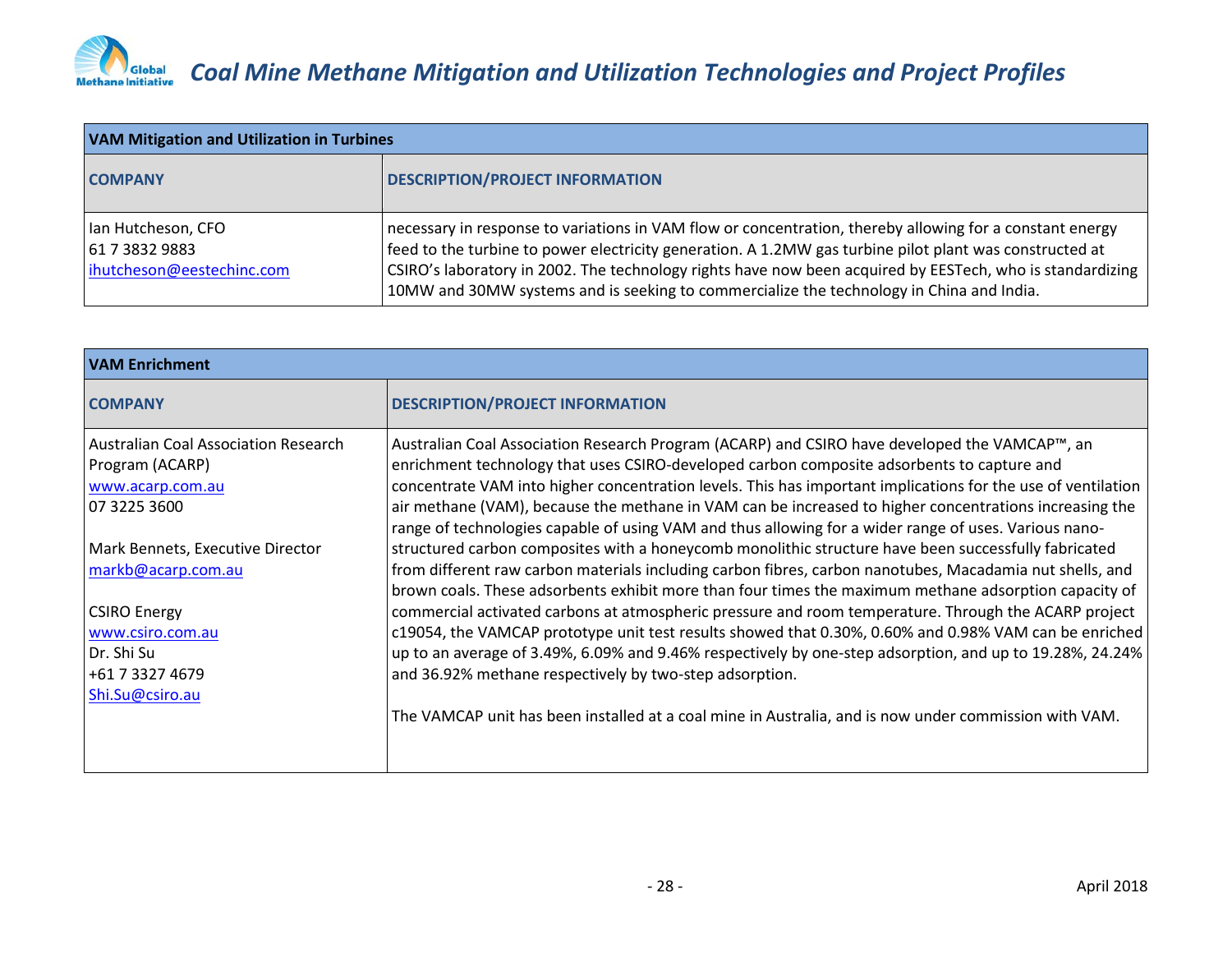

| <b>Safe Ducting</b>                                                                                                                                                                                                                                                                                                                                                                                                      |                                                                                                                                                                                                                                                                                                                                                                                                                                                                                                                                                                                                                                                                                                                                                            |  |
|--------------------------------------------------------------------------------------------------------------------------------------------------------------------------------------------------------------------------------------------------------------------------------------------------------------------------------------------------------------------------------------------------------------------------|------------------------------------------------------------------------------------------------------------------------------------------------------------------------------------------------------------------------------------------------------------------------------------------------------------------------------------------------------------------------------------------------------------------------------------------------------------------------------------------------------------------------------------------------------------------------------------------------------------------------------------------------------------------------------------------------------------------------------------------------------------|--|
| <b>COMPANY</b>                                                                                                                                                                                                                                                                                                                                                                                                           | <b>DESCRIPTION/PROJECT INFORMATION</b>                                                                                                                                                                                                                                                                                                                                                                                                                                                                                                                                                                                                                                                                                                                     |  |
| Regardless of whether or not ducting is enclosed, an unplanned event, e.g. gas outburst, could result in an explosive mix of methane and air exiting the<br>mine via the ventilation fan. This methane could then react with an ignition source in the VAM unit, and potentially flame back through the mine. A major<br>concern faced by the coal industry, therefore, is safely connecting VAM units to the VAM shaft. |                                                                                                                                                                                                                                                                                                                                                                                                                                                                                                                                                                                                                                                                                                                                                            |  |
|                                                                                                                                                                                                                                                                                                                                                                                                                          |                                                                                                                                                                                                                                                                                                                                                                                                                                                                                                                                                                                                                                                                                                                                                            |  |
| <b>CSIRO Energy</b><br>www.csiro.au                                                                                                                                                                                                                                                                                                                                                                                      | CSIRO commenced VAM abatement safety research in early 2010 via a CSIRO strategic research project.<br>The ACARP project C21065 studied gas ignition and explosion limits, flame propagations, and extinction<br>mechanisms in narrow channels. Based on CSIRO research outcomes, the principle prevention and                                                                                                                                                                                                                                                                                                                                                                                                                                             |  |
| Dr. Shi Su<br>+61 7 3327 4679<br>Shi.su@csiro.au                                                                                                                                                                                                                                                                                                                                                                         | suppression mechanism is the development and implementation of a ventilation air ducting system for<br>VAM abatement. This system can prevent an explosion and suppress flame propagation back to the coal<br>mine. Consequently, a safe ducting system has been developed and patented. The main configurations<br>and strategies of this patent have been applied on a pilot-scale ( $\leq 1 \text{m}^3$ /s) safe ventilation ducting system<br>for connecting the VAM prototypes to the ventilation air shaft at a coal mine in Australia to trial three<br>VAM abatement prototype units. Trial results show that the CSIRO safe ducting technology was<br>successfully demonstrated by providing VAM in a safe manner for the units at the mine site. |  |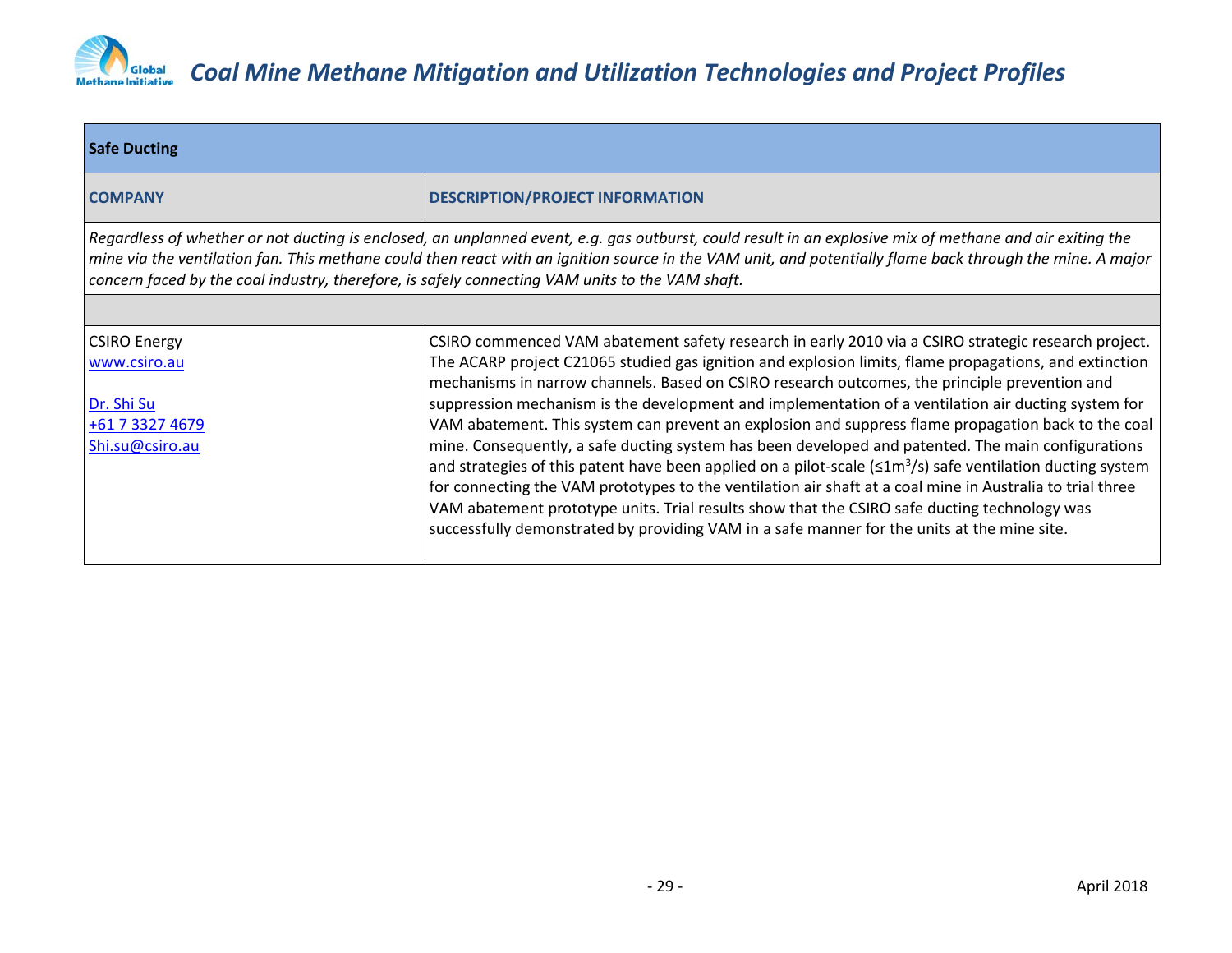

### *COD Global Coal Mine Methane Mitigation and Utilization Technologies and Project Profiles*

### **Modeling and Analysis**

| <b>Modeling and Analysis</b>                                                                                                                                                                                                                                                                                                                                                                                                                                                                                                                                     |                                                                                                                |  |
|------------------------------------------------------------------------------------------------------------------------------------------------------------------------------------------------------------------------------------------------------------------------------------------------------------------------------------------------------------------------------------------------------------------------------------------------------------------------------------------------------------------------------------------------------------------|----------------------------------------------------------------------------------------------------------------|--|
| <b>COMPANY/</b>                                                                                                                                                                                                                                                                                                                                                                                                                                                                                                                                                  | <b>DESCRIPTION/PROJECT INFORMATION</b>                                                                         |  |
| Prediction of methane liberation and forecasting gas production in underground mines is an important tool in develop effective methane management<br>programs at underground and surface mines. Effective gas prediction supports the health and safety of the miners, the protection of the mine's physical<br>and mechanical assets, and the commercial prospects of the mine. Software is available to forecast gas production and assist mine owner/operators,<br>CMM project developers, and others plan and develop gas drainage and utilization projects. |                                                                                                                |  |
|                                                                                                                                                                                                                                                                                                                                                                                                                                                                                                                                                                  |                                                                                                                |  |
| Japan Coal Energy Centre (Resources<br>Development Department)                                                                                                                                                                                                                                                                                                                                                                                                                                                                                                   | JCOAL offers three software packages to model gas liberation and methane emissions:                            |  |
| www.jcoal.or.jp/index-en.html                                                                                                                                                                                                                                                                                                                                                                                                                                                                                                                                    | $^{1}$ MGF – 3D: PC based simulation software for emission and recovery of coal mine methane developed by      |  |
|                                                                                                                                                                                                                                                                                                                                                                                                                                                                                                                                                                  | JCOAL.                                                                                                         |  |
| tomita@jcoal.or.jp <sup>1</sup>                                                                                                                                                                                                                                                                                                                                                                                                                                                                                                                                  | <sup>2</sup> COSFLOW: Computer simulation software for emission and recovery of coalmine methane developed by  |  |
| Matsuyama@jcoal.or.jp <sup>2</sup>                                                                                                                                                                                                                                                                                                                                                                                                                                                                                                                               | CSIRO and JCOAL.                                                                                               |  |
| $li@jcoal.$ or.jp <sup>3</sup>                                                                                                                                                                                                                                                                                                                                                                                                                                                                                                                                   | <sup>3</sup> KAZEMARU: PC-based simulation system to analyze mine ventilation network, developed by JCOAL.     |  |
| Hiroaki Hirasawa                                                                                                                                                                                                                                                                                                                                                                                                                                                                                                                                                 | JCOAL also produces portable and compact gas analyzing apparatuses designed to measure gas contents in         |  |
| (813)6402-6106                                                                                                                                                                                                                                                                                                                                                                                                                                                                                                                                                   | coal on site.                                                                                                  |  |
| jcoal-info@jcoal.or.jp                                                                                                                                                                                                                                                                                                                                                                                                                                                                                                                                           |                                                                                                                |  |
| United States National Institute for                                                                                                                                                                                                                                                                                                                                                                                                                                                                                                                             | The Office of Mine Safety and Health Research (OMSHR) in NIOSH has produced its Methane Control and            |  |
| Occupational Safety and Health (NIOSH)                                                                                                                                                                                                                                                                                                                                                                                                                                                                                                                           | Prediction (MCP) software to address some of the methane control issues in long wall coal mines in the         |  |
| www.cdc.gov/niosh                                                                                                                                                                                                                                                                                                                                                                                                                                                                                                                                                | United States and other countries. The software contains ancillary models that will help predict total, as     |  |
|                                                                                                                                                                                                                                                                                                                                                                                                                                                                                                                                                                  | well as desorbable, gas content of coals and offers two sets of methane prediction models: a) Models for       |  |
|                                                                                                                                                                                                                                                                                                                                                                                                                                                                                                                                                                  | specific United States conditions, which directly relate to specific United States long wall mining conditions |  |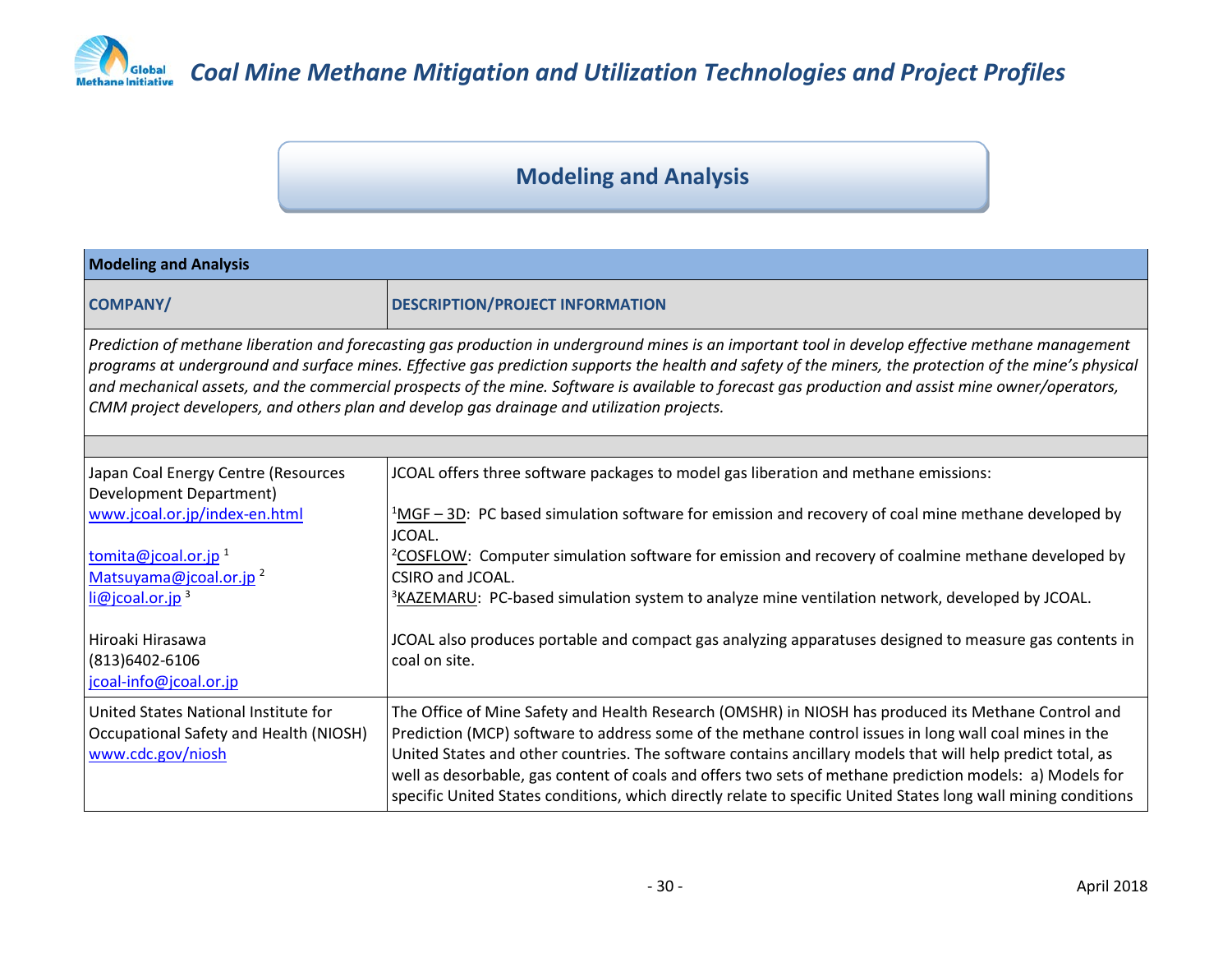

| <b>Modeling and Analysis</b>                                      |                                                                                                                                                                                                                                                                                                                                            |
|-------------------------------------------------------------------|--------------------------------------------------------------------------------------------------------------------------------------------------------------------------------------------------------------------------------------------------------------------------------------------------------------------------------------------|
| <b>COMPANY/</b>                                                   | <b>DESCRIPTION/PROJECT INFORMATION</b>                                                                                                                                                                                                                                                                                                     |
|                                                                   | and to the mining operations in specific states; and b) Models for other United States/international<br>conditions, which are applicable to "other United States" conditions and also to international projects.<br>Version 2 has been available for download on the NIOSH website since September 2010 and can be<br>downloaded for free. |
|                                                                   | http://www.cdc.gov/niosh/mining/works/coversheet1805.html                                                                                                                                                                                                                                                                                  |
| Advanced Resources International, Inc.<br>http://www.adv-res.com/ | Advanced Resources' COMET3™ reservoir simulator for gas shale, shale oil, and coalbed methane (CBM)<br>reservoirs, including pre-mine drainage, was developed in the early 1980's, and is available today. It has<br>continually evolved to meet the changing needs of the unconventional petroleum industry. Advanced                     |
| Anne Oudinot                                                      | technical features include: (1) a triple-porosity/dual-permeability option for certain gas shale, tight oil, and                                                                                                                                                                                                                           |
| aoudinot@adv-res-hou.com<br>(281) 558-9200                        | coalbed methane (CBM) reservoirs, (2) multi-component sorption for enhanced coalbed methane (ECBM)<br>recovery and carbon sequestration (CO <sub>2</sub> sequestration) applications, and (3) a permeability model capable<br>of modeling stress sensitivity.                                                                              |
|                                                                   | http://www.adv-<br>res.com/COMET3 reservoir simulator for gas shale and coalbed methane CBM reservoirs.php                                                                                                                                                                                                                                 |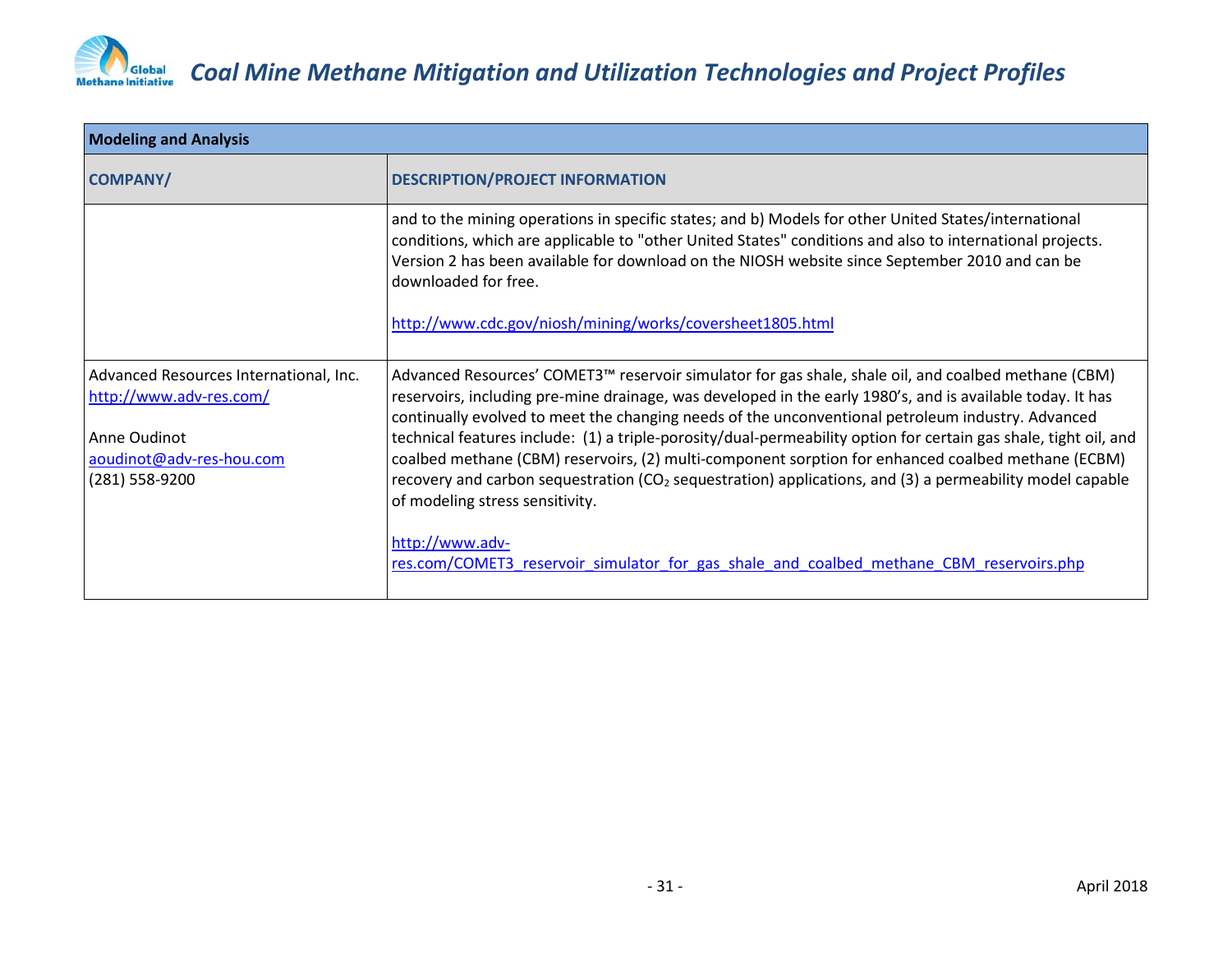

#### **CMM to LNG**

| <b>CMM to LNG</b>                                                                                                                                                                                                                                                                                                                                                                                                                                                                                                                                                                               |                                                                                                                                                                                                                                                                          |  |
|-------------------------------------------------------------------------------------------------------------------------------------------------------------------------------------------------------------------------------------------------------------------------------------------------------------------------------------------------------------------------------------------------------------------------------------------------------------------------------------------------------------------------------------------------------------------------------------------------|--------------------------------------------------------------------------------------------------------------------------------------------------------------------------------------------------------------------------------------------------------------------------|--|
| <b>TECHNOLOGY</b>                                                                                                                                                                                                                                                                                                                                                                                                                                                                                                                                                                               | <b>DESCRIPTION/PROJECT INFORMATION</b>                                                                                                                                                                                                                                   |  |
| Liquid natural gas (LNG) is formed by lowering the temperature of methane to -162°C. In its liquid form, LNG takes up 1/600th of the volume of methane<br>in gaseous form. By condensing the methane into a high energy density liquid fuel it can be effectively stored and distributed by truck, rail or vessel. The<br>liquefaction process removes the impurities such as carbon dioxide, sulfur compounds, volatile organic compounds, oxygen, nitrogen, and water. LNG is<br>typically composed of over 95% methane, with the remaining 5% being nitrogen and other heavier hydrocarbons. |                                                                                                                                                                                                                                                                          |  |
|                                                                                                                                                                                                                                                                                                                                                                                                                                                                                                                                                                                                 |                                                                                                                                                                                                                                                                          |  |
| LNG - Silesia<br>(a joint venture by Prometheus Energy and<br>CETUS Energetyka Gazowa)<br>http://www.lngsilesia.pl/                                                                                                                                                                                                                                                                                                                                                                                                                                                                             | The technology developed is applicable to small-scale operations on the order of 8 to 40 metric tons<br>of LNG production per day. The process results in LNG production of > 90% methane. The installations<br>are modified to handle CMM concentrations as low as 40%. |  |
| 0048 32 324 46 52<br>office@ingsilesia.pl                                                                                                                                                                                                                                                                                                                                                                                                                                                                                                                                                       |                                                                                                                                                                                                                                                                          |  |
| <b>Prometheus Energy</b><br>www.prometheusenergy.com                                                                                                                                                                                                                                                                                                                                                                                                                                                                                                                                            |                                                                                                                                                                                                                                                                          |  |
| (832) 456-6500<br>info@prometheus-energy.com                                                                                                                                                                                                                                                                                                                                                                                                                                                                                                                                                    |                                                                                                                                                                                                                                                                          |  |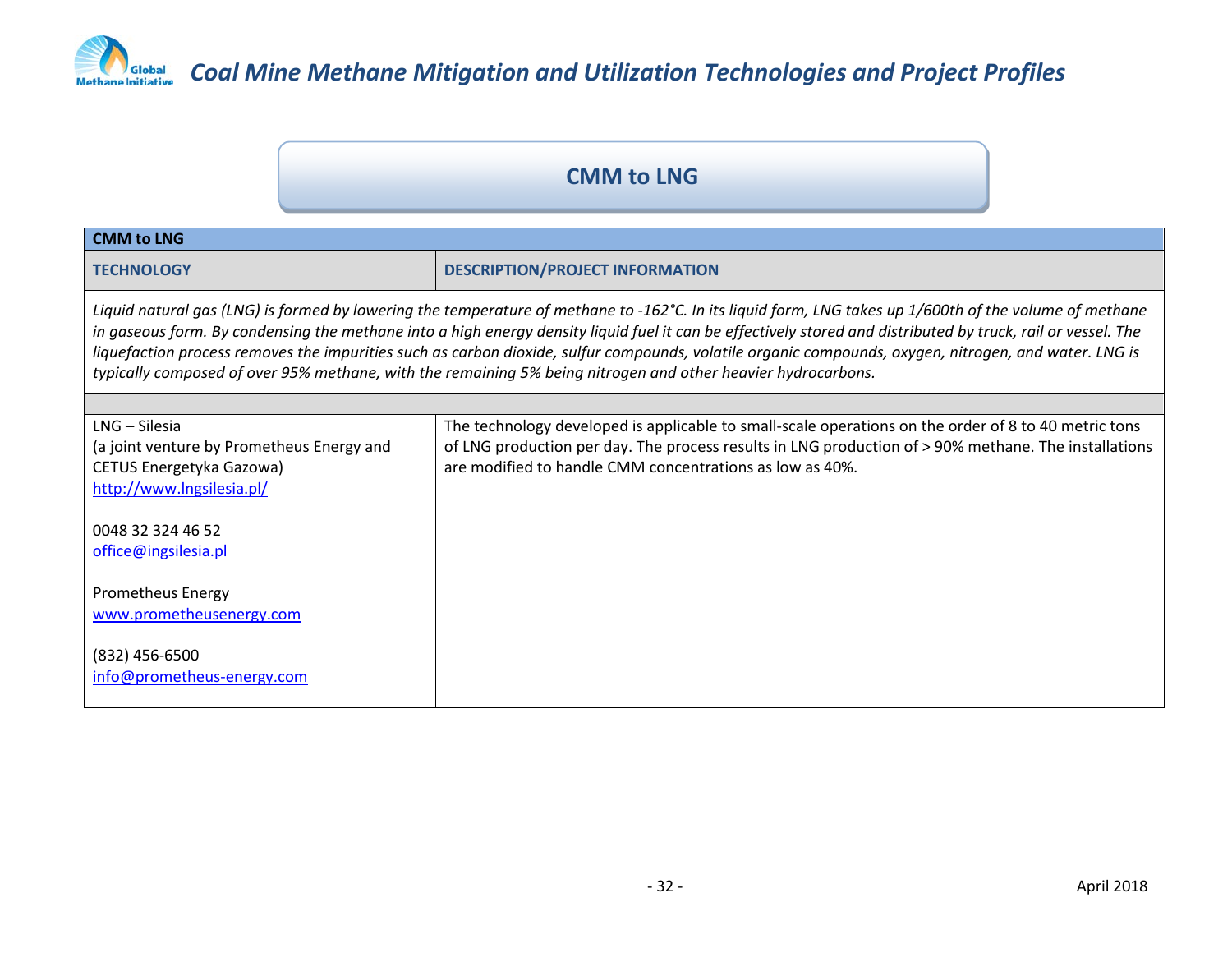

*COD Global Coal Mine Methane Mitigation and Utilization Technologies and Project Profiles* 

### **Drilling Techniques**

| <b>Drilling Techniques</b>                                                                                                                                                                                                                                                                                                                                                                                                                                                                                                                                                                                                                                                                                                                                                                                                                                                                                                                                                                                                                                                                                                                                                                                                                                                                                                                                                                                                                                                                                                                                                          |                                                                                                                                                                                                                |
|-------------------------------------------------------------------------------------------------------------------------------------------------------------------------------------------------------------------------------------------------------------------------------------------------------------------------------------------------------------------------------------------------------------------------------------------------------------------------------------------------------------------------------------------------------------------------------------------------------------------------------------------------------------------------------------------------------------------------------------------------------------------------------------------------------------------------------------------------------------------------------------------------------------------------------------------------------------------------------------------------------------------------------------------------------------------------------------------------------------------------------------------------------------------------------------------------------------------------------------------------------------------------------------------------------------------------------------------------------------------------------------------------------------------------------------------------------------------------------------------------------------------------------------------------------------------------------------|----------------------------------------------------------------------------------------------------------------------------------------------------------------------------------------------------------------|
| <b>TECHNOLOGY</b>                                                                                                                                                                                                                                                                                                                                                                                                                                                                                                                                                                                                                                                                                                                                                                                                                                                                                                                                                                                                                                                                                                                                                                                                                                                                                                                                                                                                                                                                                                                                                                   | <b>DESCRIPTION/PROJECT INFORMATION</b>                                                                                                                                                                         |
| Effective gas drainage practices are important in CMM projects in order to decrease downtime due to gassy mine conditions, to maintain safer mine<br>conditions, to create the opportunity to utilize more gas, and to reduce mine methane emissions. Methane drainage methods are conventionally<br>classified as involving either pre-drainage or post-drainage techniques. Pre-drilling CMM drainage techniques can be used to reduce the in-situ gas<br>content by reducing the gas content of the coal and adjacent gassy strata before mining occurs. The main methods of pre-mining degasification are: (1)<br>vertical boreholes drilled from the surface, (2) in-seam boreholes drilled from within the mine, (3) superjacent boreholes drilled directionally from within<br>the mine, and (4) in-seam boreholes drilled directionally from the surface. Post-drainage techniques involve capturing methane and other gases<br>released from surrounding seams as a consequence of the strata movement, relaxation, and increased permeability induced by mining. Methane<br>concentrations of 30% and higher should be achievable using post-drainage systems in all but the most challenging mining conditions, and<br>concentrations of 60% and higher should be achievable from pre-drainage methods. For a more detailed discussion of drilling techniques and<br>descriptions of active mine drainage projects in the United States, see USEPA's CMOP documents: "Coal Mine Methane Recovery: A Primer" and "Coal<br>Mine Methane (CMM) Recovery Opportunities Map". |                                                                                                                                                                                                                |
|                                                                                                                                                                                                                                                                                                                                                                                                                                                                                                                                                                                                                                                                                                                                                                                                                                                                                                                                                                                                                                                                                                                                                                                                                                                                                                                                                                                                                                                                                                                                                                                     |                                                                                                                                                                                                                |
| Vertical pre-drainage wells                                                                                                                                                                                                                                                                                                                                                                                                                                                                                                                                                                                                                                                                                                                                                                                                                                                                                                                                                                                                                                                                                                                                                                                                                                                                                                                                                                                                                                                                                                                                                         | Coal seam methane (CSM), termed coal bed methane (CBM) in the United States, is drained from virgin<br>coal seams several years (2-10 years) in advance of mining. Vertical wells are drilled from the surface |
| Atlas Copco Drilling Solutions LLC                                                                                                                                                                                                                                                                                                                                                                                                                                                                                                                                                                                                                                                                                                                                                                                                                                                                                                                                                                                                                                                                                                                                                                                                                                                                                                                                                                                                                                                                                                                                                  | to intercept coal seams. The wells may or may not benefit from stimulation such as hydraulic                                                                                                                   |
| http://www.atlascopco.com/                                                                                                                                                                                                                                                                                                                                                                                                                                                                                                                                                                                                                                                                                                                                                                                                                                                                                                                                                                                                                                                                                                                                                                                                                                                                                                                                                                                                                                                                                                                                                          | fracturing. Very high quality gas is produced from CBM wells, often with methane concentrations                                                                                                                |
| http://www.atlascopco.com/us/contactus/                                                                                                                                                                                                                                                                                                                                                                                                                                                                                                                                                                                                                                                                                                                                                                                                                                                                                                                                                                                                                                                                                                                                                                                                                                                                                                                                                                                                                                                                                                                                             | greater than 90%. Vertical wells are widely used in the United States, Canadian and Australian coal bed<br>methane basins but have proven less successful outside of these countries where less permeable,     |
| Shane Lein                                                                                                                                                                                                                                                                                                                                                                                                                                                                                                                                                                                                                                                                                                                                                                                                                                                                                                                                                                                                                                                                                                                                                                                                                                                                                                                                                                                                                                                                                                                                                                          | deeper and more geologically complex coal seams increase drilling costs and decrease hydraulic                                                                                                                 |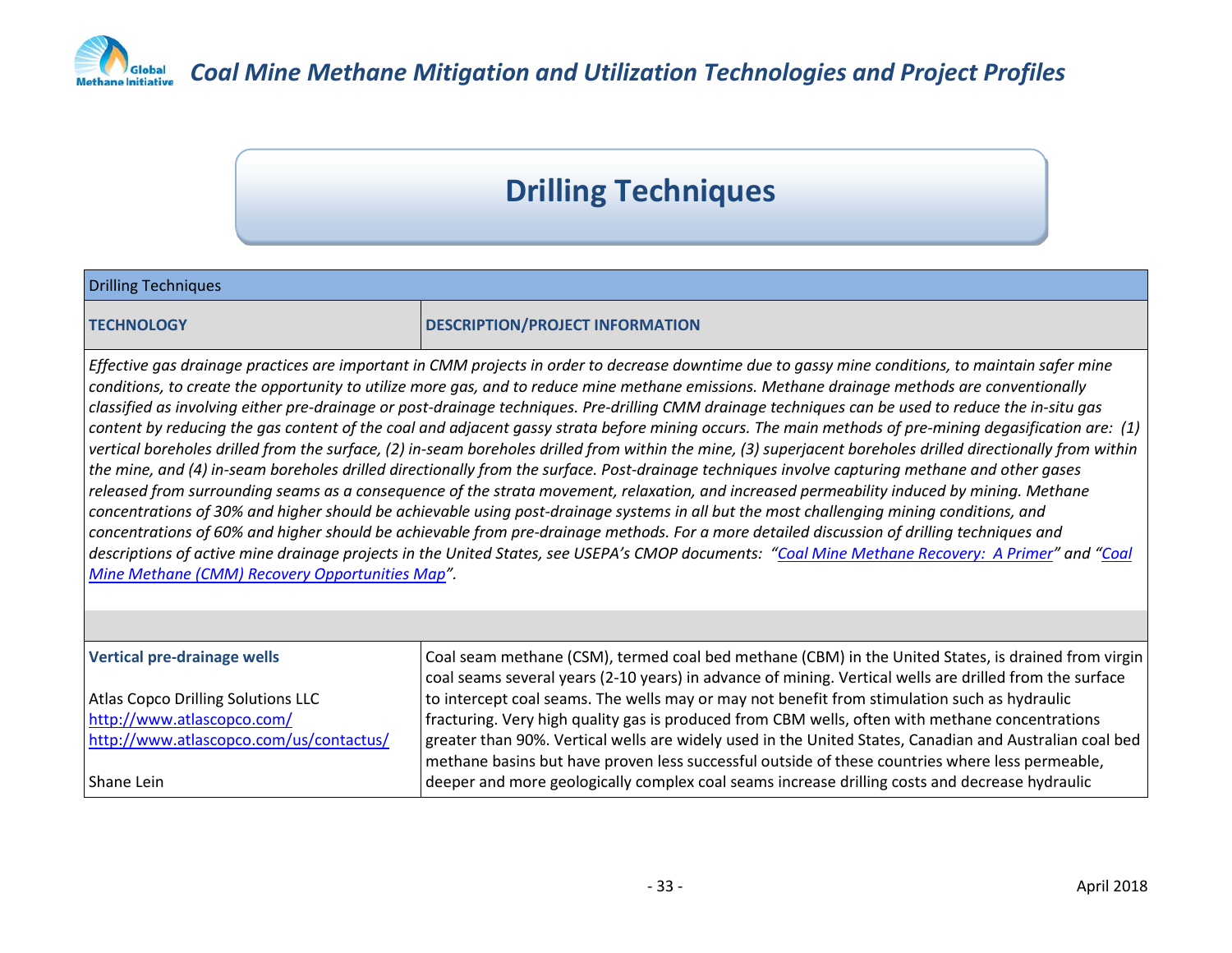

| <b>Drilling Techniques</b>              |                                                                                                                                                                                                                  |
|-----------------------------------------|------------------------------------------------------------------------------------------------------------------------------------------------------------------------------------------------------------------|
| <b>TECHNOLOGY</b>                       | <b>DESCRIPTION/PROJECT INFORMATION</b>                                                                                                                                                                           |
| Shane.lein@us.atlascopco.com            | fracturing success. Due to cost, vertical pre-drainage wells are usually drilled where infrastructure<br>exists to use the gas, for example natural gas pipeline injection or power generation.                  |
| Schlumberger                            |                                                                                                                                                                                                                  |
| http://www.slb.com/                     | Vertical wells drilled into virgin coal seams often produce large amounts of water and only small<br>amounts of methane during the first several months in operation. As more water is removed, and the          |
| Charles M. Boyer II                     | pressure in the coal seam is lowered, methane production increases. Produced water must often be                                                                                                                 |
| boyer@pittsburgh.oilfield.slb.com       | treated before it can be disposed. Vertical wells are usually spaced on a regular grid pattern, such that<br>drainage radii overlap, to most efficiently enhance the dewatering process and reduce the coal seam |
| Halliburton                             | hydrostatic pressure. Operators may also perform multi-seam completions using the same well bore.                                                                                                                |
| http://www.halliburton.com/             |                                                                                                                                                                                                                  |
| Weatherford                             |                                                                                                                                                                                                                  |
| http://www.weatherford.com/             |                                                                                                                                                                                                                  |
|                                         |                                                                                                                                                                                                                  |
| <b>Surface to inseam (pre-drainage)</b> | Directional drilling technology can be used to drill from the surface horizontally through a target coal                                                                                                         |
| (coal seams below the surface)          | seam. The horizontal well bore intercepts previously drilled vertical wells, which produce water and<br>gas to the surface. Multiple horizontal legs can be drilled from one well pad in different directions.   |
| <b>REI Drilling</b>                     | Within the coal seam, laterals can be drilled from the main boreholes resulting in wide coverage.                                                                                                                |
| http://www.reidrilling.com/             | Similar to vertical pre-drainage wells, multi-seam completions can be drilled using surface to inseam<br>drilling.                                                                                               |
| <b>Daniel Brunner</b>                   |                                                                                                                                                                                                                  |
| dan@reidrilling.com                     | This type of degasification can be especially valuable in fairly thick, uniform coal seams where folding,                                                                                                        |
|                                         | faulting and igneous intrusions are absent. Although hydraulic fracturing of surface to inseams wells is                                                                                                         |
| <b>Valley Longwall</b>                  | common in other formations, fracking of horizontal boreholes is generally not necessary in coal seams.                                                                                                           |
| http://www.valleylongwall.com.au/       | The use of laterals and favorable geology allow for sufficient pre-mine degasification. Surface to<br>inseam drilling of coal seams has been largely practiced in the United States and Australia where          |
| drillingsales@vli.com.au                |                                                                                                                                                                                                                  |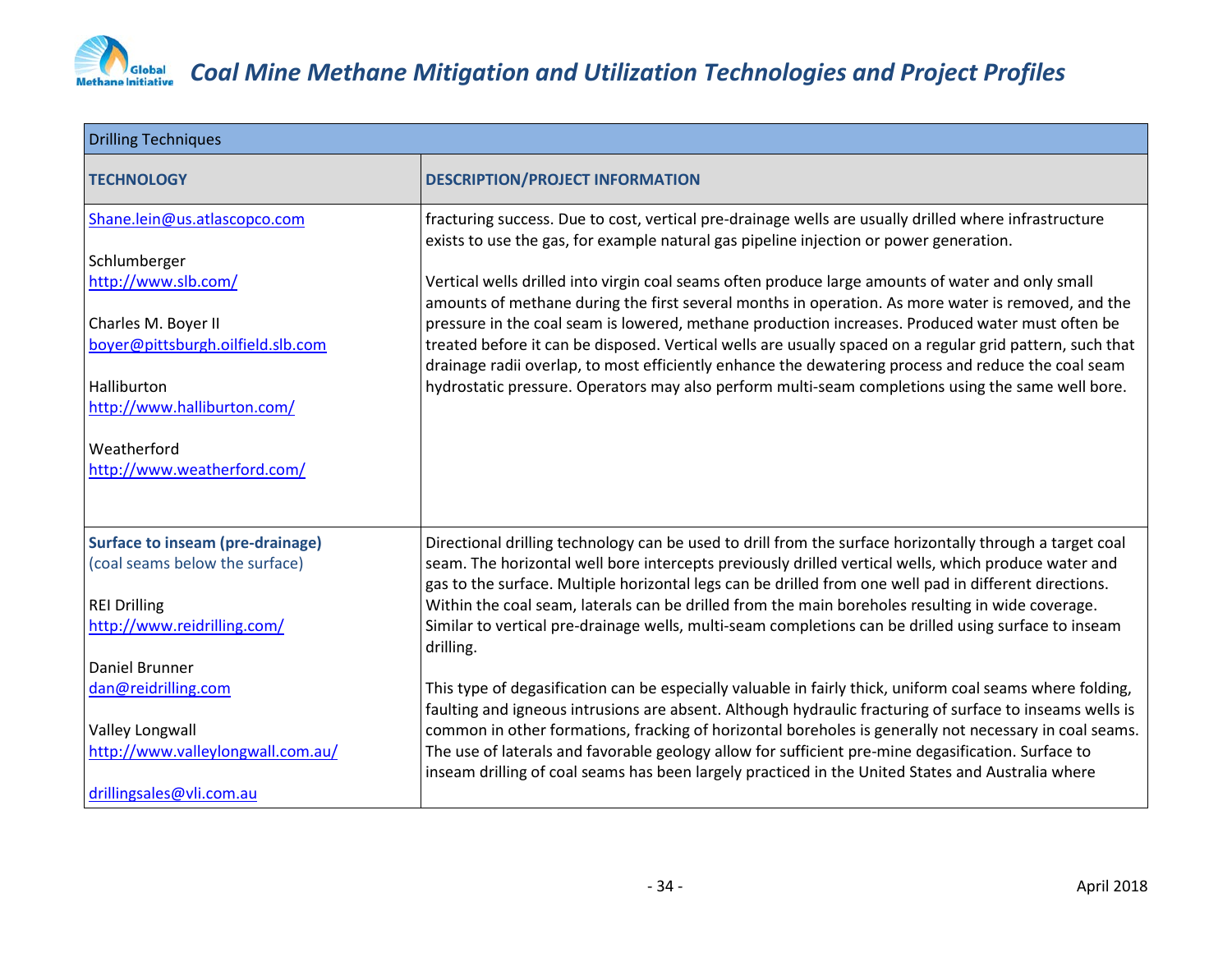

| <b>Drilling Techniques</b>                                                                     |                                                                                                                                                                                                                                                                                                                  |
|------------------------------------------------------------------------------------------------|------------------------------------------------------------------------------------------------------------------------------------------------------------------------------------------------------------------------------------------------------------------------------------------------------------------|
| <b>TECHNOLOGY</b>                                                                              | <b>DESCRIPTION/PROJECT INFORMATION</b>                                                                                                                                                                                                                                                                           |
| +612 4964 2300                                                                                 | geologic conditions are very favorable for this type of drilling. Gas quality is very high coming from                                                                                                                                                                                                           |
| Target Drilling Inc.<br>http://www.targetdrilling.com/                                         | virgin seams, and wells are drilled where end use options exist.                                                                                                                                                                                                                                                 |
| <b>Steve Kravits</b><br>stevekravits@targetdrilling.com                                        |                                                                                                                                                                                                                                                                                                                  |
| Scientific Drilling<br>http://scientificdrilling.com<br>http://scientificdrilling.com/contact/ |                                                                                                                                                                                                                                                                                                                  |
| <b>Asif Yusifow</b><br>asif.yusifov@scientificdrilling.com                                     |                                                                                                                                                                                                                                                                                                                  |
| High-Wall Mining - Horizontal boreholes and<br>surface to inseam drilling                      | A high wall in a surface mine develops as the mined coal seam drifts deeper below surface and a large<br>wall of overburden sits on top of the seam. In some instances coal seams mined under the high wall<br>hold substantial quantities of gas presenting the possibility of gas and rock outbursts. In these |
| Target Drilling Inc.<br>http://www.targetdrilling.com/                                         | situations, coal seam methane can be drained from exposed high walls with horizontal wells drilled<br>into the mined seam and possibly surrounding strata in advance of coal mining. High wall<br>degasification has been practiced in the United States and Australia.                                          |
| <b>Steve Kravits</b><br>stevekravits@targetdrilling.com                                        |                                                                                                                                                                                                                                                                                                                  |
| <b>REI Drilling</b><br>http://www.reidrilling.com/                                             |                                                                                                                                                                                                                                                                                                                  |
| Daniel Brunner                                                                                 |                                                                                                                                                                                                                                                                                                                  |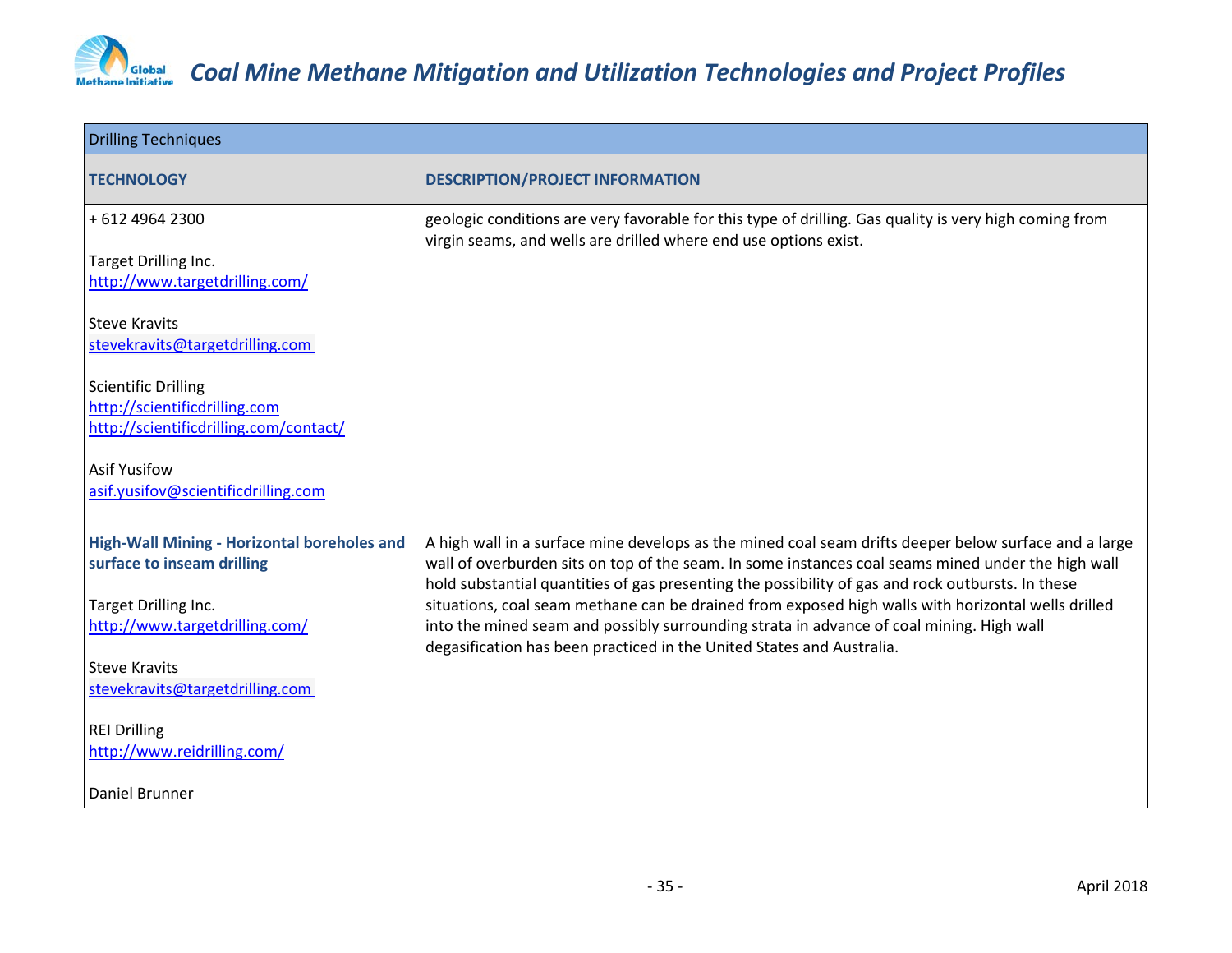

| <b>Drilling Techniques</b>                                                                                                                                                                                                                                                     |                                                                                                                                                                                                                                                                                                                                                                                                                                                                                                                                                                                                                                                                                                                                                                                                                                                                                                                                         |
|--------------------------------------------------------------------------------------------------------------------------------------------------------------------------------------------------------------------------------------------------------------------------------|-----------------------------------------------------------------------------------------------------------------------------------------------------------------------------------------------------------------------------------------------------------------------------------------------------------------------------------------------------------------------------------------------------------------------------------------------------------------------------------------------------------------------------------------------------------------------------------------------------------------------------------------------------------------------------------------------------------------------------------------------------------------------------------------------------------------------------------------------------------------------------------------------------------------------------------------|
| <b>TECHNOLOGY</b>                                                                                                                                                                                                                                                              | <b>DESCRIPTION/PROJECT INFORMATION</b>                                                                                                                                                                                                                                                                                                                                                                                                                                                                                                                                                                                                                                                                                                                                                                                                                                                                                                  |
| dan@reidrilling.com                                                                                                                                                                                                                                                            |                                                                                                                                                                                                                                                                                                                                                                                                                                                                                                                                                                                                                                                                                                                                                                                                                                                                                                                                         |
| In-mine pre-drainage<br>(in seam, underground coal mining)<br>Target Drilling Inc.<br>http://www.targetdrilling.com/<br><b>Steve Kravits</b><br>stevekravits@targetdrilling.com<br><b>REI Drilling</b><br>http://www.reidrilling.com/<br>Daniel Brunner<br>dan@reidrilling.com | In-seam drilling involves drilling a series of methane drainage holes into the coal seam from<br>underground roadways several months or years in advance of mining. Holes may be drilled in a fan<br>formation, in parallel layouts, or directionally drilled and can vary in length from hundreds to over<br>1,000 meters. The boreholes are connected to an underground drainage pipe network which carries<br>methane to the surface. Methane concentration varies from 60-80% depending on the quality of the<br>borehole seals and drainage system. The most common in-mine pre-drainage methods are short cross-<br>panel horizontal boreholes and in-mine long-hole directionally drilled boreholes. Cross-measure<br>boreholes drilled at an angle above and below the mined seam also produce methane prior to longwall<br>mine-through and then produce gas from the gob. In-mine drilling methods are used around the world. |
| <b>Surface post-drainage</b><br>(post mining/goaf, underground coal mining)<br><b>Atlas Copco Drilling Solutions LLC</b><br>http://www.atlascopco.com/<br>http://www.atlascopco.com/us/contactus/<br>Shane Lein<br>Shane.lein@us.atlas copco.com                               | Methane is collected from the gob/goaf following long wall operations. Surface gob vent boreholes are<br>drilled vertically from the surface prior to mine-through and are completed with slotted casing above<br>the mined seam. Initial reservoir pressure is usually sufficient to produce gas without supplemental<br>vacuum pressure, but eventually a vacuum pump is attached to the well to draw gas to the surface.<br>This results in drainage gas with a concentration of approximately 25-70% methane, with the well<br>producing gas of high concentrations initially followed by a decline in CH <sub>4</sub> concentration. Six months to<br>two years is a common operational time frame for a gob vent borehole.                                                                                                                                                                                                        |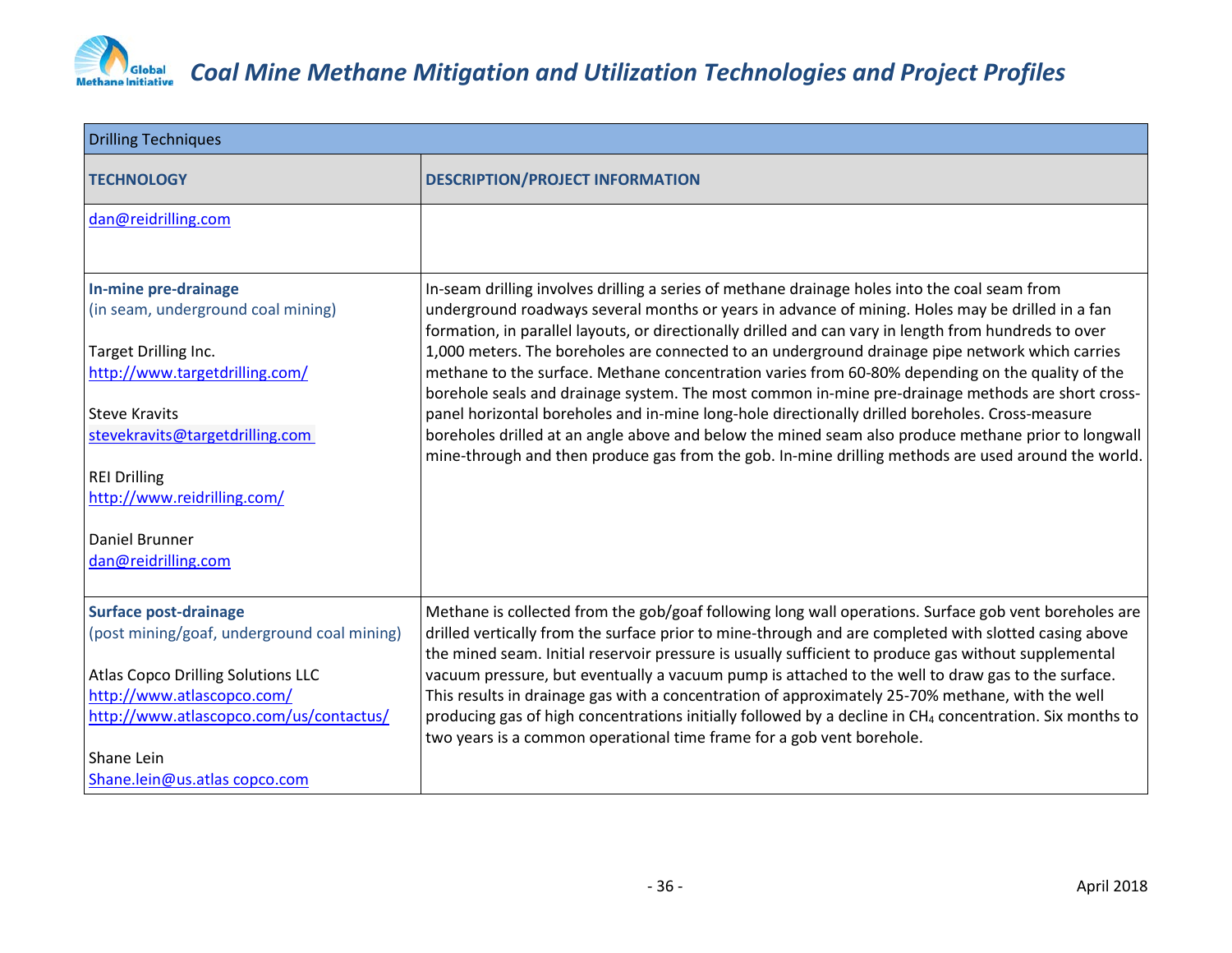

| <b>Drilling Techniques</b>                                                     |                                                                                                                                                                                                                                                                                                                                                                                                                                            |
|--------------------------------------------------------------------------------|--------------------------------------------------------------------------------------------------------------------------------------------------------------------------------------------------------------------------------------------------------------------------------------------------------------------------------------------------------------------------------------------------------------------------------------------|
| <b>TECHNOLOGY</b>                                                              | <b>DESCRIPTION/PROJECT INFORMATION</b>                                                                                                                                                                                                                                                                                                                                                                                                     |
| Schlumberger<br>http://www.slb.com/                                            | Gas produced from surface vent boreholes may be gathered and used for boiler fuel, power generation<br>or other direct use, or processed for gas pipeline sales. In addition, vacuum pumps on gob wells often<br>run on gas produced from the well.                                                                                                                                                                                        |
| Charles M. Boyer II<br>boyer@pittsburgh.oilfield.slb.com                       |                                                                                                                                                                                                                                                                                                                                                                                                                                            |
| Halliburton<br>http://www.halliburton.com/                                     |                                                                                                                                                                                                                                                                                                                                                                                                                                            |
| Weatherford<br>http://www.weatherford.com/                                     |                                                                                                                                                                                                                                                                                                                                                                                                                                            |
| In-mine post-drainage                                                          | In-mine post mining drainage involves capturing methane released into the gob after the longwall<br>passes. There are several methods practiced around the world, and in-mine post drainage is the most                                                                                                                                                                                                                                    |
| <b>REI Drilling</b><br>http://www.reidrilling.com/                             | common form of degasification worldwide.                                                                                                                                                                                                                                                                                                                                                                                                   |
| Daniel Brunner<br>dan@reidrilling.com                                          | Cross-measure boreholes: Drilled at an angle above and below the mined seam from an adjacent<br>roadway, and cross-measure boreholes draw gas from the gob. Gas is transported to the surface using<br>an in-mine gathering system. Cross-measure boreholes are common in Europe and the Former Soviet<br>Union where mines are very deep, permeability is low and geology is complex, and have also been<br>used in other mining regions. |
| Target Drilling Inc.<br>http://www.targetdrilling.com/<br><b>Steve Kravits</b> | Short and long-hole in-mine directionally drilled gob wells: Horizontal boreholes drilled in-mine that<br>produce gas from the gob and can be drilled cross-panel or along the length of the longwall panel,<br>usually above the mined seam. Directionally drilled gob wells are used in Australia, the United States                                                                                                                     |
| stevekravits@targetdrilling.com                                                | and China and have been demonstrated in other countries.                                                                                                                                                                                                                                                                                                                                                                                   |